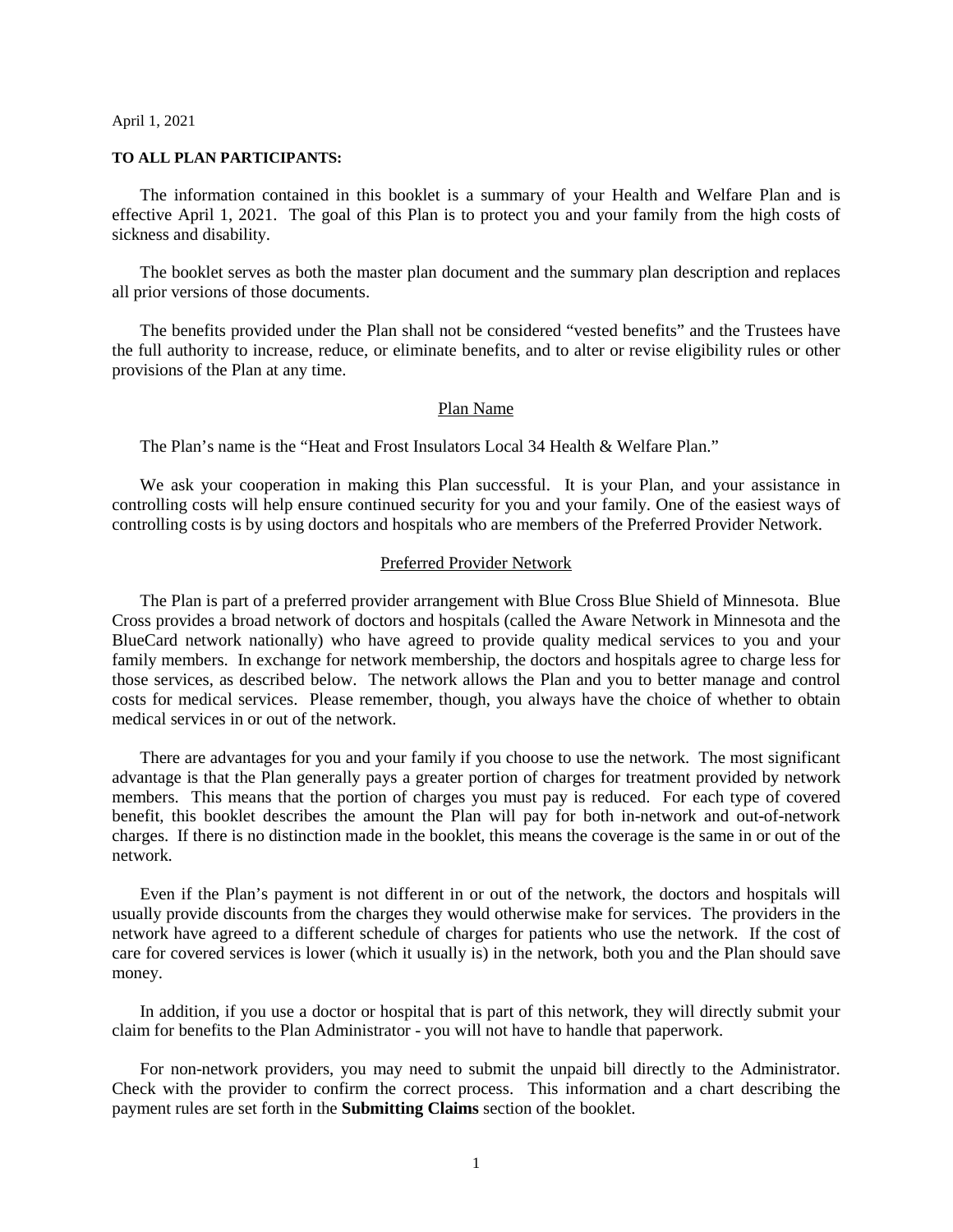Nearly all doctors and hospitals in the State of Minnesota are included in the network. A directory of providers in the Plan's preferred provider network is available at:

#### https://www.bluecrossmn.com/find-a-doctor.

You can also ask your doctor if he or she is part of this network. In addition to finding network providers, the web site allows you to view and track claims and review plan benefits.

**Make sure you show your network membership card each time you visit a doctor or hospital. By doing so, you can assure yourself that you are receiving any discounts to which you are entitled.** If you misplace your network membership card, call the Plan Administrator (952) 854-0795 for a replacement card.

#### Delta Dental Network

The Plan has also entered into a preferred provider arrangement with Delta Dental of Minnesota. Delta Dental offers Plan participants its network of dentists who will provide quality dental care to you and your family. Those dentists have been allowed to become part of the network in exchange for charging lower prices for the services they provide. As a result, when you receive services from a network member, your coinsurance will likely be less. You may request a list of network members from the Union or Plan Administrator, or you can ask your dentist if he or she is a network provider.

As with the medical benefits network, you have the choice to use any provider you wish, whether that provider is in or out of the network.

If you visit a non-network dentist, you must pay the bill and submit a claim for reimbursement to the Plan Administrator.

#### Employee Assistance Program

#### *(For resolution of alcoholism, chemical dependency, mental and nervous disorders, and other life issues)*

The Plan provides an Employee Assistance Program through TEAM, Inc. TEAM will confidentially assess issues you or your family are facing, provide counseling to resolve those issues, and even refer you to others who can help you with those issues.

TEAM's services are covered under the Plan and are available to you twenty-four hours a day. **Of course, you have to take the first step and call TEAM for help.** The Trustees urge you to do that, before a small problem becomes a big one. You may contact TEAM at (651) 642-0182 or visit their web site at http://www.team-mn.com.

Please read this booklet carefully and keep it for future reference. If, after reviewing this booklet you have questions, we urge you to contact the Administration Office.

#### **Sincerely,**

#### **The Board of Trustees**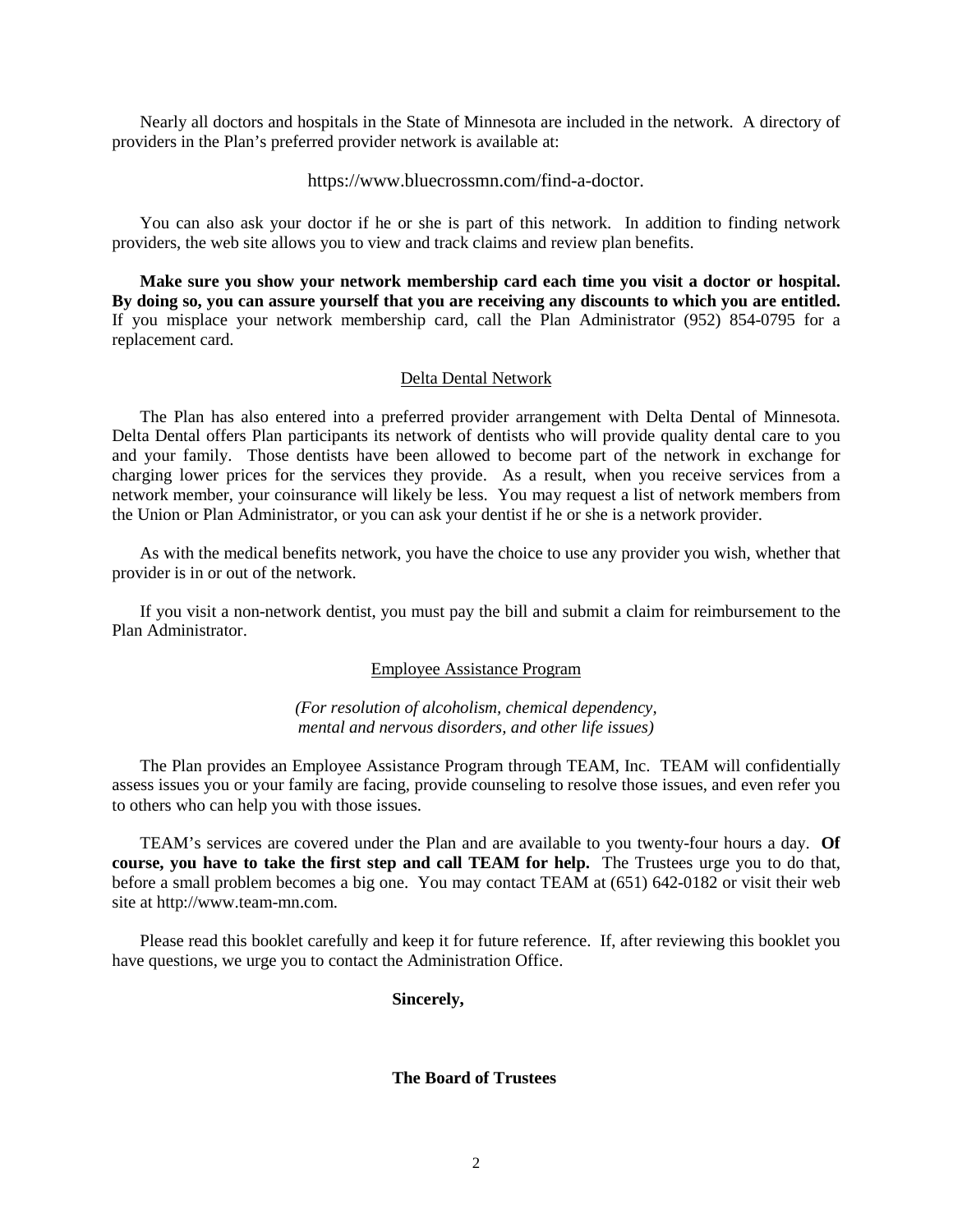# **TABLE OF CONTENTS**

| Hospice Care |  |
|--------------|--|
|              |  |
|              |  |
|              |  |
|              |  |
|              |  |
|              |  |
|              |  |
|              |  |
|              |  |
|              |  |
|              |  |
|              |  |
|              |  |
|              |  |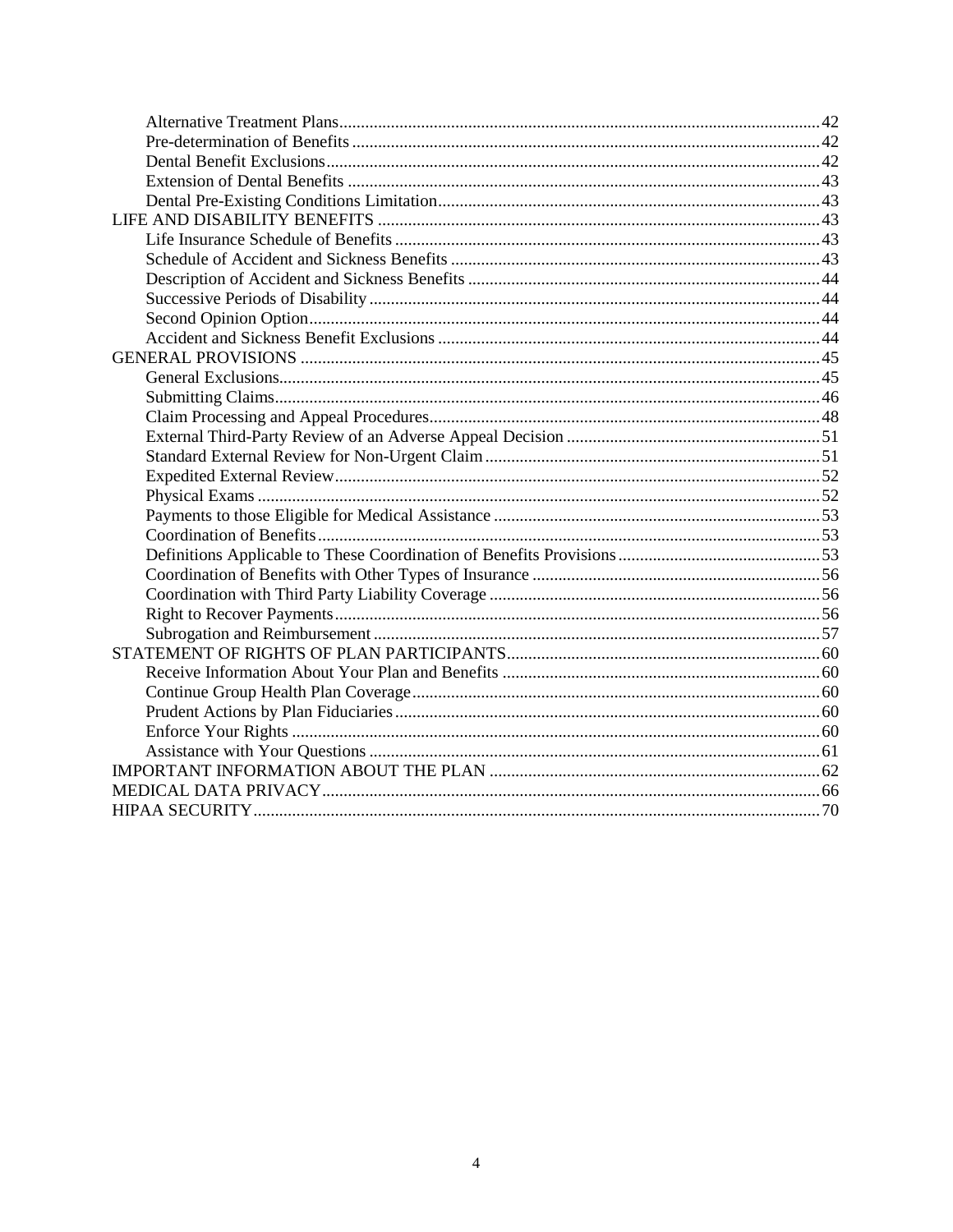# **DEFINITIONS**

<span id="page-4-0"></span>When used in this booklet, words and phrases shall have the following meanings unless a different meaning is plainly required by the context.

**Coinsurance, Co-payment, or Co-pay** means an amount that the patient pays for specified services each time the service is rendered.

**Cosmetic Surgery** means surgery which is chiefly intended to improve appearance.

**Covered Percentage** means the percentage of the eligible expenses which is covered by the Plan. The Covered Percentage is stated on the applicable Schedule of Benefits.

**Custodial Care** means care which is designed chiefly to assist a person with the activities of daily living and meet her or his personal needs as defined by Medicare guidelines. The care is of a nature that does not require the continuing attention of trained medical or paramedical personnel. Custodial Care is not Skilled Nursing Service or skilled care. Custodial Care services can be provided by persons without professional skills or training. Custodial Care includes: giving medicine that can usually be taken without help, preparing special foods, or helping the patient walk, get in and out of bed, dress, eat, bathe, and use the toilet.

**Deductible** means the amount stated in the applicable Schedule of Benefits which is applicable to you and each eligible dependent in each calendar year for covered expenses incurred by that person. After the Deductible amount is satisfied, the covered percentage for eligible expenses will be paid.

**Dependent or Eligible Dependent** means the employee's spouse and the employee's dependent children from birth to the end of the month in which they attain age 26.

An alternate recipient under a Qualified Medical Child Support Order is considered an Eligible Dependent. A Qualified Medical Child Support Order (QMCSO) is a judgment, decree, or order (including approval of a settlement agreement) issued by a court of law or state administrative agency empowered to issue such document, that either (a) provides for child support with respect to a child of a participant under the Plan or provides for health benefit coverage to such a child made pursuant to state domestic relations law, and relates to benefits under the Plan, or (b) is made pursuant to a law relating to medical child support with respect to the Plan (described in § 1396g of Title 42 of U.S. Code). The Plan has adopted specific procedures regarding the determination of the status of an order as a QMCSO. Those procedures are available free of charge upon written request to the Plan Administrator.

For a Dependent child enrolled in the Plan prior to October 1, 2018, and who is not able to support themselves because of mental or physical disability, coverage will not end upon their 26th birthday. Coverage will continue so long as they remain enrolled in the Plan. The child must have become disabled prior to attaining the specified limiting age and be dependent upon the employee for support. Proof of the child's disabling condition must be given to the Plan within 31 days of attaining the age 26. Dependent children enrolled in the Plan on and after October 1, 2018 are ineligible for this extension of coverage under the Plan once they attain age 26.

**Employee** means bargaining unit employees who perform work for signatory employers under a collective bargaining agreement with Heat & Frost Insulators Local 34. Employee also means active, fulltime non-bargaining unit employees working a minimum of 30 hours per week for a signatory employer if such employer has signed a Participation Agreement to participate in the Plan and participation has been approved by the Board of Trustees.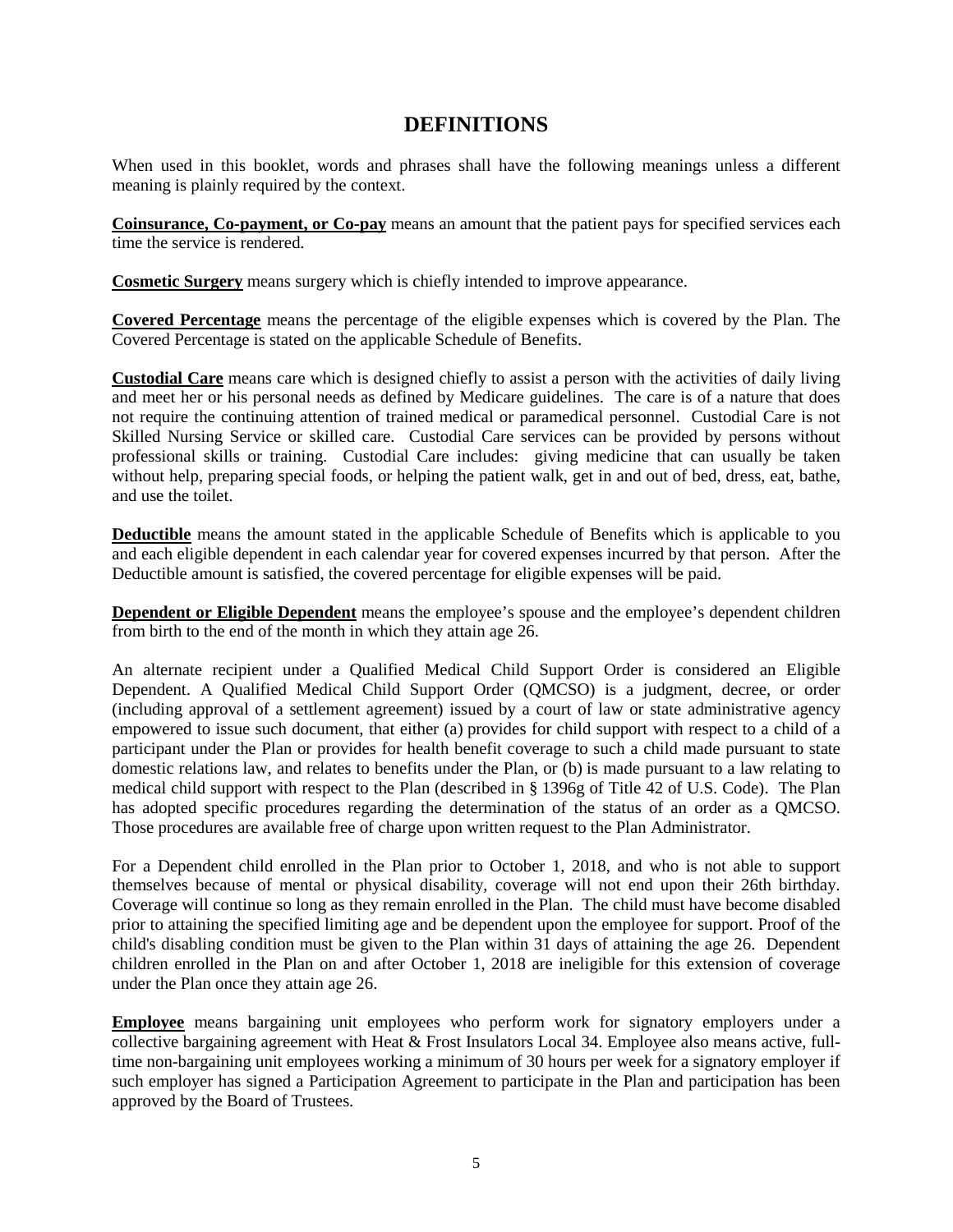**Essential Health Benefits** means items and services covered within the following categories: ambulatory patient services; emergency services; hospitalization; maternity and newborn care; mental health and substance use disorder services (including behavioral health treatment); prescription drugs; rehabilitative and habilitative services and devices; laboratory services; preventive and wellness services; and chronic disease management and pediatric services, including oral and vision care for Dependents under age 19.

**Medical Emergency** means a sudden and unexpected onset of an illness or injury which is medically deemed to harm a patient's life or health and requires care immediately after the onset, or as soon thereafter as is reasonably possible. Heart attacks, poisoning, severe fractures, loss of consciousness or respiration, convulsions, and other similar acute conditions are medical emergencies.

**Medically Necessary** means service or treatment which is appropriate and consistent with the diagnosis and which, in accordance with accepted medical standards in the state in which the service is rendered, could not have been omitted without adversely affecting the patient's condition or the quality of medical care rendered; is not chiefly custodial care; and, as to inpatient care, could not have been provided in a physician's office, in the outpatient department of a hospital, or in a lesser facility without adversely affecting the patient's condition or quality of care received.

**Out-of-Pocket Maximum** means the most you must pay per person or per family per calendar year, toward allowed amounts of eligible health services. Deductibles and percentages of allowed amounts that you pay yourself count toward the out-of-pocket maximum as well as office visit and emergency room copayments.

**Participating Provider** means a Provider within the Blue Cross Blue Shield Aware network in Minnesota or the BlueCard network nationally that agrees to provide Medically Necessary care and treatment at set rates.

**Plan Member** means an Employee or Dependent who is eligible for benefits as provided by this Plan or who is eligible to continue coverage under the Plan's COBRA provisions.

**Prescription Drug** means a drug which is required by federal or state law to be dispensed only by prescription by a health professional who is authorized by law to prescribe the drug. This term includes insulin.

**Provider** means a health professional facility, or other program that provides eligible services within the scope of the provider's license, certification, registration, or training. Eligible providers are: ambulances; chiropractors; dentists; freestanding ambulatory surgery centers; home health agencies; hospitals; licensed consulting psychologists; licensed psychologists; medical supply companies; non-residential chemical dependency treatment centers; occupational therapists; optometrists; osteopaths; pharmacies; physical therapists; physicians; podiatrists; psychiatrists; registered nurses certified as nurse midwives, nurse anesthetists, or nurse practitioners; clinical specialists in psychiatric or mental health nursing; residential chemical dependency treatment centers; residential treatment programs for emotionally disabled children; skilled nursing facilities; and speech therapists.

**Skilled Care** means services that are Medically Necessary and must be provided by licensed registered nurses or other eligible providers.

**Totally Disabled** means the inability, due wholly to injury or illness, to perform the major duties of your occupation, and because of disability, you are not engaged in any employment for wage or profit. In the case of your dependent, Totally Disabled means his or her inability to engage in substantially all the normal activities of a person of like age in good health.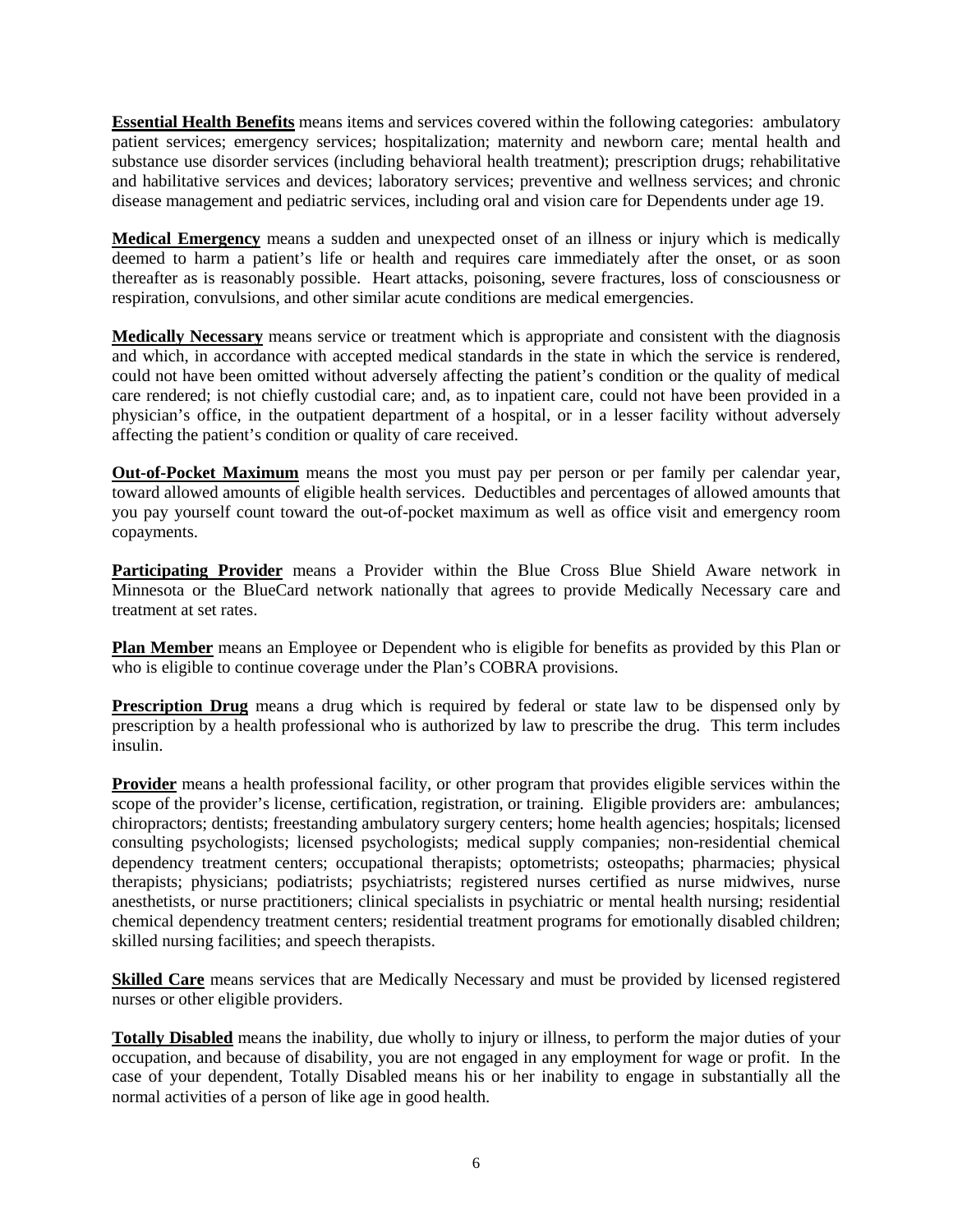**Usual and Customary Charge** means the reasonable charge of the provider for a service or supply, provided that it does not exceed the provider's usual charge or the customary range for such service or supply as determined by the plan administrator. Only usual and customary charges for eligible health services will be covered under this Plan.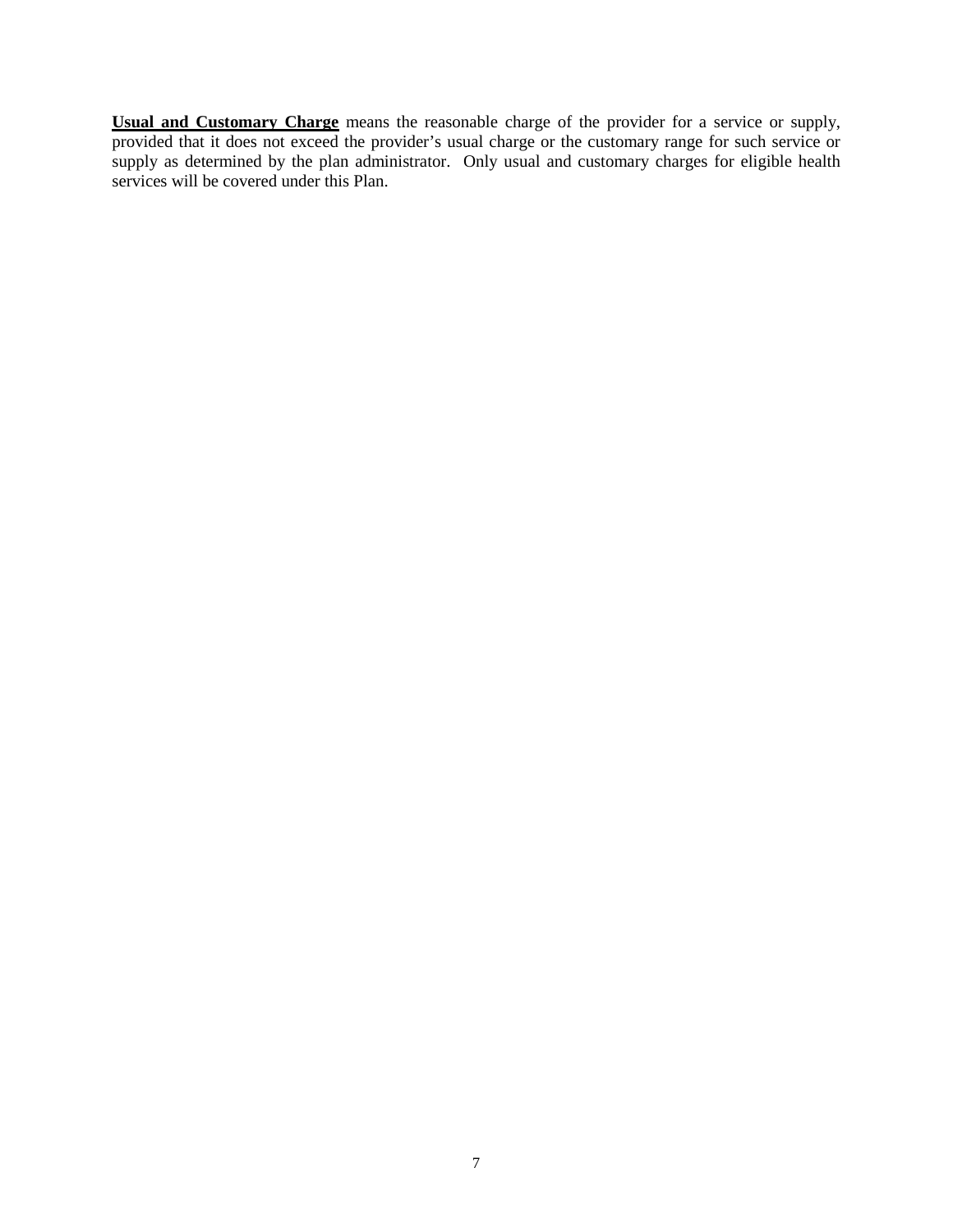# **ELIGIBILITY AND PARTICIPATION**

## <span id="page-7-1"></span><span id="page-7-0"></span>**Eligibility For Bargaining Unit Employees**

#### *Initial Eligibility*

You will qualify for coverage on the first day of the second month (Initial Eligibility Date) following any period of 3 or fewer consecutive months for which you have been credited with at least 400 hours of work. Once initial eligibility has been established, coverage will be effective for the 3-month period beginning on the Initial Eligibility Date, and for each subsequent 3-month period (Coverage Quarter) for which you are credited with sufficient hours as described under Ongoing Eligibility.

**Example:** Joe Smith works and is credited with 400 hours for the months of June and July and therefore has an Initial Eligibility Date of September 1. His initial eligibility extends for the Coverage Quarter of September through November. Assuming Joe is credited with sufficient hours in the following Eligibility Quarters, his coverage for corresponding Coverage Quarters will be as follows:

| Hours credited during the                | Determine eligibility for<br>benefits during this |
|------------------------------------------|---------------------------------------------------|
| following <i>Eligibility</i><br>Quarter: | corresponding Coverage<br>Quarter:                |
| $8/1$ to $10/31$                         | 12/1 to 2/28                                      |
| $11/1$ to $1/31$                         | $3/1$ to $5/31$                                   |
| $2/1$ to $4/30$                          | $6/1$ to $8/31$                                   |
| $5/1$ to $7/31$                          | $9/1$ to $11/30$                                  |

The Eligibility and Coverage Quarters will vary from person to person, depending upon their work history. Each of these quarters may begin in any calendar month.

**NOTE**: For purposes of determining eligibility, you will be credited with hours you have worked for which your employer makes a contribution to the Trust. Hours transferred to other funds due to reciprocity agreements will not be considered in making this determination. Hours are credited to the month in which the payroll period ends as reported by the employer, regardless of when they are actually worked. However, the Administrator is authorized to credit hours to a participant for the month in which the hours are actually worked, if: (a) such participant's employer pays wages to bargaining unit employees covered by this Plan on other than a weekly pay cycle; (b) the participant provides evidence from their employer establishing that the participant did, in fact, work the hours claimed during the month claimed; and, (c) contributions for the hours in question are actually received by the Trust Fund on behalf of the participant.

### *Ongoing Eligibility*

Ongoing eligibility will be determined quarterly based on the number of hours with which you are credited in each 3-month period (Eligibility Quarter) commencing on the first day of the month preceding your Initial Eligibility Date. (The example demonstrates the relationship between Eligibility Quarters and Coverage Quarters.) You will continue to be eligible under the Plan as long as you are credited with at least 400 hours in each subsequent Eligibility Quarter.

All Participants who had coverage effective July 1, 2001 shall continue to have their ongoing eligibility determined based on Eligibility Quarters that correspond to calendar quarters. If coverage for such a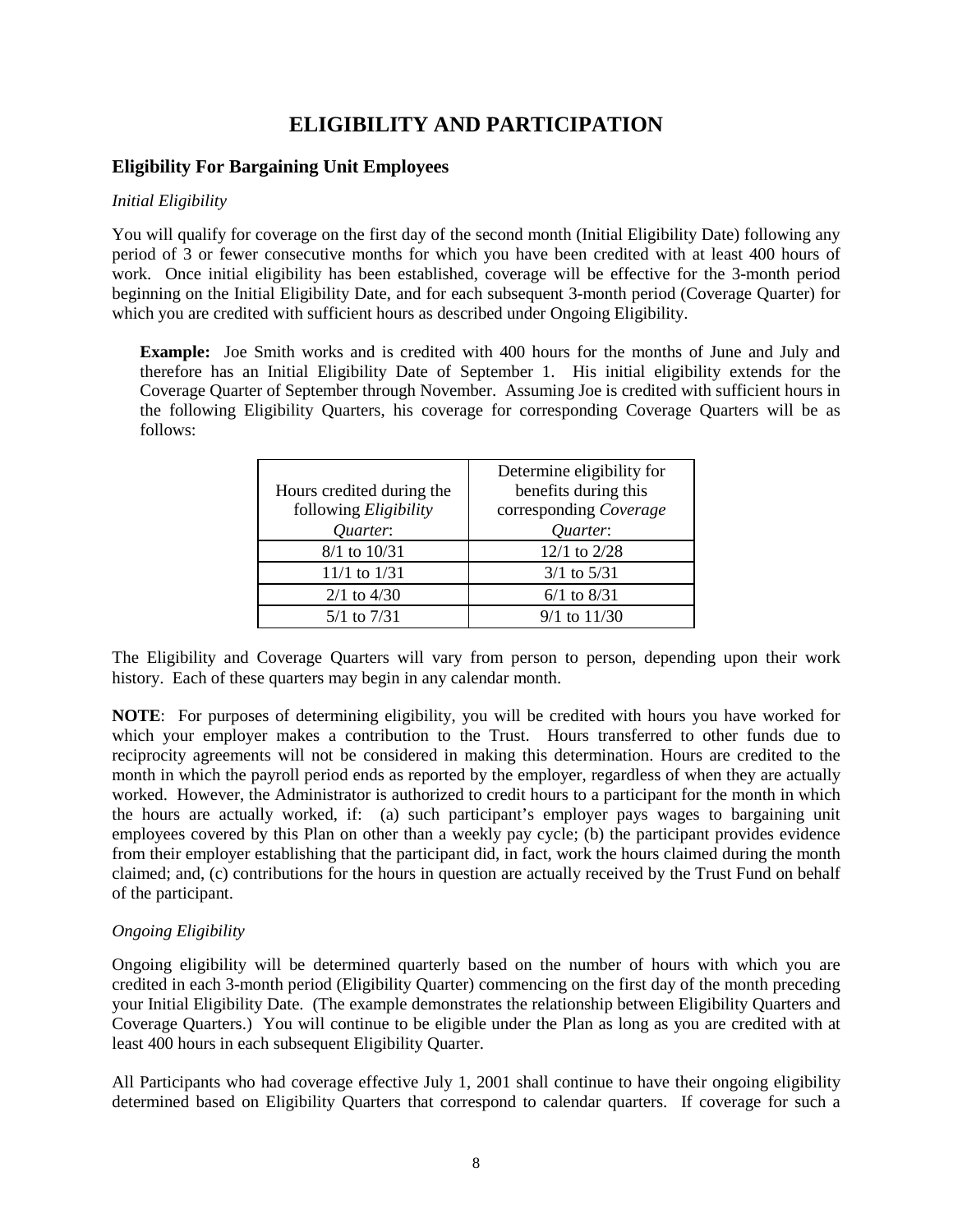Participant terminated after July 1, 2001, that Participant must re-qualify based on the rules described above and any subsequent qualification may or may not be based on the calendar quarter.

## *Reserve Hours Bank*

Hours credited in excess of 400 in any Eligibility Quarter will be added to a reserve hours bank. This reserve hours bank may accumulate up to a maximum of 1,200 hours. If you are credited with less than 400 hours in any Eligibility Quarter, hours in your reserve hours bank will be withdrawn to make up the difference between credited hours and the 400 hours required for ongoing eligibility.

If the sum of your credited hours for an Eligibility Quarter plus the total hours in your reserve hours bank is less than 400, your coverage ends on the last day of the Coverage Quarter for which you last met the ongoing eligibility rule described above, unless you self-pay for coverage.

**Example:** Joe Smith is currently eligible in the Plan and has a reserve hours bank balance of 525 hours. Through employer contributions, Joe is credited with 330 hours for the Eligibility Quarter of August through October. His reserve hours bank automatically will be reduced by 70 hours to give him 400 hours necessary for coverage in the Coverage Quarter beginning December 1. His remaining reserve hours bank balance of 455 hours (525 - 70) will be available to help pay for future quarters of coverage.

## *Forfeiture of Reserve Hours Bank Upon Taking Certain Jobs*

Effective on and after June 1, 2006, if you stop working under a collective bargaining agreement requiring contributions to the Plan, your reserve hours bank will be reduced to zero and you will have no right to continue to be covered under the Plan (other than any right you may have to elect COBRA Continuation Coverage), if all the following are true:

- 1. You work for, or as, an employer that is not obligated to contribute to the Plan;
- 2. The work involves the skill or skills of the trade or craft; and
- 3. Employer contributions would be due to the Plan on account of the work if the employer were signatory to a collective bargaining agreement requiring contributions to the Plan.

The determination regarding forfeiture of reserve hours banks shall be made in the sole discretion of the Trustees, based upon all information available to them at the time of the decision. The Trustees shall provide a 15-day advance written notice of their intent to cause a forfeiture of a participant's reserve hours bank. This notice shall include a summary of the factual basis upon which the forfeiture is made. A participant shall have the right to request a hearing before the Trustees regarding this decision, with such hearing to be conducted at the next regularly scheduled Trustee meeting. Claims incurred on or after the end of the 15-day notice period will be denied unless and until the Trustees reverse their forfeiture decision following the participant-requested hearing. At the hearing, the participant will be entitled to present all evidence he or she deems relevant to the matter. In addition, the Trustees may, at any time during this process, request that the participant provide such documentation and other information as may be necessary to reach a conclusion regarding the forfeiture issue. The participant's failure to respond to such request shall also serve as an appropriate basis to cause the forfeiture to occur.

The maximum period of any COBRA Continuation Coverage otherwise available after such a forfeiture will be reduced by the period of time you enjoyed Plan coverage due to the application of your reserve hours bank since you last worked in covered employment.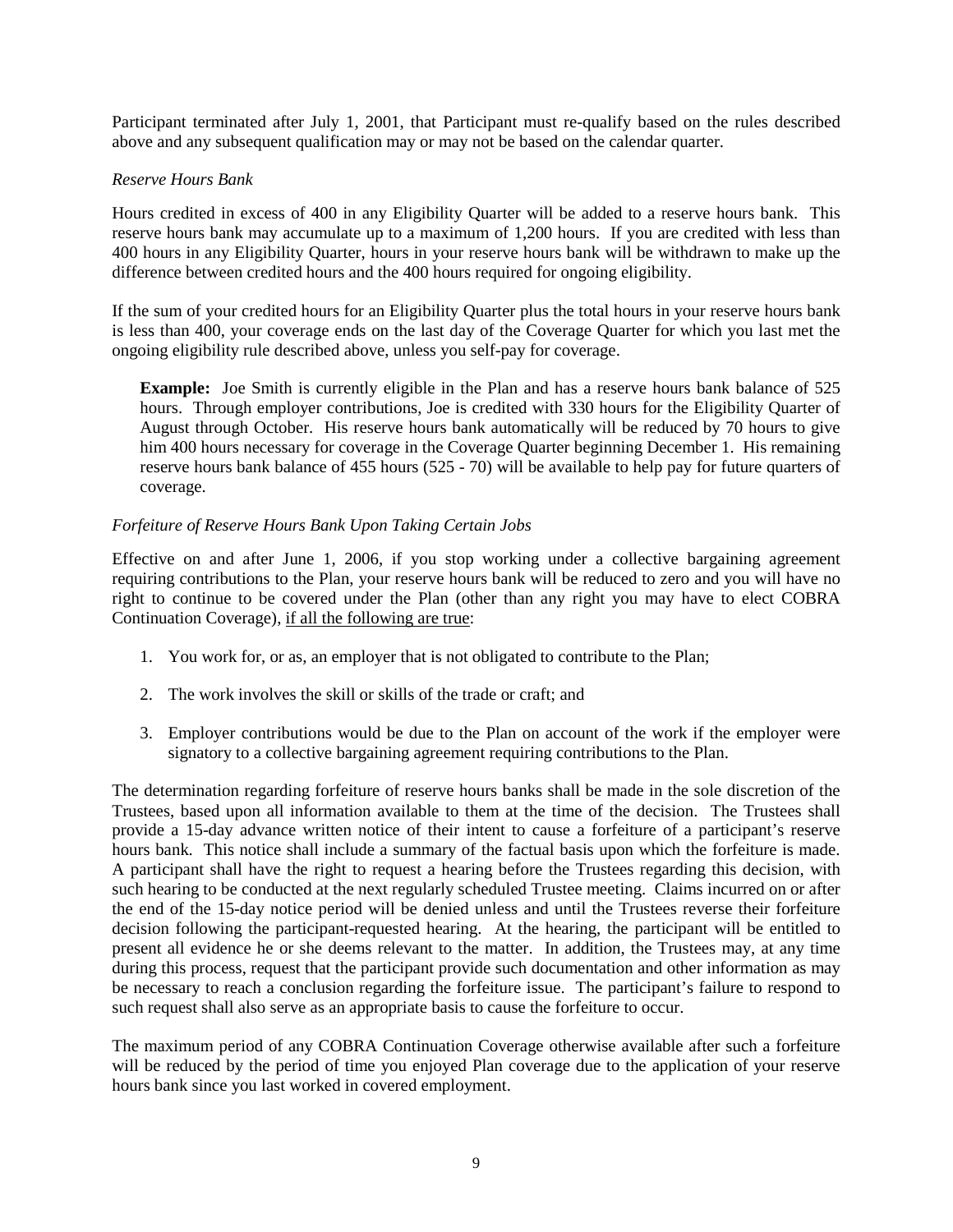#### *Self-Pay Coverage*

You may have the right to continue coverage on a self-pay basis as described in the section titled Continuation Coverage. If you are a bargaining unit employee and your coverage terminates due to a shortage of hours in any Eligibility Quarter, your cost for continuation coverage for the corresponding Coverage Quarter will be reduced by the sum of hours credited for the Eligibility Quarter plus any hours in your reserve hours bank times the current Health & Welfare hourly contribution rate. If you elect to continue coverage under this self-pay option, your reserve hours bank will be reduced to zero.

Your continuation coverage will terminate as described in the section titled Duration of Continuation Coverage, or when you are credited with at least 400 hours in a subsequent Eligibility Quarter.

## <span id="page-9-0"></span>**Early Retiree Eligibility for Bargaining Unit Employees**

RETIREE COVERAGE IS NOT A VESTED BENEFIT. THE TRUSTEES MAY CHANGE THESE RETIREE ELIGIBILITY RULES, THE LEVEL OF BENEFITS PROVIDED, OR THE COST OF SUCH COVERAGE AS THEY DEEM NECESSARY OR ADVISABLE.

Bargaining unit employees who are: (1) Participants in the Plan on the date of retirement, (2) At least age 52, and (3) Have a minimum of 5 consecutive years of credited service under the Plan ending in either the year of Retirement or the year prior to Retirement, will have the option of electing Retiree Coverage as described in this section. Retiree coverage may be elected in lieu of COBRA continuation coverage. If you elect COBRA coverage, you still will need to provide the Plan Office with a Declaration of Retirement during this COBRA period of coverage in order to preserve your right to retiree coverage. See the explanation below.

Retirement means you have permanently discontinued employment in a position for which contributions must be made to the Plan on your behalf. **You must complete a Declaration of Retirement on a form approved by the Trustees in order to be eligible for this retiree benefit. You must submit this form no later than December 31st of the year of your Retirement in order to preserve your eligibility for these benefits.** Following submission of the Declaration of Retirement, the Plan will not reduce your self-pay, COBRA, or retiree premiums to reflect any further employer contributions made on your behalf, except in cases where such contributions are sufficient to regain eligibility as an active employee and you elect to be covered as such.

Those who chose this retiree coverage and who then return to active employment may elect to maintain the retiree coverage through self-payments or may choose to be covered as an active employee, subject to the rules for initial eligibility described above. **A retiree who terminates enrollment in the retiree program due to coverage as an active employee will be eligible for such retiree coverage only if he meets each of the requirements stated above at the time of his re-retirement.**

### *Credited Service*

Credited service hours are hours for which a participating employer makes contributions to the Trust while you are working either as a permit employee or as a member of Local 34.

Credited hours include reciprocal hours earned on and after January 1, 2017 from another plan when traveling as a member of Local 34. Hours worked as a traveling member of another local union do not count as credited hours.

Credited hours also include hours credited during a period of disability according to the terms of the section entitled Continuation Coverage.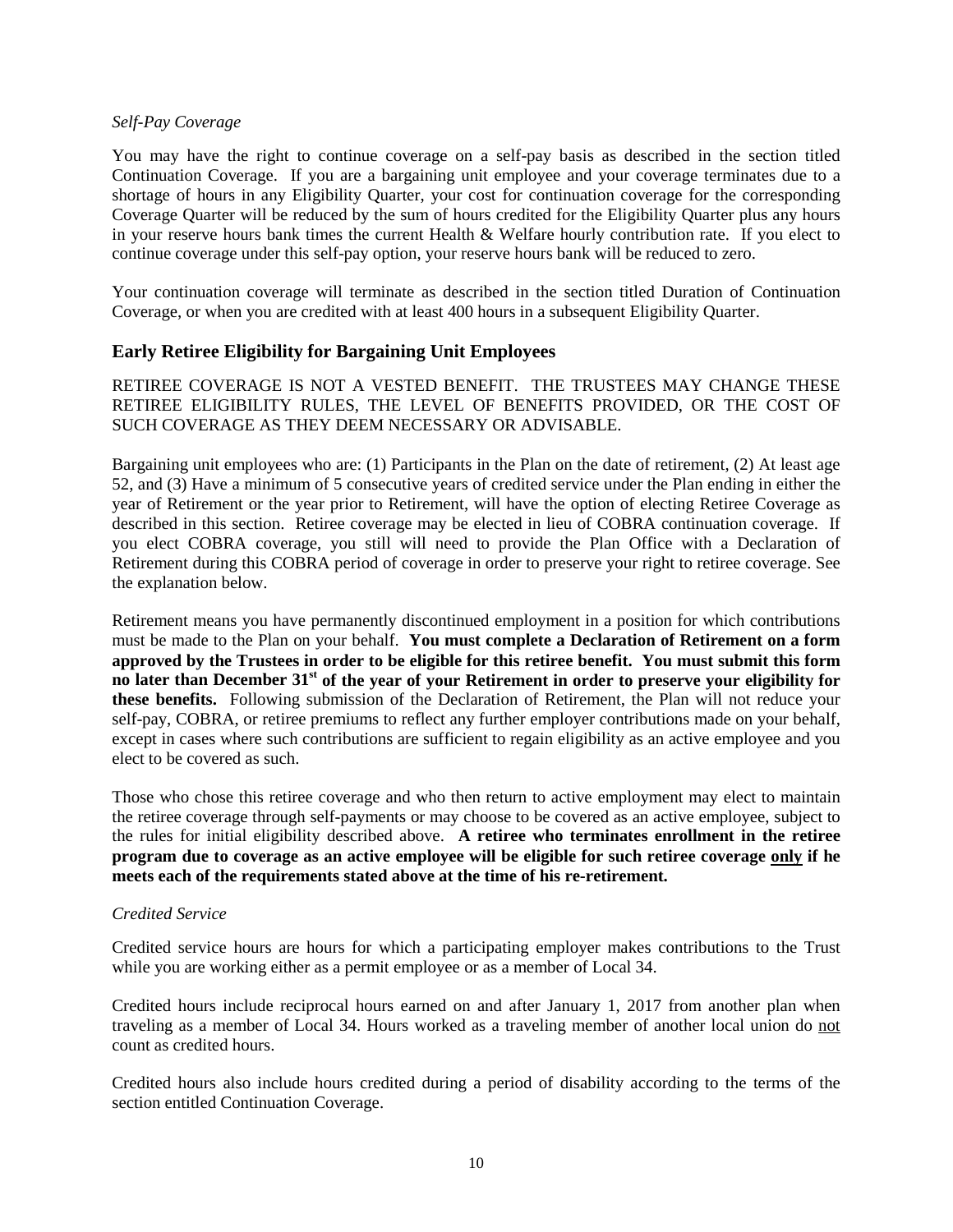For purposes of this Retiree Coverage, the following rules apply regarding your accumulation of credited service.

## Participants age 55 and older as of April 1, 2021

For participants who are age 55 and older as of April 1, 2021, one (1) year of credited service equals 1,200 hours under the Plan in a calendar year.

If you are credited with less than 1,200 hours in a calendar year, no credited service will be granted; there will be no partial years of credited service. Your credited service will be calculated as soon as administratively feasible following the end of the year and will remain fixed throughout the calendar year. That is, even if you are credited with 1,200 hours in a specific year, you will not be granted a year of credited service until the following January.

## Participants younger than age 55 as of April 1, 2021

For participants who are younger than age 55 as of April 1, 2021, credited service is defined as follows:

- $\bullet$  1,400 1,499 hours under the Plan in a calendar year will equal 0.5 of a year of credited service;
- $\bullet$  1,500 1,599 hours under the Plan in a calendar year will equal 0.75 of year of credited service;
- 1,600 hours or more under the Plan in a calendar year will equal one (1) year of credited service.

If you are younger than age 55 on April 1, 2021 and are credited with less than 1,400 hours in a calendar year, no credited service will be granted. Your credited service will be calculated as soon as administratively feasible following the end of the year and will remain fixed throughout the calendar year. That is, even if you are credited with 1,400 hours or more in a specific year per the above schedule, you will not be granted your credited service until the following January.

### *Cost of Retiree Coverage*

The full cost of retiree coverage will be the actuarially determined anticipated cost of the medical, dental and life insurance benefits for participants in the age range of 52 to 65. This amount will be calculated on a composite basis and will be adjusted annually to reflect changes in the anticipated cost of those benefits. Your cost for Retiree Coverage will be determined by multiplying the full cost of retiree coverage times a percentage based on your age and total years of credited service under the Plan. The table below shows the applicable percentage based on your age and years of credited service.

| <b>Years of Credited</b><br><b>Service</b> | Age 52 - 61 | Age 62 - 65 |
|--------------------------------------------|-------------|-------------|
| 30                                         | 50.0%       | 0.0%        |
| 29                                         | 52.0%       | 4.0%        |
| 28                                         | 54.0%       | 8.0%        |
| 27                                         | 56.0%       | 12.0%       |
| 26                                         | 58.0%       | 16.0%       |
| 25                                         | 60.0%       | 20.0%       |
| 24                                         | 62.0%       | 24.0%       |
| 23                                         | 64.0%       | 28.0%       |
| 22                                         | 66.0%       | 32.0%       |
| 21                                         | 68.0%       | 36.0%       |
| 20                                         | 70.0%       | 40.0%       |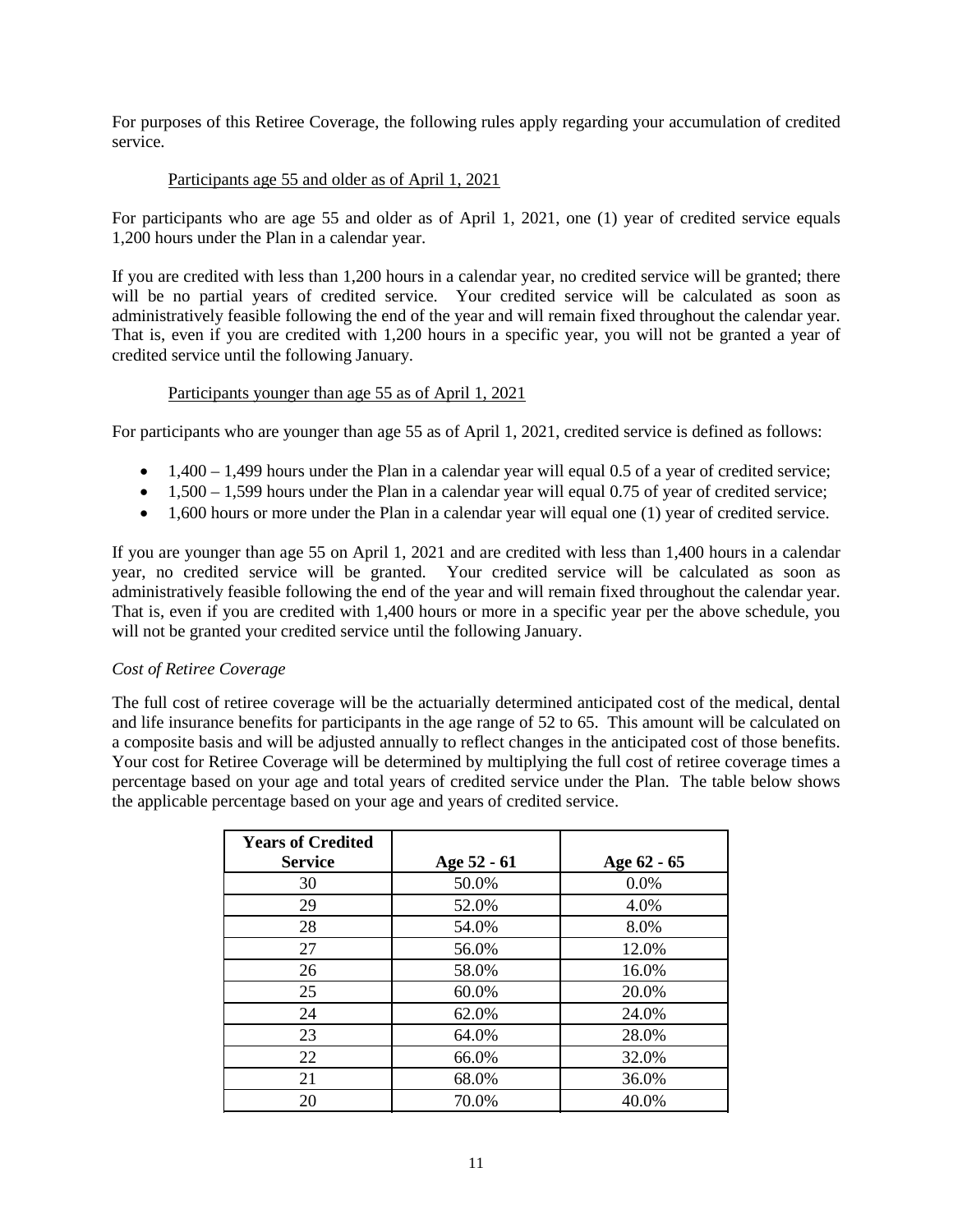| <b>Years of Credited</b> |             |             |
|--------------------------|-------------|-------------|
| <b>Service</b>           | Age 52 - 61 | Age 62 - 65 |
| 19                       | 72.0%       | 44.0%       |
| 18                       | 74.0%       | 48.0%       |
| 17                       | 76.0%       | 52.0%       |
| 16                       | 78.0%       | 56.0%       |
| 15                       | 80.0%       | 60.0%       |
| 14                       | 82.0%       | 64.0%       |
| 13                       | 84.0%       | 68.0%       |
| 12                       | 86.0%       | 72.0%       |
| 11                       | 88.0%       | 76.0%       |
| 10                       | 90.0%       | 80.0%       |
| 9                        | 92.0%       | 84.0%       |
| 8                        | 94.0%       | 88.0%       |
| 7                        | 96.0%       | 92.0%       |
| 6                        | 98.0%       | 96.0%       |
| 5                        | 100.0%      | 100.0%      |

**Example:** Joe Smith retirees at age 60 and meets each of the requirements for retiree eligibility described above. Assume Joe has 25 years of credited service at the time of his retirement. Assume also that the Plan has determined that the full monthly cost of retiree coverage would be \$1,600 per month. Until Joe turns 62, his monthly premium for retiree coverage will be 60% of the cost of retiree coverage. For the first year that will be  $$960 ($1,600 X 60%).$  When Joe turns 62, his monthly premium for retiree coverage will drop to 20% of the cost of retiree coverage, or \$320.00.

### *Termination of Retiree Coverage*

Retiree coverage will terminate on the earliest of the following events:

- 1. Your death;
- 2. Your attaining age 65 (including a covered spouse when they turn age 65);
- 3. Your becoming eligible under the Plan as an active employee;
- 4. Your failure to timely pay the required premium for retiree coverage;
- 5. Termination of the Plan; or
- 6. Termination or alteration of the retiree eligibility provisions by the Trustees, causing you to lose retiree coverage.
- 7. Effective on and after June 1, 2006, your retiree coverage (whether early retiree coverage or Medicare Supplement coverage) will terminate, and you will have no right to continue to be covered under the Plan if all the following are true:
	- a. You work for, or as, an employer that is not obligated to contribute to the Plan;
	- b. The work involves the skill or skills of the trade or craft; and
	- c. Employer contributions would be due to the Plan on account of the work if the employer were signatory to a collective bargaining agreement requiring contributions to the Plan.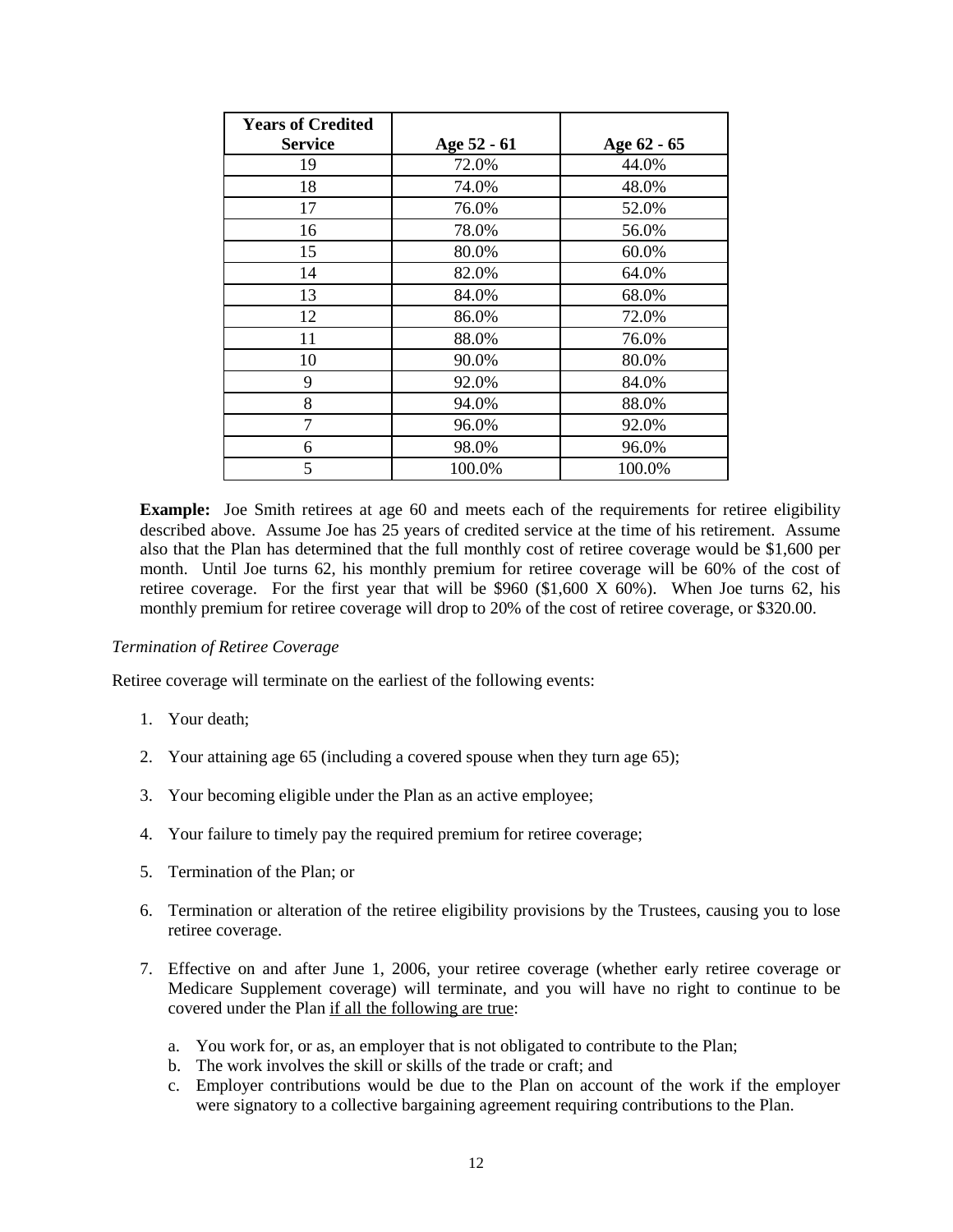The determination regarding termination of retiree coverage shall be made in the sole discretion of the Trustees, based upon all information available to them at the time of the decision. The Trustees shall provide a 15-day advance written notice of their intent to cause this termination. This notice shall include a summary of the factual basis upon which the termination is made. A participant shall have the right to request a hearing before the Trustees regarding this decision, with such hearing to be conducted at the next regularly scheduled Trustee meeting. Claims incurred on or after the end of the 15-day notice period will be denied unless and until the Trustees reverse their decision following the participant-requested hearing. At the hearing, the participant will be entitled to present all evidence he or she deems relevant to the matter. In addition, the Trustees may, at any time during this process, request that the participant provide such documentation and other information as may be necessary to reach a conclusion regarding the forfeiture issue. The participant's failure to respond to such request will be an appropriate basis to cause the termination to occur.

The maximum period of any COBRA Continuation Coverage otherwise available after such a forfeiture will be reduced by the period of time you enjoyed retiree coverage under the Plan.

## <span id="page-12-0"></span>**Medicare Supplemental Reimbursement Benefit (post-65 coverage)**

Benefit Eligibility: Effective on and after April 1, 2021, former bargaining unit employees will be eligible to receive this reimbursement benefit if they:

- 1. Have eighteen (18) total years of coverage under the Plan: and
- 2. Have five (5) consecutive years of coverage under the Plan immediately prior to retirement.

If you do not meet both the above service requirements, you are ineligible for this reimbursement benefit.

To receive the reimbursement benefit, you must be enrolled in Medicare and in a Medicare Supplemental Plan as further described below.

Benefit expiration: As of April 1, 2021, recipients will have their reimbursement benefit expire under the following terms or their death, whichever is earliest:

- 1. For recipients who, as of April 1, 2021, are age 74 or older, the reimbursement benefits will terminate on March 31, 2022;
- 2. For recipients who, as of April 1, 2021, are age 71 but less than age 74, the reimbursement benefit will terminate as of the end of the month you attain age 75;
- 3. For current and future recipients as of April 1, 2021 who are not yet age 71, the reimbursement benefit will terminate as of the end of the month you attain age 72.

Reimbursement Benefit Amount: A former bargaining unit employee will receive reimbursement for premiums actually paid for medical coverage supplemental to Medicare for the participant and his or her spouse, up to a maximum benefit of \$300 per month. Even if the cost exceeds this amount, the amount reimbursed by the Plan will not exceed the maximum. To receive reimbursement, you must submit a copy of the premium billing and a claim form indicating the premium has been paid to the Plan Administrator.

Plans Subject to the Reimbursement Benefit: Plans eligible for reimbursement under this benefit are plans offered through a private insurer that pays for some of the hospital and medical costs that Medicare (Part A and B) does not cover such as copayments, coinsurance, and yearly deductibles. Such plans also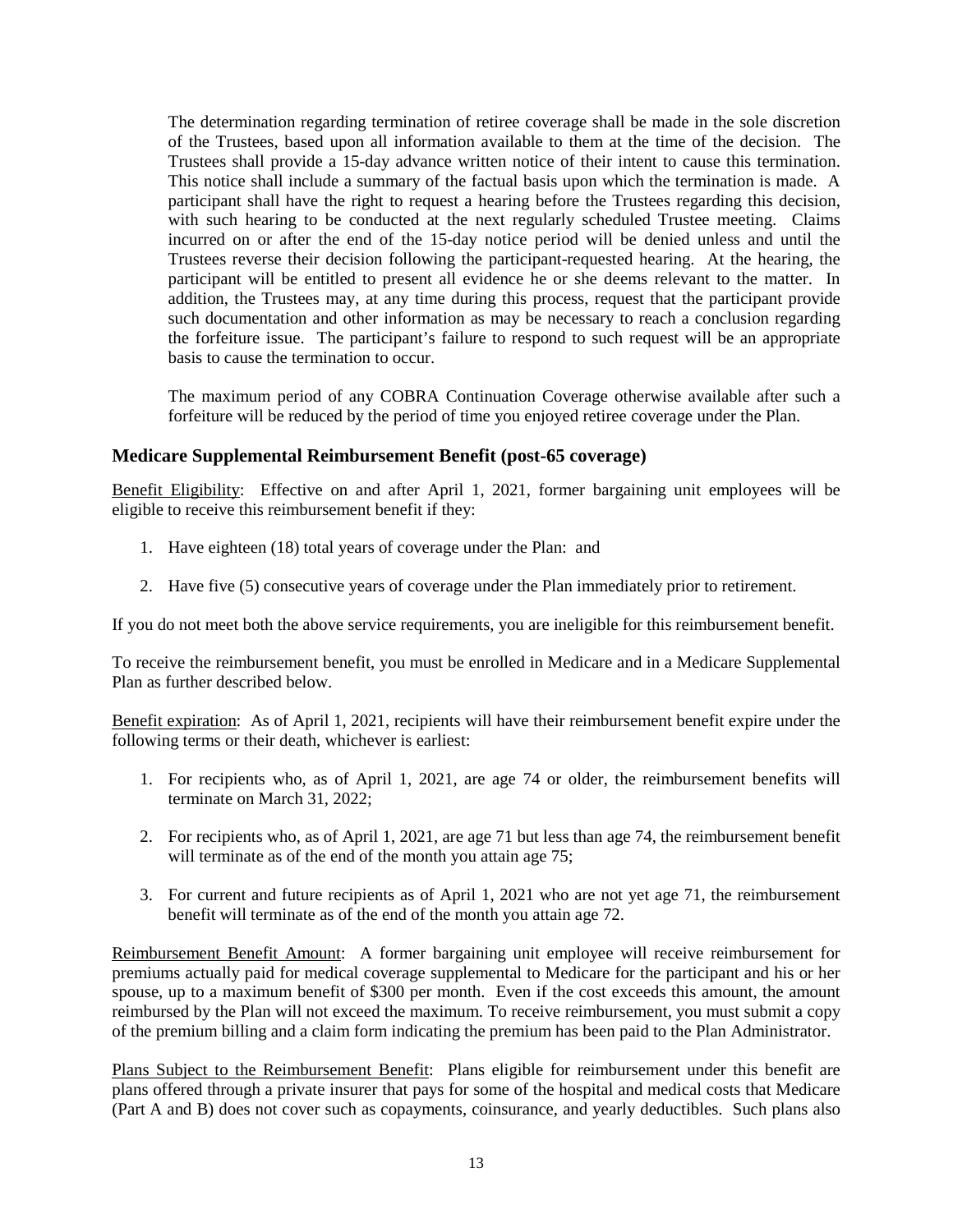include Medicare Supplement Plans (Medigap Plans), Medicare Advantage Plans (Part C) and Medicare Rx Plans (Part D).

Spousal Eligibility: In the case of a **retiree** eligible for coverage under this reimbursement benefit, but whose spouse has not yet reached the age of 65, such spouse will continue to be eligible for Plan coverage per the following premium schedule:

- 1. Non-Medicare eligible spouses covered *as of* April 1, 2021: For a non-Medicare spouse covered by the Plan as of April 1, 2021, the cost of coverage will be 75% of the applicable monthly retiree premium that would apply to a participant who was under age 62 (regardless of the participant's or spouse's actual age), enrolled in Retiree Coverage under this Plan, and had the same number of years of Credited Service.
- 2. Non-Medicare eligible spouses of participants who become eligible for Medicare *on and after* April 1, 2021: For non-Medicare spouses of participants who become eligible for Medicare on and after April 1, 2021, the monthly cost of coverage for such non-Medicare covered spouse will be 100% of the applicable retiree premium that would apply to a participant who was under age 62 (regardless of the participant's or spouse's actual age), enrolled in Retiree Coverage under this Plan, and had the same number of years of Credited Service.

This spousal coverage under the Plan terminates on the first day of the month in which the spouse reaches age 65.

# <span id="page-13-0"></span>**Eligibility for Non-Bargaining Unit Employees**

Employers who employ bargaining unit employees may elect, with the agreement of the Board of Trustees, to cover their non-bargaining unit employees under the Plan. Such employers have 60 days from the date they first became signatory to the bargaining agreement to exercise this option by signing a Participation Agreement allowing for non-bargaining employee participation. If so elected, all nonbargaining unit employees must be covered by the Plan unless they have other group coverage from a spouse's employer.

Non-bargaining unit employees of an employer who exercises this option become eligible on the date the Participation Agreement is signed, or the date they become an eligible employee, whichever is later. Employers must enroll employees in the Plan within 60 days of the date they become eligible.

Non-bargaining unit employees are not eligible for the Medicare Supplement Benefit, retiree coverage, or the weekly disability benefit. A non-bargaining unit employee covered by the Plan, who begins working as a bargaining unit employee, shall become covered as a bargaining unit employee after he or she meets the initial eligibility requirements described for bargaining unit employees.

### <span id="page-13-1"></span>**Coverage During Periods of Military Service**

You must inform the Plan Administrator in writing as soon as you know that you are entering military service.

1. For Dependents Entering into Military Service

Coverage for a Dependent shall cease on the date that Dependent enters military service.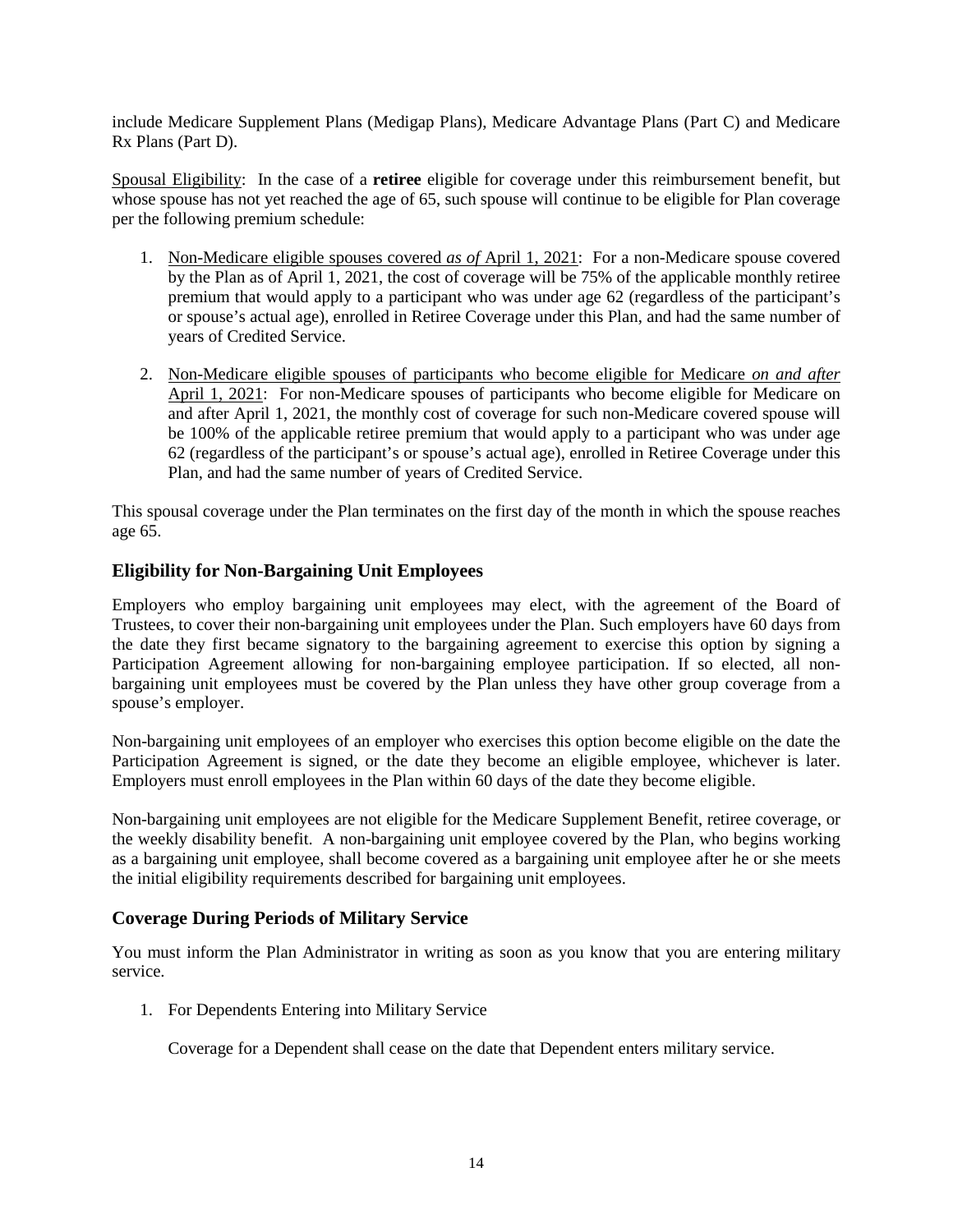2. For Employees Entering into Military Service

Employees entering into military service (and their Dependents) may elect to have their coverage frozen during military service (see Freezing Coverage, below) or may elect to continue coverage during that period (see Military Continuation Coverage, below).

3. Freezing Coverage

Unless you and your Dependents choose Military Continuation Coverage, coverage for you and your Dependents will discontinue on the date you enter military service. Your eligibility status will be frozen when you enter military service and will be fully restored when you are honorably discharged and timely return to work with a contributing employer. The time limits for returning to work are described in the section entitled Coverage Following Military Service, below.

4. Military Continuation Coverage

Once the Plan Administrator has been notified that you are entering military service, you and your Dependents will be allowed to purchase Military Continuation Coverage. Military Continuation Coverage is provided as follows:

- a. The election procedures and coverage options will be the same as those that are available under COBRA continuation coverage.
- b. You may elect to freeze your reserve hours bank. If you choose this option, your eligibility will be automatically reinstated when you are honorably discharged from military service and return to employment within the time limits listed below.
- c. Alternatively, if you choose not to freeze coverage, you may either:
	- i. First exhaust your bank to continue coverage, followed by self-paying for up to 24 months of coverage. *If you choose this option, your eligibility status will not be frozen.*  Following discharge, you may need to satisfy the initial eligibility requirements of the Plan before you and your dependents will be covered again although you may elect to make self-payments to reinstate coverage until such time as there are sufficient employer contributions for your coverage; or,
	- ii. You may choose not to access your reserve hours bank, and immediately begin making self-payments for coverage for up to 24 months of coverage. If you choose this option, following discharge from military service, your coverage will be automatically reinstated when you are honorably discharged from military service and return to employment within the time limits listed in No. 6 below.
- d. You must submit payment of the self-pay contributions to the Plan Administrator by the first day of each month. If a payment is not received within 30 days of that due date, coverage will be retroactively terminated to the due date.
- 5. Termination of Military Continuation Coverage

Military Continuation Coverage will terminate on the earliest of:

a. The first day of the month for which a required and on-time self-payment is not received;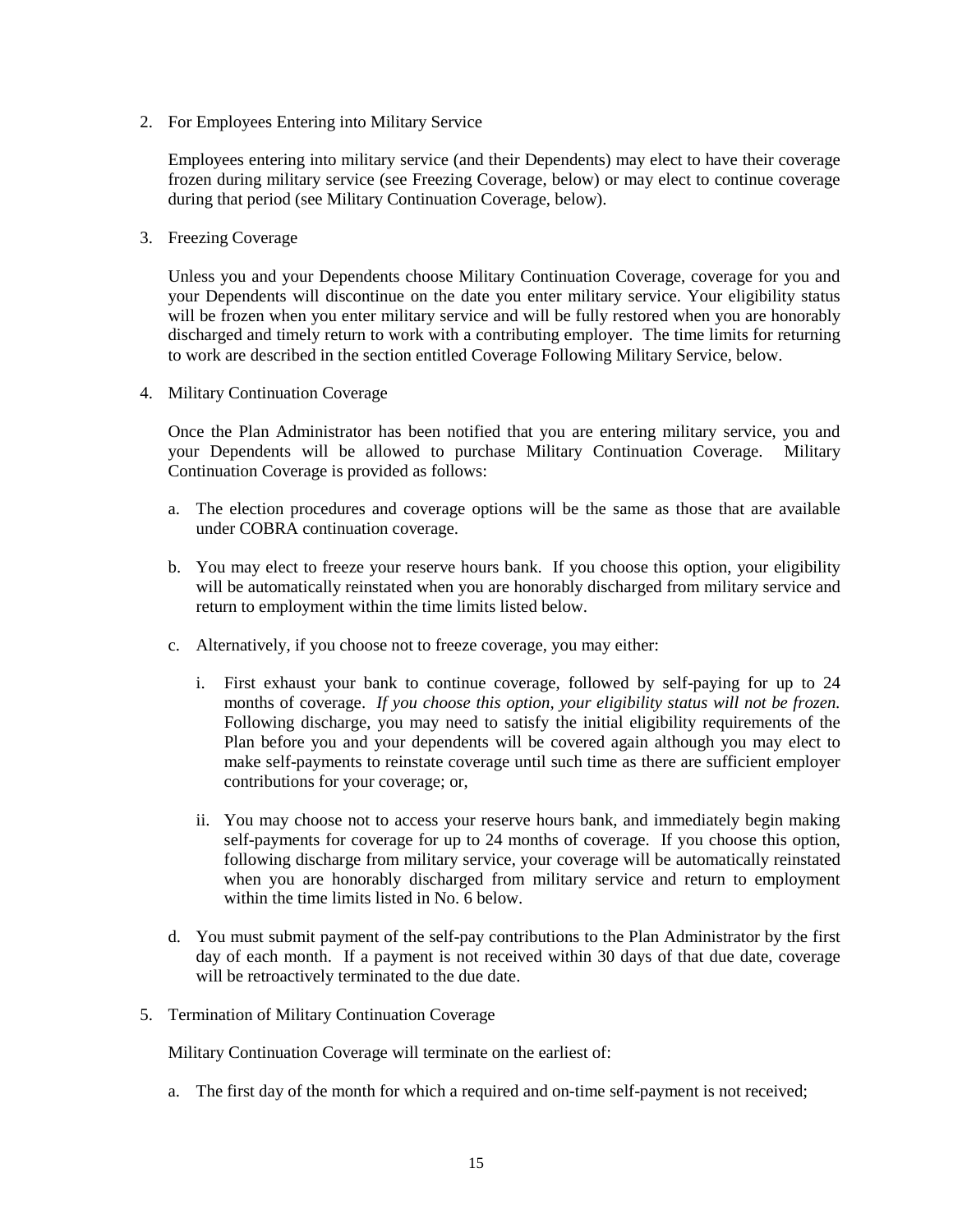- b. The end of 18 months of self-paid Military Continuation Coverage (not including coverage obtained through the hours contained in your reserve hours bank), or
- c. The day after the last date on which you are required to apply for or return to a position of employment with a contributing Employer (shown in the chart Time Limits to Return to Work, below).
- 6. Coverage Following Military Service

If you elect no Military Continuation Coverage (that is, if you freeze your coverage in the Plan), or if you do not use your reserve hours bank to pay for that coverage, your eligibility status is frozen when you enter military service provided that you have notified the Plan Administrator of your entry into military service. If you and your dependents were eligible for coverage when you entered active duty, you will be covered again when you are honorably discharged and return to work for a contributing Employer within the time limits provided below. These time limits may be extended if you have suffered a service-connected injury or illness. You should contact the Plan Administrator if this has occurred.

You must be honorably discharged and return to work for a contributing employer within the following time limits, (or be available to work if no work is available), to be eligible to have your frozen eligibility status restored.

| If you<br>were in military | You must                                                                                                                                                                           |
|----------------------------|------------------------------------------------------------------------------------------------------------------------------------------------------------------------------------|
| service                    |                                                                                                                                                                                    |
| 1 to 30 days               | Report to your employer (or another contributing employer) by the<br>beginning of the first regularly scheduled workday commencing<br>more than eight hours after you return home. |
| 31 to 180 days             | Submit an application for re-employment to your employer (or<br>another contributing Employer) within 14 days after the completion<br>of your service.                             |
| More than 180 days         | Submit an application for re-employment to your employer (or<br>another contributing Employer) within 90 days after completion of<br>your service.                                 |

*Time Limits to Return to Work*

If you do not return to work with the same contributing Employer, you should notify your Local Union that you are available for work with a contributing employer. Also, you must submit your discharge papers to the Plan Administrator within 14 days of the date you return to work for a contributing Employer.

# <span id="page-15-0"></span>**Enrollment**

### **(Applicable to All Covered Employees)**

Bargaining unit employees who satisfy the eligibility requirements will automatically receive an enrollment card to be completed and returned to the Plan Administrator. Non-bargaining unit employees and their eligible dependents can be enrolled in this Plan without proof of insurability within 60 days of the employee's hire date or change to eligible status (e.g., changes from part-time to full-time). Enrollment for non-bargaining unit employees is accomplished by the employer adding the employee to the monthly list bill and returning their enrollment card along with the required premium.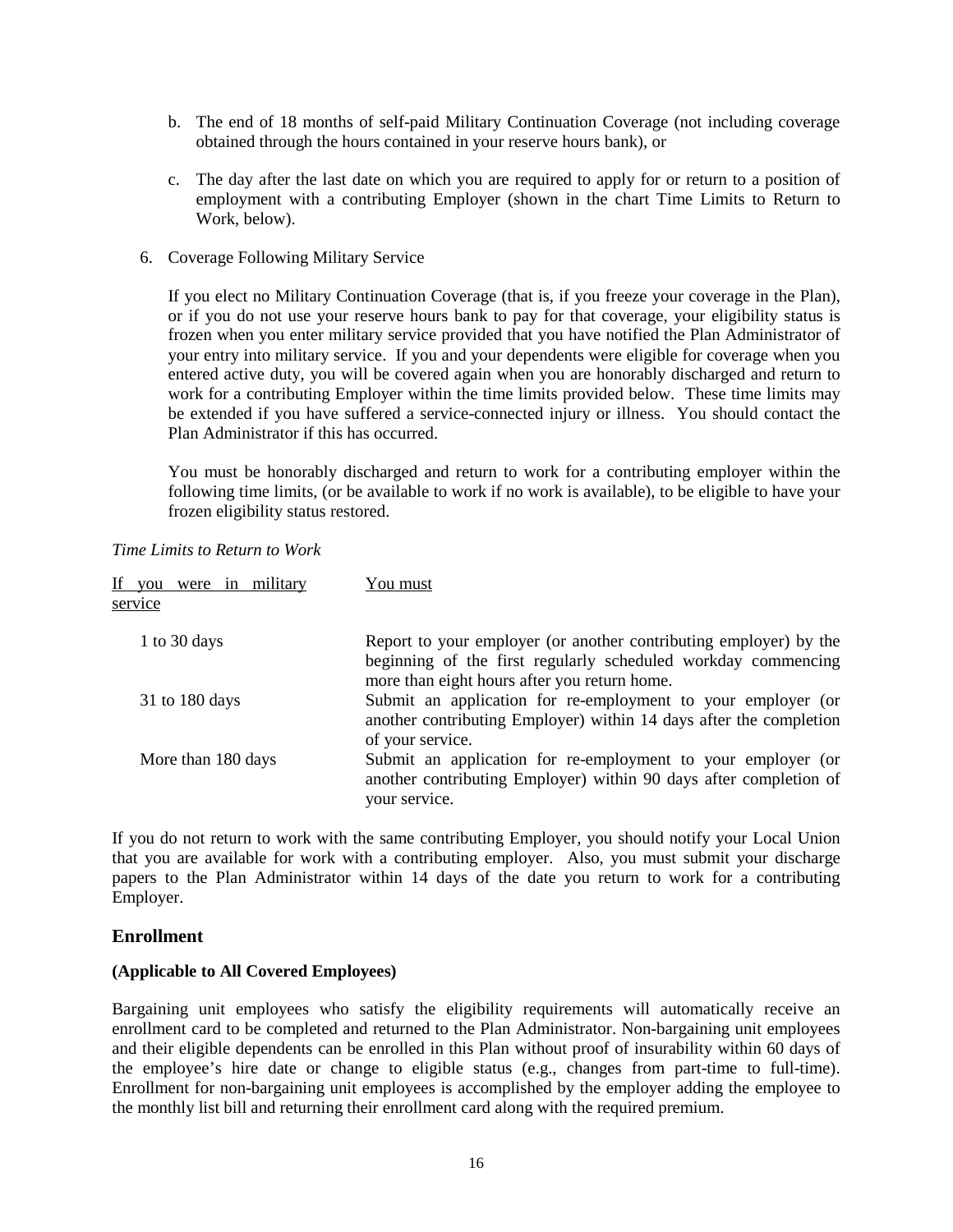Employees may also apply within 30 days of marriage to add coverage for an eligible spouse. A newborn, adopted, foster, or stepchild can be added within 30 days of the birth, adoption, or official residence in the employee's home, as appropriate.

# <span id="page-16-0"></span>**Family and Medical Leave**

## **(Applicable to All Covered Employees)**

The Family and Medical Leave Act generally requires employers of 50 or more employees within a 75 mile area to provide up to 12 weeks of unpaid leave to certain eligible employees for specified family and medical reasons. The Plan will provide continued coverage for participants who take a qualifying FMLA leave, if the leave commences while the participant is eligible for benefits under the Plan. In addition, the participant will not subsequently be required to re-qualify under the Plan's eligibility rules solely because of hours not worked during the period of the leave.

Employers *will not* be required to continue contributions to the plan during the time the employee is on unpaid leave. For purposes of determining eligibility, participants will be credited with coverage during the period of unpaid leave. During the leave, employees may not engage in any work within the industry.

In order to administer this policy, employers must provide written documentation to the Plan Administrator when an eligible employee takes a qualifying FMLA leave. Documentation must include the reason for the leave, certification that the leave is in fact a qualifying leave, and the beginning/ending dates of the leave.

# <span id="page-16-1"></span>**Effective Date of Coverage**

## **(Applicable to All Covered Employees)**

Benefits become effective on:

- 1. The date you become eligible if you are a bargaining unit employee, or
- 2. The first day of the month following the date you are enrolled if you are a non-bargaining unit employee, or,
- 3. The date of dependent acquisition such as marriage, birth, or adoption for eligible dependents, if application for coverage is made within 30 days of the date of acquisition.

Except in situations where participants provide a Certificate of Creditable Coverage:

- 1. If the employee is absent from work due to illness or injury on the effective date of coverage, coverage will start when the employee returns to active full-time work or becomes available for such work. If the effective date is a work holiday, coverage will start on that day provided the employee worked full-time on the last workday immediately preceding the work holiday.
- 2. If a dependent, other than a newborn child born while coverage is in force, is hospital confined on the effective date of coverage, his or her coverage will start on the day following the day he or she is finally discharged from the hospital.

If both parents are covered as Employees under this Plan, only one may elect Dependent coverage.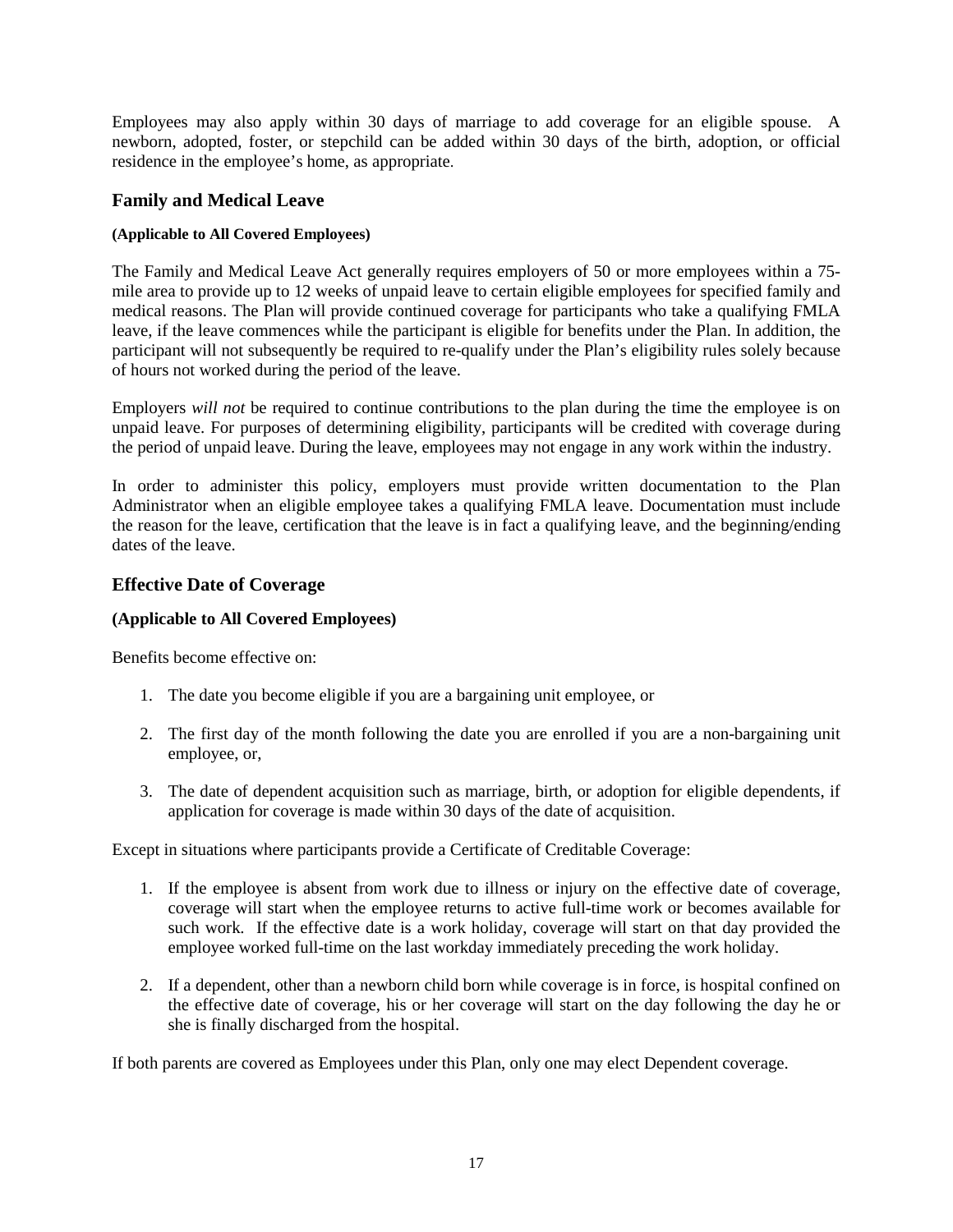# <span id="page-17-0"></span>**Termination of Coverage**

## **(Applicable to All Covered Employees)**

In addition to specific termination provisions set forth above, coverage under this Plan will end on the earliest of the following dates:

- 1. The first day of the Coverage Quarter for which you have not been credited with the required hours in the corresponding Eligibility Quarter to maintain eligibility, if a bargaining unit employee, or, if a non-bargaining unit employee, on the last day of the month for which premiums for coverage have been paid.
- 2. The date on which the employee or dependent ceases to be eligible as defined in this Plan.
- 3. The date the dependent becomes covered as an employee under this Plan.
- 4. The last day of the month in which the employee dies.
- 5. With respect to a specific coverage item, the date the coverage ends or the date the individual lifetime maximum has been paid.
- 6. The date this Plan ends.

Under the Health Insurance and Portability and Accountability Act of 1996, you have the right, upon termination of coverage, to receive a Certificate of Creditable Coverage from the Plan. That Certificate states the length of time that you were covered under the Plan.

# **Effect of Multiple Bases for Eligibility**

On occasion, an individual may be eligible for coverage under the Plan for more than one reason. For example, an individual may be covered both as an active participant and as the spouse of an active participant. Or a child whose parents are both active participants could be deemed a dependent of each of those individuals.

Even when an individual is eligible for coverage on more than one basis, all the limitations on coverage and benefits maximums expressed in this booklet will apply only as stated: they will not be doubled or tripled. For example, a dependent child of two active participants will still be subject to the Plan's \$1,500 lifetime Orthodontia maximum – it will not be \$3,000 just because the child is eligible for coverage on two different bases.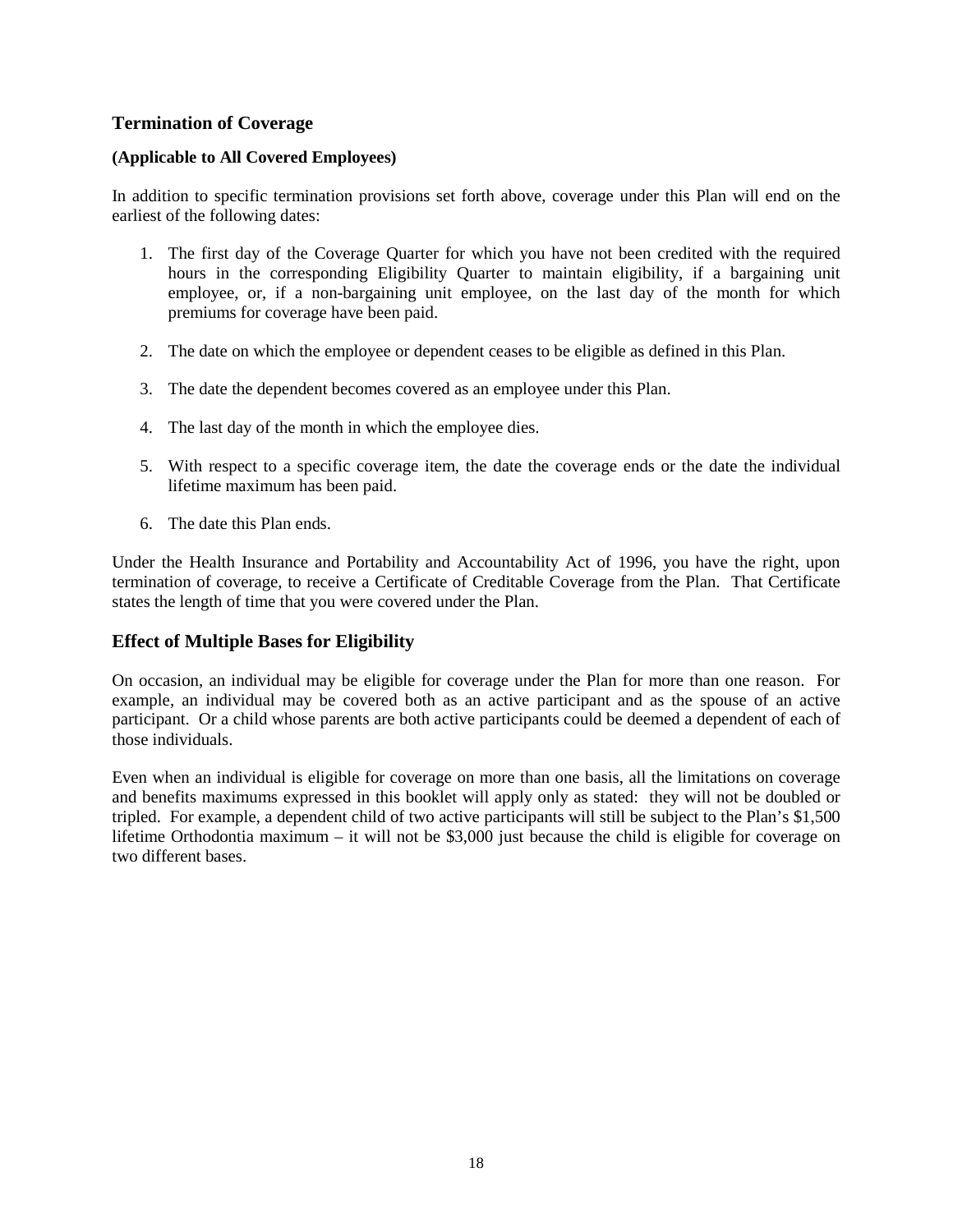# **CONTINUATION COVERAGE**

# **(Applicable to All Covered Employees)**

<span id="page-18-0"></span>You and your eligible dependents have the opportunity for a temporary extension of medical and dental coverage at group rates in certain instances where coverage under the Plan would otherwise end. This is known as continuation coverage or COBRA coverage, after the law that provides for such coverage.

# <span id="page-18-1"></span>**Qualified Beneficiary**

A "Qualified Beneficiary" is any person who, as of the day before a Qualifying Event, is:

- 1. An employee of an Employer covered under the Plan as of such day (such persons are called "Covered Employees"),
- 2. The spouse of an Employee covered under the Plan as of such day (such persons are called "Covered Employees"),
- 3. A dependent of the Covered Employee (including any child born or placed for adoption with the Covered Employee during the COBRA coverage period).

A retiree or other former Employee actively participating in the Plan by reason of a previous period of employment shall be treated as a Qualified Beneficiary.

# <span id="page-18-2"></span>**Qualifying Events**

*If you are a Covered Employee*, you have a right to choose this continuation coverage if you lose your group health coverage because of a reduction in your hours of employment or the termination of your employment (for reasons other than your gross misconduct).

*If you are the spouse of a Covered Employee*, you have the right to choose continuation coverage for yourself if you lose coverage under the Plan for any of the following four reasons:

- 1. The death of your spouse;
- 2. A termination of your spouse's employment (for reasons other than gross misconduct) or reduction in your spouse's hours of employment;
- 3. Divorce or legal separation from your spouse; or
- 4. Your spouse becomes covered by Medicare.

*If you are a dependent child of a Covered Employee*, you have the right to elect continuation coverage if you lose coverage under the Plan for any of the following five reasons:

- 1. The death of the parent who is the Covered Employee;
- 2. The termination of the Covered Employee's employment (for reasons other than gross misconduct) or reduction in the covered parent's hours of employment;
- 3. Parents' divorce or legal separation;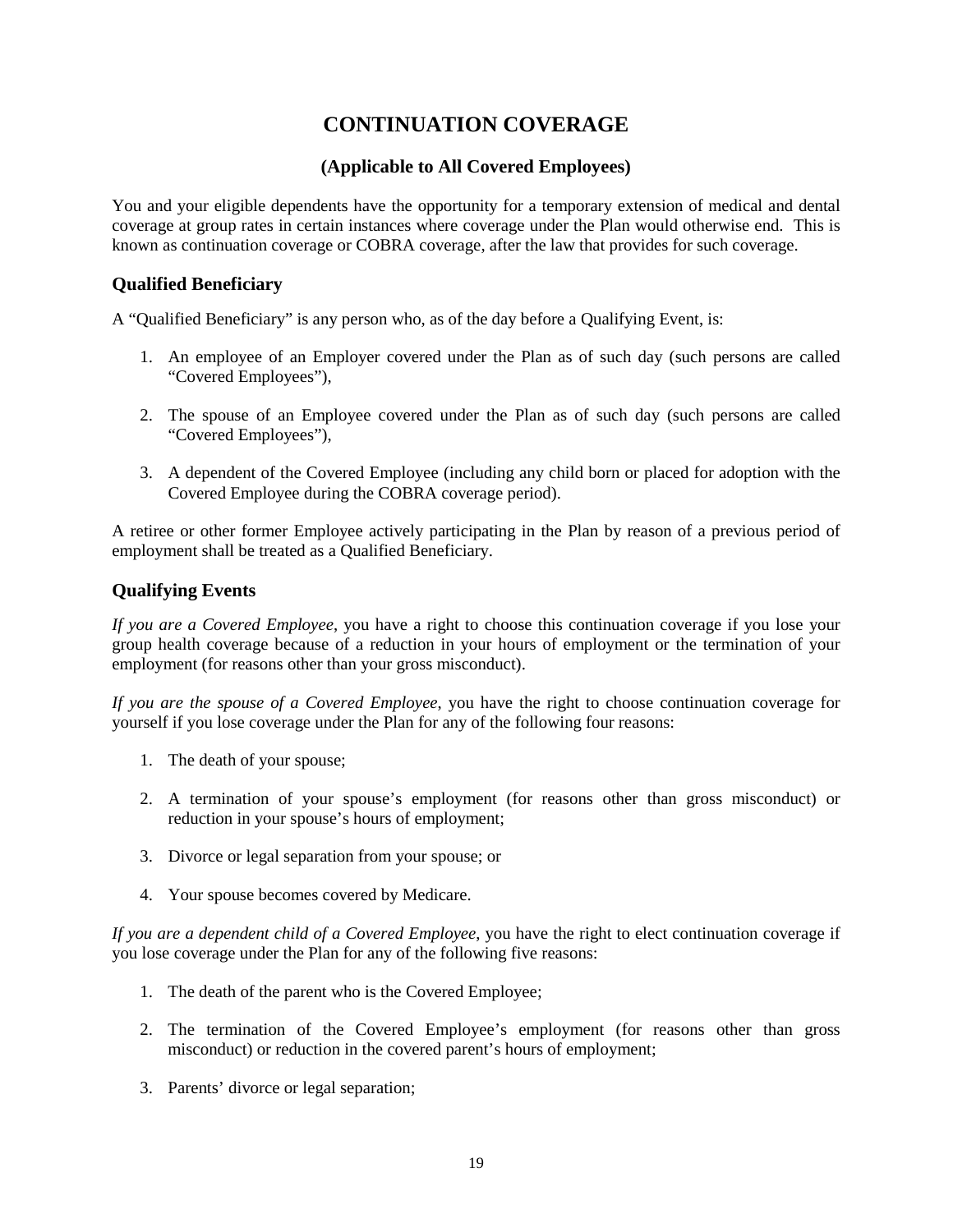- 4. The parent who is the Covered Employee becomes covered by Medicare; or
- 5. You cease to be a "dependent child" under the Plan.

# <span id="page-19-0"></span>**Election of Continuation Coverage**

If there is a choice among types of coverage under the Plan, each of you who is eligible for continuation of coverage is entitled to make a separate election among the types of coverage. Thus, a spouse or dependent child is entitled to elect continuation of coverage even if the covered employee does not make that election. Similarly, a spouse or dependent child may elect a different coverage from the coverage that the employee elects.

**NOTE:** *You or the affected family member has the responsibility to inform the administration office within 60 days of a divorce, legal separation, a child losing dependent status under the Plan or receipt of a determination of total disability from the Social Security Administration (SSA). In providing notice, you must provide documentation to support the COBRA qualifying event. In cases of divorce, a copy of the divorce decree or similar documentation must be provided. In case of a dependent child losing dependent status, documentation indicating the date the loss of dependent status occurred must be provided. In the case of extending coverage due to a determination of total disability, a copy of the SSA determination letter.* **Failure to notify the Plan Administrator and provide the necessary documentation may result in the loss of your right to continuation coverage.**

When the Plan Administrator is notified that one of these events has happened, it will in turn notify you that you have the right to choose continuation coverage. You have at least 60 days from the date you would lose coverage because of one of the events described above to inform the administration office that you want continuation coverage.

If you do not choose continuation coverage, your coverage under the Plan will end.

A Qualified Beneficiary electing continuation coverage has 45 days after electing continuation coverage in which to make his or her initial payment. The initial payment must be sufficient to pay for all current and retroactive premiums, back to the date coverage would otherwise have been lost due to the Qualifying Event.

Continuation coverage premium payments must be made monthly. After the initial premium payment, each subsequent monthly premium payment is due by the first day of the benefit month for which the premium payment is being made (the "due date"). If the premium payment is not made within the time allowed continuation coverage for all Qualified Beneficiaries will terminate. The premium payment may not be made up nor may coverage be reinstated by making past due or future premium payments.

The amount of the premiums is determined by the Trustees based on federal regulations. The amounts are subject to change, but not more often than once per year unless substantial changes are made in the benefits.

# <span id="page-19-1"></span>**Duration of Continuation Coverage**

Unless terminated earlier for the reasons stated below, the maximum period of time for continuation coverage resulting from an employee's termination or reduction in hours is 18 months for the employee, the spouse, and dependent children. This maximum period may be extended for up to an additional 11 months (29 months total) if (1) the Social Security Administration (SSA) determines within the 18 month period that a Qualified Beneficiary was disabled at any time during the first 60 days of COBRA eligibility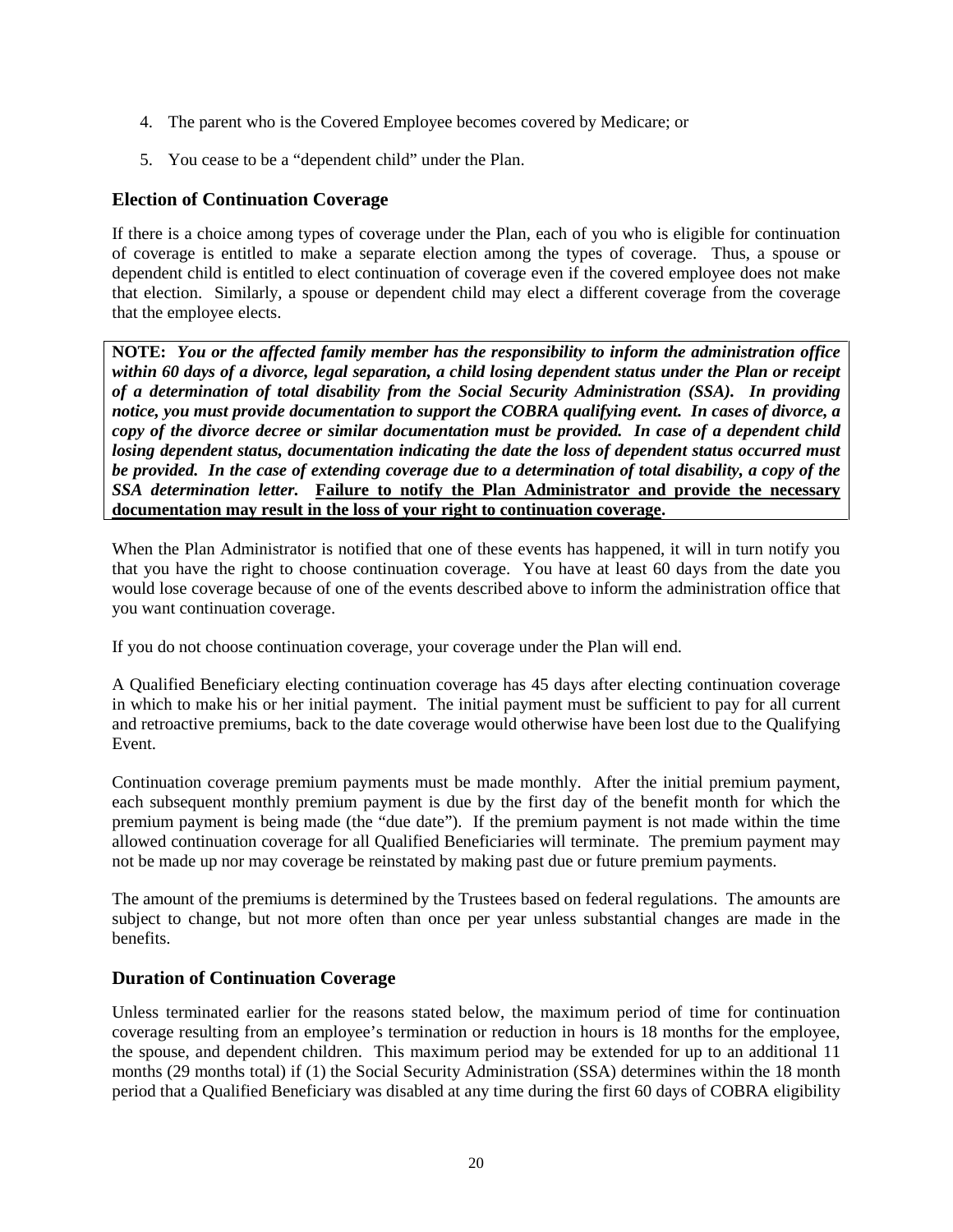and the Qualified Beneficiary remains disabled; and (2) the Qualified Beneficiary notifies the Plan of the SSA disability determination within 60 days of receiving the determination and provides a copy of the SSA disability determination.

The spouse and dependent children of the employee are entitled to a maximum period of continuation coverage of thirty-six (36) months if a Qualifying Event occurs other than a termination or reduction in hours of employment. Thirty-six (36) months is also the maximum period of time that the spouse and dependent children can have continuation coverage even if one or more new Qualifying Events occur while they are covered under continuation coverage.

For example, suppose that your death occurs while you are making premium payments for COBRA coverage because of reduced hours. You and your family had been covered under COBRA coverage for six (6) months before your death. Since your death is a qualifying event for your dependents, your spouse elects to continue coverage by making premium payments for himself/herself and your dependent children. Your spouse is entitled to continue coverage for himself/herself and the Dependent children for an additional thirty (30) months (the maximum coverage period of thirty-six (36) months minus the number of months of premium payments you had already made  $(36 - 6 = 30)$ ).

Then, after your spouse has continued coverage for fifteen (15) of the remaining thirty (30) months for himself/herself and the dependent children, one of the dependent children who was a student graduates and loses dependent status. This is a Qualifying Event for the dependent child entitling him to make premium payments for COBRA coverage for himself. However, the thirty-six (36) month maximum coverage period is reduced by the twenty-one (21) months of COBRA coverage already received (six (6) months from your Self-Contributions before your death plus fifteen (15) months from your spouse's Self-Contributions). The graduate is, therefore, entitled to make premium payments for COBRA coverage for up to an additional fifteen (15) months (36 - 21 = 15).

Another circumstance of extended COBRA coverage would involve a situation when the qualifying event is the end of your employment, and you become entitled to Medicare benefits less than 18 months before your qualifying event. COBRA Continuation Coverage for Qualified Beneficiaries other than you lasts until 36 months after the date of Medicare entitlement. For example, if you became entitled to Medicare 8 months before the date on which your employment ended, COBRA coverage for your spouse and children can last up to 36 months after the date of the qualifying event (36 months minus 8 months). If you, your spouse, or a dependent are disabled when you elect this coverage or become disabled within the first 60 days after you elect to continue coverage under COBRA, it may be extended for a period of up to 29 months.

To take advantage of the rules allowing for extended COBRA coverage, evidence supporting the occurrence of the second qualifying event must be provided to receive the extended COBRA coverage. As mentioned previously, in case of a divorce, a copy of the divorce decree or similar documentation must be provided, in the case of a dependent child ceasing to be a dependent, documentation evidencing the loss of dependent status, or in the case of a disability determination, a copy of the SSA disability determination.

# <span id="page-20-0"></span>**Termination of Continuation Coverage**

The law also provides that a Qualified Beneficiary's continuation coverage may be cut short for any of the following four reasons:

1. The Heat and Frost Insulators Local 34 Health & Welfare Plan no longer provides group health coverage to any employees of a participating employer;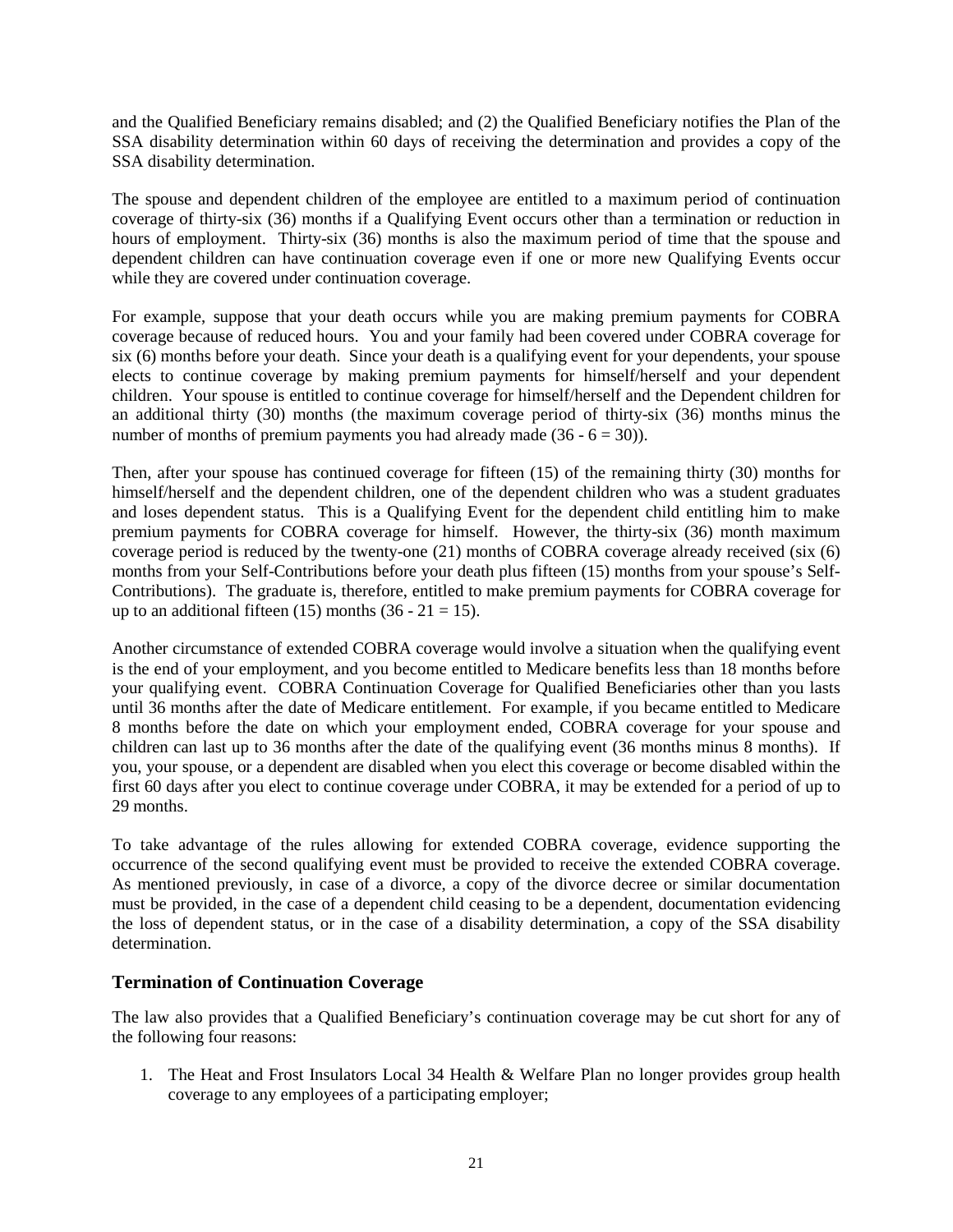- 2. The premium for your continuation coverage is not paid within 30 days of the date due;
- 3. A Qualified Beneficiary first becomes covered under another group health plan after the date of the COBRA election; however, if the new coverage contains any exclusion or limitation with respect to any pre-existing condition of the beneficiary, then this coverage does not end the continuation coverage period;
- 4. A Qualified Beneficiary becomes covered by Medicare after the date of the COBRA election.

# <span id="page-21-0"></span>**Cost of Continuation Coverage**

You do not have to show that you are insurable to choose continuation coverage. However, except as described below, you must pay the full rate for your continuation coverage. The following exceptions apply only to bargaining unit employees.

- 1. Shortage of Hours: If a bargaining unit employee's coverage terminates due to a shortage of hours worked, the cost of continuation coverage will be reduced by the amount of contributions received for the preceding eligibility quarter and shall also be reduced by the dollar value of hours credited to the participant's reserve hours bank multiplied by the then-current hourly contribution rate.
- 2. Total Disability: If a bargaining unit employee is determined to be Totally Disabled, the employee will be able to continue their coverage at no cost for up to six (6) months from the end of the month in which they last worked, regardless of the date they were determined to be Totally Disabled. There is no grandfathering of bargaining unit employees determined to be Totally Disabled prior to November 1, 2020. If a bargaining unit employee was determined to be Totally Disabled prior to November 1, 2020 and has already continued coverage for six (6) months from the end of the month they last worked, their coverage will terminate on November 1, 2020.

The one exception to the above noted six (6) months of coverage rule is if a bargaining unit employee is determined to be Totally Disabled on and after November 1, 2020 and such Total Disability is determined to be a terminal illness by the Board of Trustees, the employee will be able to continue their coverage at no cost for up to twenty-four months (24) months from the end of the month in which they last worked.

Hours Credit: While an employee is Totally Disabled, the employee will receive hours credit at the rate of 31 hours for each week of total disability, and the cost of continuation coverage will be determined as described in paragraph 1, above.

Total Disability Runs Concurrently with COBRA: This Total Disability Coverage period will run concurrently with the 18-month COBRA coverage period. If an employee is no longer disabled prior to the expiration of the 18-month COBRA coverage period, the employee may continue their coverage through the end of the 18-month COBRA coverage period by making the applicable COBRA coverage premium payment(s).

Hours Bank – Return Before End of 18-month COBRA Coverage Period: If an employee returns from Total Disability to active work before the end of the 18-month COBRA coverage period, any available Hours Bank hours will be available for use to reduce COBRA premiums as described below, but such Hours Bank hours will not be used to re-establish coverage for Active eligibility status.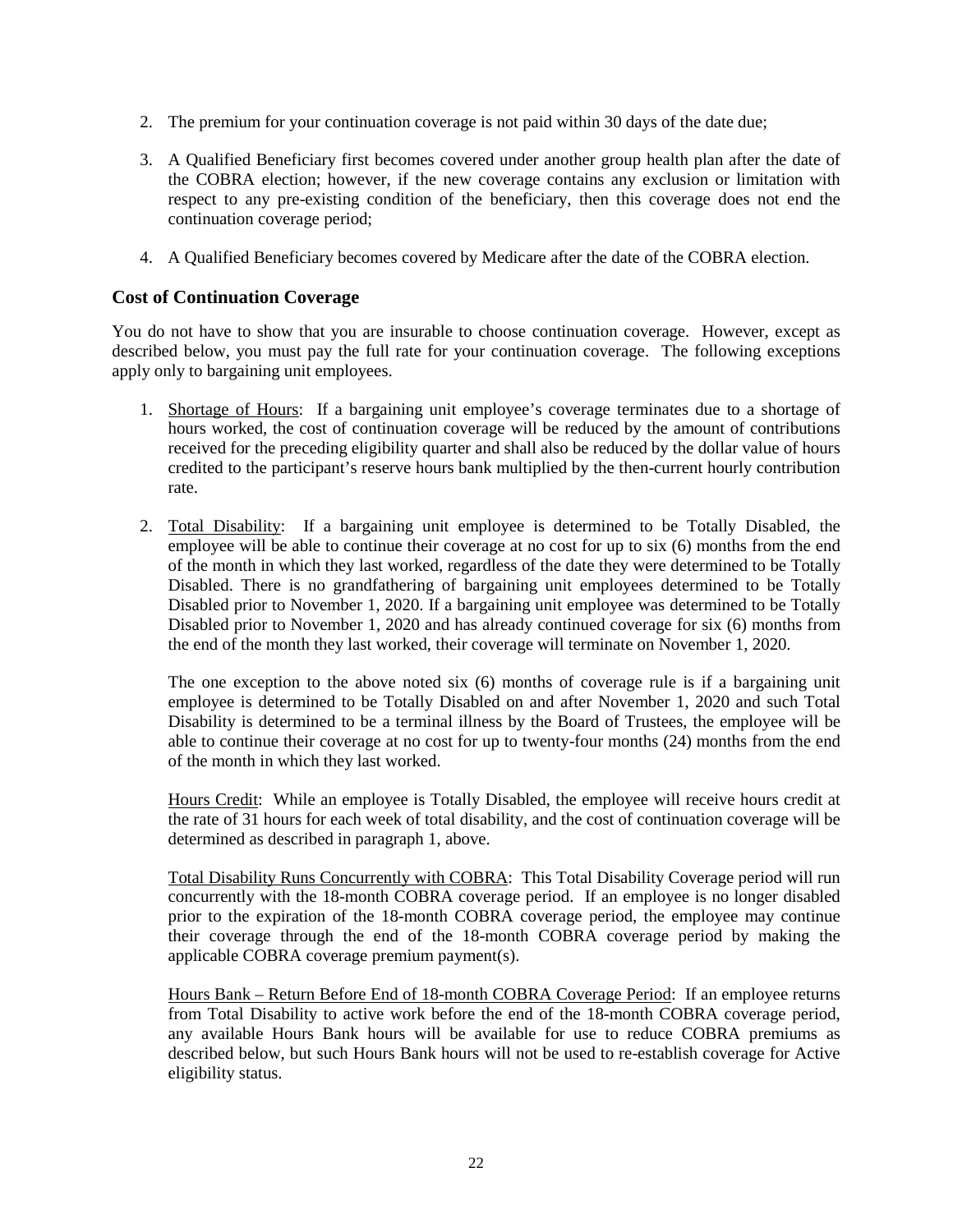If the employee is unable to establish Active eligibility status based on a combination of hours worked and disability credit hours before the end of the 18-month COBRA coverage period, the employee may pay the applicable COBRA coverage premium to retain coverage. If an employee elects COBRA for that coverage quarter, the premium amount will be reduced by the sum of the employee's hours actually worked, hours bank hours and disability credit hours. Thereafter, the employee will have to establish Active eligibility status via employer contributions or, if unable to obtain enough hours to establish Active eligibility, continue their coverage by making the required full COBRA premium payment.

Hours Bank - Return After End of 18-month COBRA Coverage Period: If the employee reaches 18-months and has not yet returned to active employment, their Hours Bank hours will be reduced to zero and will not be available for use to continue coverage if an employee returns to Active eligibility status.

Total disability coverage will be extended up to an additional 11 months (thus, up to a total of twenty-nine (29) months) for employees who have received a determination of totally disabled status from the Social Security Administration as described under Duration of Continuation Coverage.

3. Death of Bargaining Unit Employee: If a bargaining unit employee dies (including bargaining unit employees covered on a self-pay basis), continuation coverage for a qualified beneficiary(s) will be continued at no cost for a period of one year from the end of the month in which death occurred.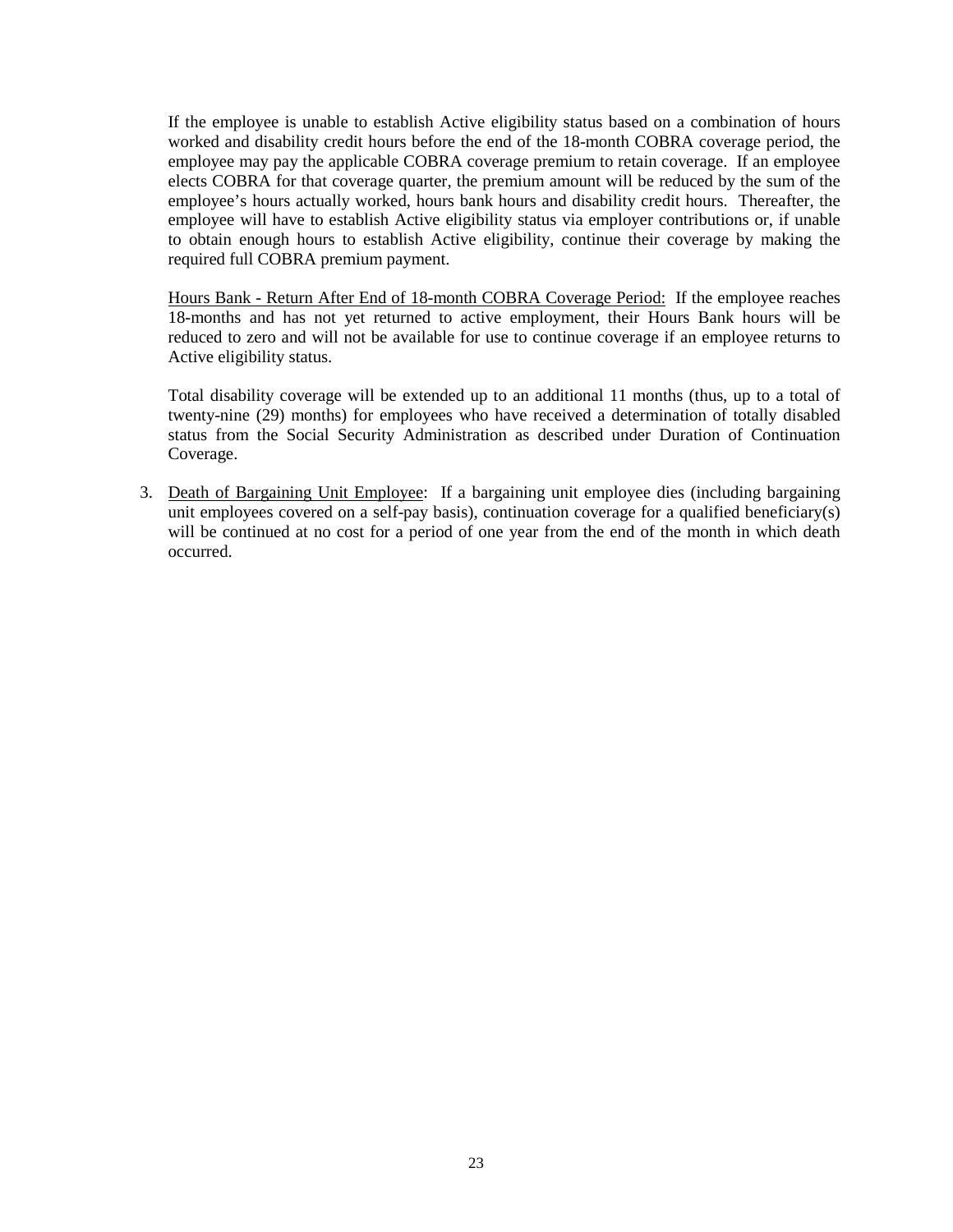# **MEDICAL BENEFITS**

# <span id="page-23-1"></span><span id="page-23-0"></span>**Medical Schedule of Benefits**

The Schedule of Benefits shown below outlines the medical coverage provided by this Plan. Two different levels of benefits are provided under the Plan:

- 1. The in-network benefit level will be payable for services rendered by a Participating Provider.
- 2. The out-of-network benefit level will be payable for services rendered by a provider who is not a Participating Provider.

The Plan provides coverage for the following services and supplies when ordered by a physician because of an injury or illness. Benefits are subject to the terms of the Schedule of Benefits, maximums, exclusions, and limitations of the Plan. The Deductible, benefit maximums, limitations, and other provisions are combined calendar year maximums for services provided by all providers, both in the network and outside of the network, unless otherwise specified.

| Expense                    | In-Network                               | Out-Of-Network                |
|----------------------------|------------------------------------------|-------------------------------|
| <b>Annual Deductible</b>   | \$400 per Individual;                    | \$800 per Individual;         |
|                            | \$800 per Family                         | \$1,600 per Family            |
| Covered Percentage of      | After Deductible, 80% of most eligible   | After Deductible,             |
| <b>Expenses</b>            | services                                 | 70% of most eligible services |
| Out-of-Pocket              | \$2,400 per Individual;                  | \$4,800per Individual;        |
| <b>Maximum for Medical</b> | \$4,800 per Family                       | \$9,600per Family             |
| Benefits, each             | (incl. Deductible)                       | (incl. Deductible)            |
| calendar year              |                                          |                               |
| Out-of-Pocket              | \$5,000 per individual;                  | No Benefit Provided           |
| Maximum for                | \$10,000 per family                      |                               |
| Prescription Drug          |                                          |                               |
| Benefits, each             |                                          |                               |
| calendar year              |                                          |                               |
| Preventive Care            | 100%                                     | 70% after Deductible          |
| (exams, tests, and         |                                          |                               |
| <i>immunizations</i> )     |                                          |                               |
| Diagnostic Screening       | 80% after Deductible                     | 70% after Deductible          |
| Vision (exams,             | Participants, spouses, and Dependents    | No Benefit Provided           |
| frames, and lenses)        | age 19 and older:                        |                               |
|                            | \$200 per calendar year                  |                               |
|                            | Dependents under age 19:                 |                               |
|                            | Exams are covered at 100%.               |                               |
|                            | The Plan will provide 100% coverage      |                               |
|                            | on the first \$200 towards the cost of   |                               |
|                            | contact lenses or one pair of eyeglasses |                               |
|                            | every two years, and then 50% of the     |                               |
|                            | remaining cost                           |                               |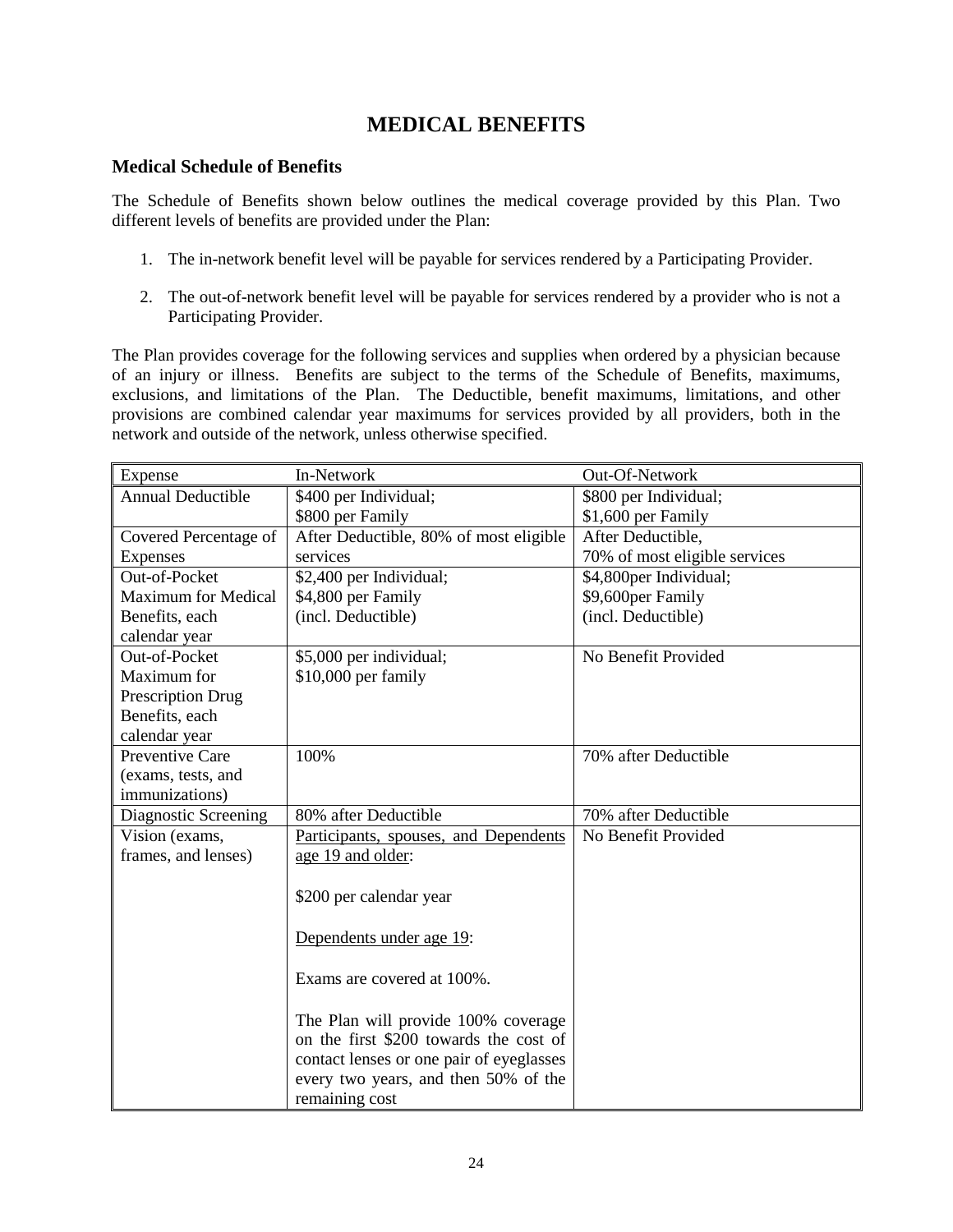| Expense                      | In-Network                             | Out-Of-Network                        |
|------------------------------|----------------------------------------|---------------------------------------|
| Physician Office Visit       | You pay \$20/visit; then Plan pays     | 70% after Deductible                  |
| Copayment                    | 100%                                   |                                       |
| Physician's Visit            | 80% after Deductible                   | No coverage                           |
| Inpatient                    |                                        |                                       |
| Other Physician or           | 80% after Deductible                   | 70% after Deductible                  |
| Surgeon                      |                                        |                                       |
| <b>Inpatient Hospital</b>    | 80% after Deductible                   | No coverage                           |
| Services                     |                                        |                                       |
| Outpatient Hospital          | 80% after Deductible                   | 70% after Deductible                  |
| <b>Services</b>              |                                        |                                       |
| <b>Telehealth Visits for</b> | 100%                                   | No coverage (other than Covid-19      |
| Medical and                  |                                        | related visits as long as required by |
| <b>Behavioral Health</b>     |                                        | law)                                  |
| (including Doctor on         |                                        |                                       |
| Demand)                      |                                        |                                       |
| <b>Emergency Room</b>        | \$100 co-pay/visit then 100%           | \$100 co-pay/visit then 100%          |
| Second Surgical              | 100%                                   | 100%                                  |
| Opinions                     |                                        |                                       |
| Chiropractic Care            | 20 visits per year subject to the      | 20 visits per year subject to the     |
|                              | Deductible and Coinsurance of 80%.     | Deductible and Coinsurance of 70%.    |
| <b>Skilled Nursing</b>       | 80% after Deductible                   | No coverage                           |
| <b>Facility Coverage</b>     |                                        |                                       |
| Pre-scheduled                | 80% after Deductible                   | 70% after Deductible                  |
| Outpatient X-Ray,            |                                        |                                       |
| Laboratory,                  |                                        |                                       |
| Pathology, Radiation         |                                        |                                       |
| Therapy and                  |                                        |                                       |
| Chemotherapy                 |                                        |                                       |
| Physical, Speech, and        | \$30 co-pay/visit; then Plan pays 100% | 70% after Deductible                  |
| <b>Occupational Therapy</b>  |                                        |                                       |
| <b>Prescription Drugs</b>    | Participant Co-Pay 15% copayment       | No Benefit Provided                   |
| (Retail Pharmacy; up         | subject to the minimums below:         |                                       |
| to 34-day supply)            | $$5 - Generic$                         |                                       |
|                              | \$20 – Brand Name (formulary)          |                                       |
|                              | \$35 – Brand Name (non-formulary)      |                                       |
| <b>Prescription Drugs</b>    | Participant Co-Pay is 15% copayment    | No Benefit Provided                   |
| (Mail Order/Retail up        | subject to the minimums below:         |                                       |
| to 90-day supply)            | $$10 - Generic$                        |                                       |
|                              | \$40 - Brand Name (formulary)          |                                       |
|                              | \$70 – Brand Name (non-formulary)      |                                       |
| <b>Inpatient Mental</b>      | 80% after Deductible.                  | No coverage                           |
| <b>Health Care</b>           |                                        |                                       |
| <b>Outpatient Mental</b>     | 80% after Deductible. *                | 70% after Deductible                  |
| <b>Health Care</b>           |                                        |                                       |
|                              | *Clinic Office Visits are only subject |                                       |
|                              | to \$20 copayment.                     |                                       |
| <b>Inpatient Chemical</b>    | 80% after Deductible.                  | No coverage                           |
| Dependency                   |                                        |                                       |
| Treatment                    |                                        |                                       |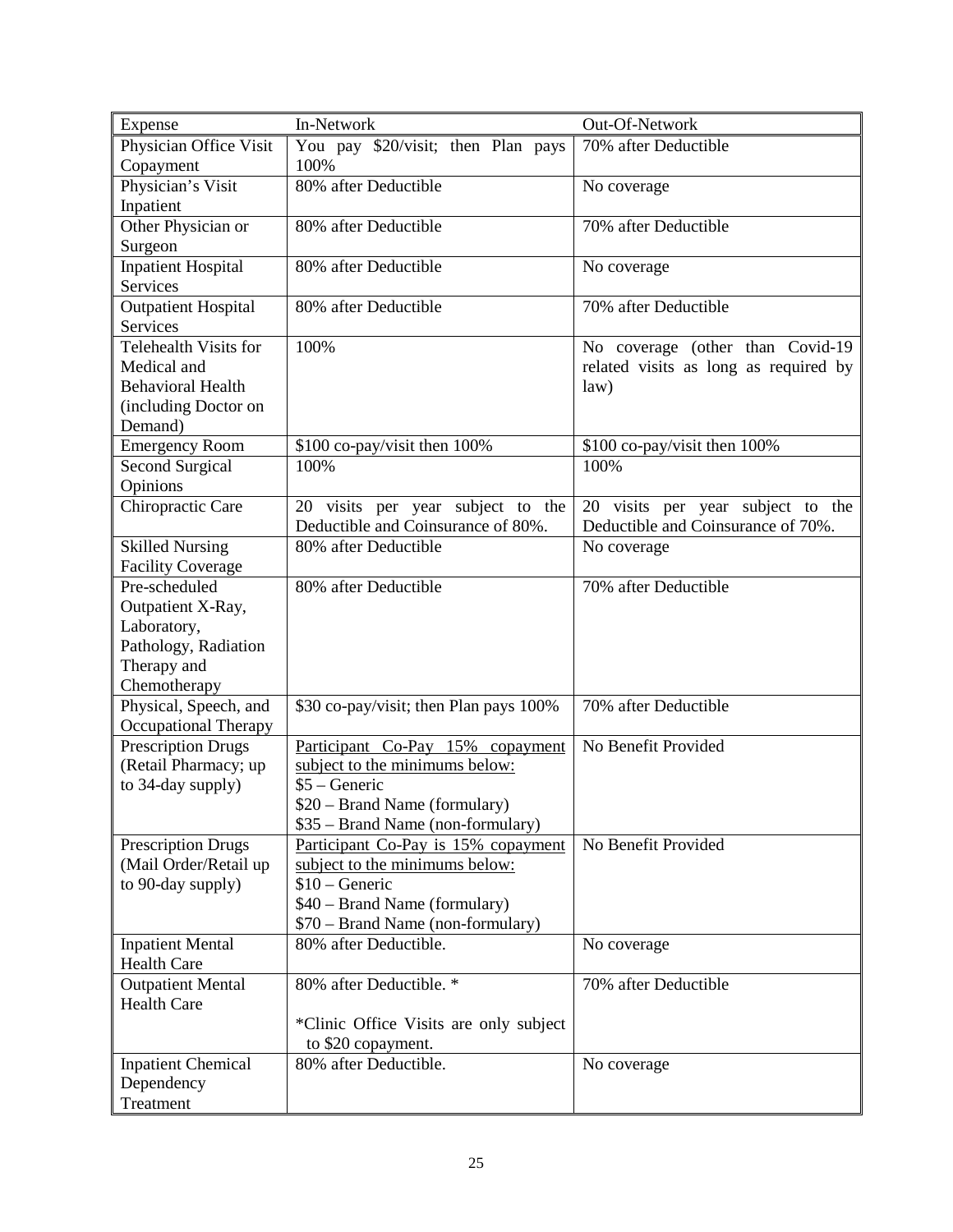| Expense                    | In-Network                             | Out-Of-Network                    |
|----------------------------|----------------------------------------|-----------------------------------|
| <b>Outpatient Chemical</b> | 80% after Deductible. *                | 70% after Deductible              |
| Dependency                 |                                        |                                   |
|                            | *Clinic Office Visits are only subject |                                   |
|                            | to \$20 copayment.                     |                                   |
| Home Health Care           | 80% after Deductible; Maximum 180      | 70% after Deductible; Maximum 180 |
|                            | visits per calendar year               | visits per calendar year          |
| Durable Medical            | 80% after Deductible                   | 70% after Deductible              |
| Equipment and              |                                        |                                   |
| <b>Medical Supplies</b>    |                                        |                                   |
| Ambulance                  | 80% after Deductible                   |                                   |

# <span id="page-25-0"></span>**Inpatient Hospital Coverage**

Hospital charges for a semi-private room will be covered according to the Schedule of Benefits. If confinement is in a private room, the hospital's average semi-private room charge will be used as a basis for payment and the balance is the patient's responsibility unless a private room is approved as Medically Necessary. Coverage will also be provided for necessary intensive care or coronary care units. If a hospital has only private rooms, 80% of the lowest private room charge will be eligible. Inpatient Hospital Coverage is only covered at in-network facilities. There is no out-of-network inpatient coverage under the Plan.

Coverage will be provided for all other eligible hospital services and supplies furnished and billed for by the hospital such as oxygen, drugs, dressings, x-ray and laboratory services, operating room charges, licensed ambulance service, blood and blood products, and routine hospital care of a newborn child while the mother is hospital-confined following the delivery.

# <span id="page-25-1"></span>**Outpatient Hospital Coverage**

When the hospital visit does not result in a room and board charge, benefits will be paid according to the Schedule of Benefits for eligible emergency room and outpatient services when authorized by a physician.

# <span id="page-25-2"></span>**Skilled Nursing Facility Coverage**

Eligible services and supplies will be covered when furnished while the patient is confined as a bed patient in an approved bed in an approved non-acute care facility (also called a skilled nursing facility or extended care facility). The confinement must take the place of a hospital confinement or must start within fifteen consecutive days after a confinement of at least three days in a hospital for the same illness. Twenty-four hour per day nursing care must be required for treatment of the illness. The care must be ordered and approved by a physician and must not be Custodial Care.

Eligible expenses will include the facility's charge for a semi-private room and all other eligible services and supplies furnished by the facility during the time the patient is entitled to room and board allowance. All coverage is subject to the maximum stated on the Schedule of Benefits for skilled nursing facility services. Skilled Nursing Coverage is only covered at in-network facilities. There is no out-of-network skilled nursing facility coverage.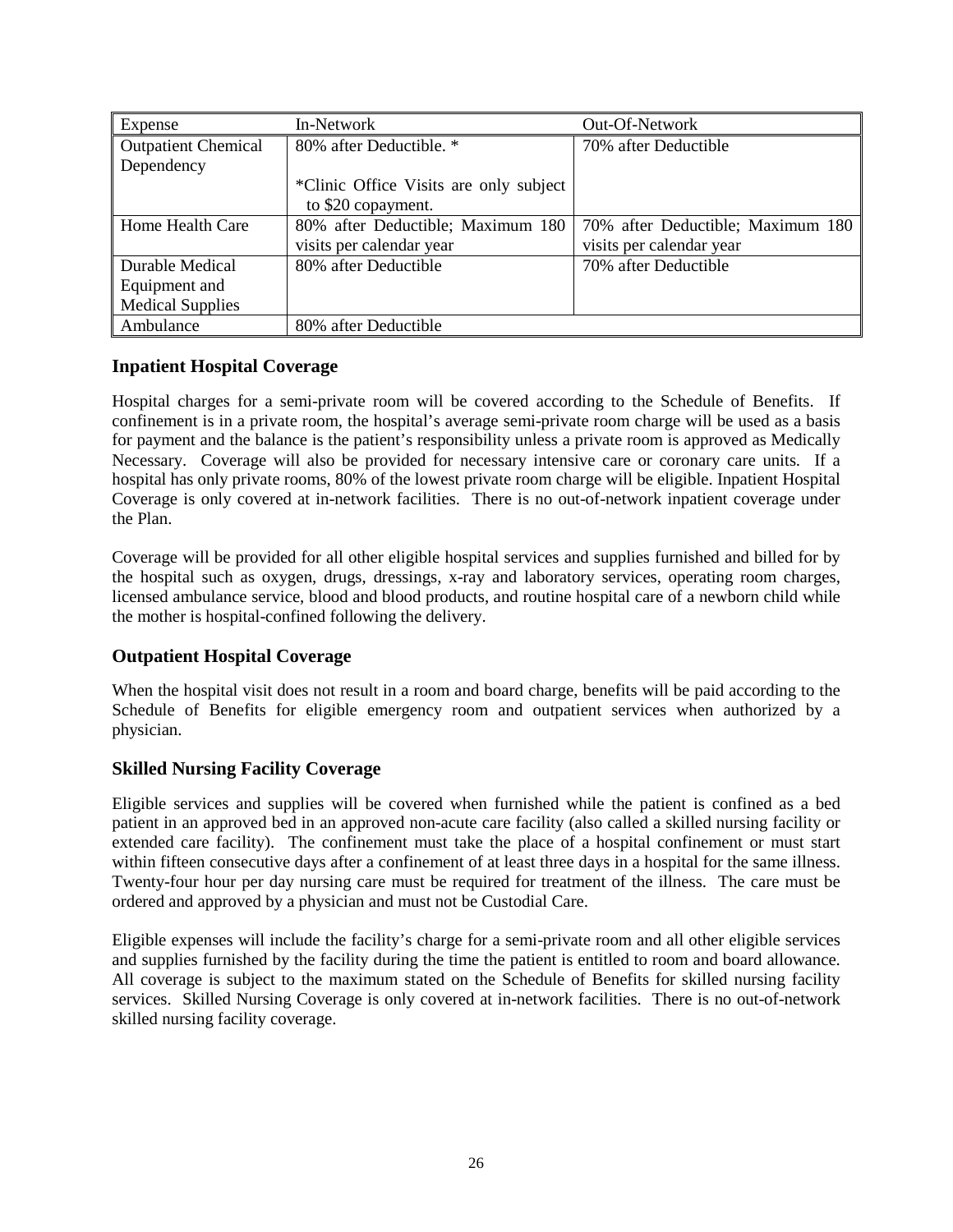# <span id="page-26-0"></span>**In-Hospital Medical Service Coverage**

Coverage will be provided for physician visits when the patient is confined in a hospital or approved nonacute care facility and eligible services are provided.

## <span id="page-26-1"></span>**Substance Abuse and Chemical Dependency Treatment**

Services and supplies for treatment of alcoholism, chemical dependency or drug addiction will be limited to the maximums for this treatment as specified in the Schedule of Benefits. The treatment must be recommended by a physician and the treatment plan must be completed in order to be eligible for coverage. All care must be provided by licensed eligible Providers: hospitals or residential treatment programs for inpatient care, or nonresidential treatment programs, including hospital centers, treatment facilities, physicians, and qualified employees of the centers or facilities for outpatient care. Inpatient services are covered only at in-network facilities. There is no out-of-network inpatient coverage.

## <span id="page-26-2"></span>**Mental Illness and Nervous Disorder Treatment**

Eligible expenses for consultation, diagnosis, or treatment of any nervous or mental disorder are covered up to the maximums stated on the Schedule of Benefits when the services are rendered by a hospital, a physician, or licensed consulting psychologist (LCP), a psychiatrist, a licensed psychologist, or a mental health facility. The provider must be approved or licensed by the state in which the services are rendered. Inpatient services are covered only at in-network facilities. There is no out-of-network inpatient coverage.

## <span id="page-26-3"></span>**Physician Service Coverage**

Coverage will be provided for professional physician services for diagnosis, treatment, and surgery necessary for an illness or injury.

# <span id="page-26-4"></span>**Physical, Speech, Occupational and Inhalation Therapy**

Coverage will be provided for physical, speech, occupational or inhalation therapy rendered by a registered or licensed therapist when necessary to restore a functional disorder due to an illness or injury and when ordered by a physician. The care must be expected to result in significant improvement within a reasonable period of time.

# <span id="page-26-5"></span>**Maternity Care**

Group health plans and health insurance issuers generally may not, under Federal law, restrict benefits for any hospital length of stay in connection with childbirth for the mother or newborn child to less than 48 hours following a normal vaginal delivery, or less than 96 hours following a caesarian section. However, Federal law generally does not prohibit the mother's or newborn's attending provider (that is, an individual licensed under state law who is directly responsible for providing maternity or pediatric care to a mother or newborn child), after consulting with the mother, from discharging the mother or her newborn earlier than 48 hours (or 96 hours as applicable).

Group health plans may impose deductibles or other cost-sharing provisions for hospital stays in connection with childbirth only if the deductible, coinsurance, or other cost-sharing for the later part of a 48-hour (or 96-hour) stay is not greater than that imposed for the earlier part of the stay.

In any case, plans and issuers may not, under Federal law, require that a provider obtain authorization from the Plan or the insurance issuer for prescribing a length of stay not in excess of 48 hours (or 96 hours).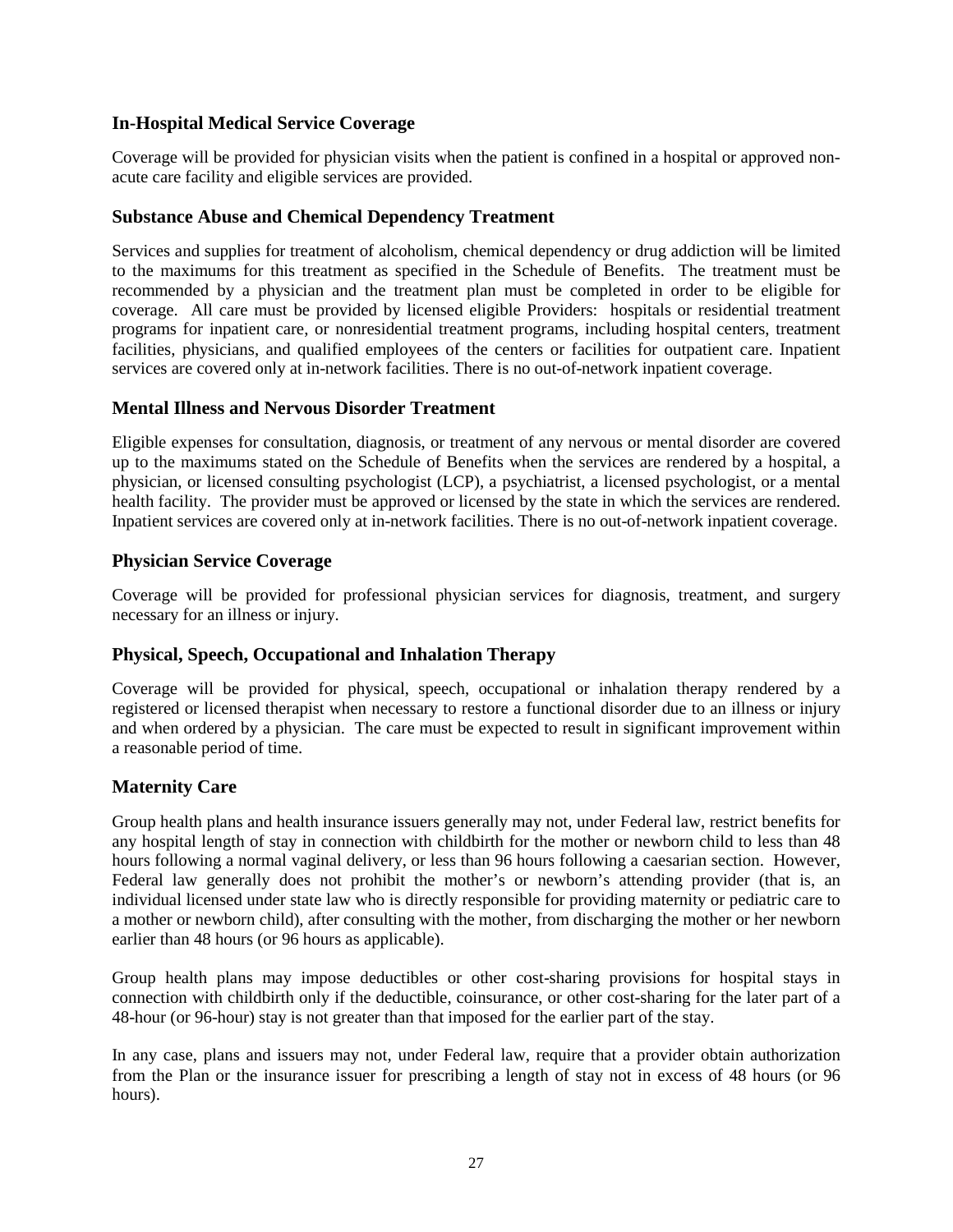The Plan acts in compliance with each of these requirements.

## <span id="page-27-0"></span>**Prescription Drug Coverage**

The Plan has entered an agreement with ProAct Rx. Under that agreement, ProAct Rx will provide retail and mail order prescription drugs through its network of pharmacies. Pharmacies that are members of that network are referred to in this section as Preferred Providers.

Information regarding this program (including your Plan identification card) will be sent to you when you first become eligible under the Plan.

1. Payment of Benefits (Retail Pharmacy Program)

When an Eligible Individual incurs an expense for prescription drugs at a Preferred Provider Pharmacy, benefits are payable only for drugs requiring a written prescription executed by a Physician and dispensed by a licensed pharmacist.

Each plan participant will initially receive personal identification cards to be used for obtaining prescriptions at participating pharmacies. If you lose your card or need an additional card, you may request a replacement from the Plan Administrator.

The procedure for an Eligible Individual to obtain Prescription Drug Benefits from a participating pharmacy is:

- a. Present the identification card to the pharmacist with the prescription.
- b. Verify and sign the claim voucher prepared by the pharmacist.
- c. Pay the pharmacist the co-payment listed below. Your payment at the pharmacist will be a 15% coinsurance payment subject to the minimums listed below:
	- i. Generic drugs \$5.00
	- ii. Brand name drugs \$20.00 (formulary) \$35.00 (non-formulary)
	- iii. You may receive up to a 90-day supply of generic and brand name drugs at contracted 90-day Rx retail pharmacies with a \$10 minimum co-pay for generic and \$40 or \$70 minimum co-pay for brand name drugs.
	- iv. Over-the-Counter Medications: You may purchase certain over-the-counter (OTC) medications at the generic minimum co-pay level of \$5. To do so, you must present a prescription from your doctor for the OTC drugs to be covered.
	- v. Specialty Drugs. All specialty drug prescriptions must be filled through ProAct Rx's Specialty Drug Program (Noble Pharmacy). Specialty drugs are subject to the 15% minimum coinsurance payment. You cannot purchase specialty drugs through any other source. There is a month supply limit on specialty drugs. Any standard ancillary supplies for specialty drugs, such as syringes and alcohol swabs, are included at no extra charge.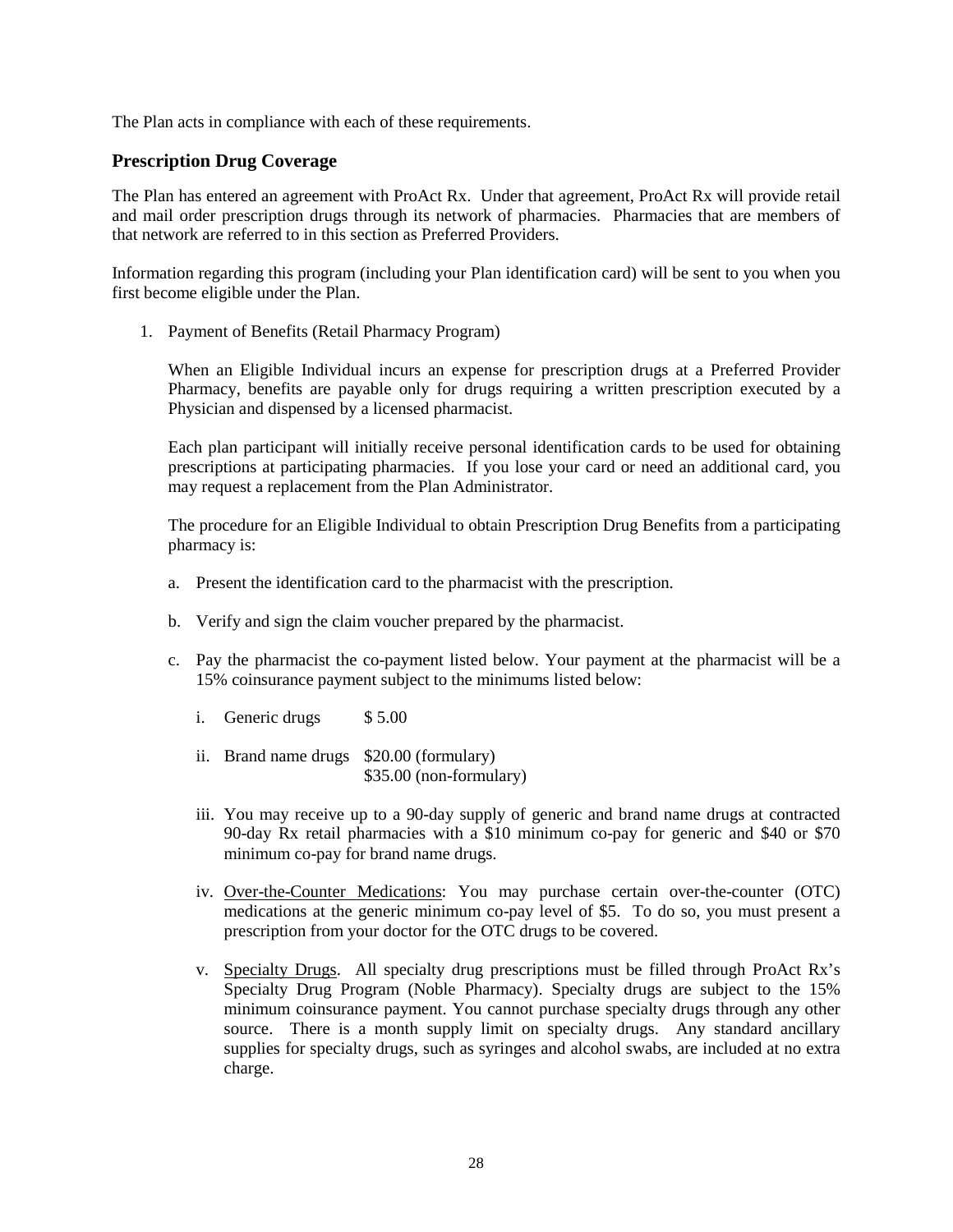You can find out if a particular drug is in the Plan's formulary by contacting the Fund Office. You can also go online to www.proactrx.com for more information about the Plan's formulary.

The pharmacist submits your claim to ProAct Rx for you. There should be no additional paperwork for you to handle.

For purposes of calculating the applicable co-payment amount, a prescription shall be deemed to be a 34-day supply of any drug.

2. Payment of Benefits (Mail Order Program)

Eligible Individuals may also obtain discounted maintenance prescription drugs through a mail order program. Maintenance drugs are those medications taken on a long-term basis (more than 30 days) for illnesses such as ulcers, diabetes, arthritis, and hypertension. These drugs are available in a 90-day supply.

The information packet distributed by the Plan Administrator contains instructions to order prescription drugs through the mail. The Plan Administrator can also provide mail order packets if you need them.

To order by mail, you must complete a form and send it with your prescription and payment. Your doctor should write the prescription allowing for a three (3) month refill quantity.

You should allow 10 days to two weeks for processing and delivery of your prescription drugs by mail.

The co-payment for a 90-day supply of maintenance drugs will be a 15% coinsurance payment subject to the minimums listed below:

- i. Generic drugs \$10.00
- ii. Brand name drugs \$40.00 (formulary) \$70.00 (non-formulary)

As noted previously, you can find out if a particular drug is in the Plan's formulary by contacting the Fund Office or by going online to www.proactrx.com.

### <span id="page-28-0"></span>**Durable Medical Equipment and Prosthetics**

When Medically Necessary and ordered in writing by a physician, eligible durable medical equipment will be covered. Eligible equipment includes: casts, splints, trusses, braces, crutches, oxygen equipment, wheelchair, and other similar medical equipment used exclusively for medical treatment. Durable medical equipment includes only Medically Necessary medical equipment that is prescribed by a physician for a specific therapeutic purpose in the treatment of an illness, and which is designed for prolonged use, is useful only to a person who is ill, is appropriate for use in the patient's home, and is used primarily and customarily for a medical purpose. Coverage is provided for the rental or purchase of the equipment, as appropriate, and only for the initial piece of equipment; replacements and repairs are not eligible for coverage.

Artificial limbs, eyes, and prosthetic appliances used only for medical treatment are also eligible. Other eligible medical supplies, such as diabetic or ostomy supplies, are covered when Medically Necessary and ordered by a physician.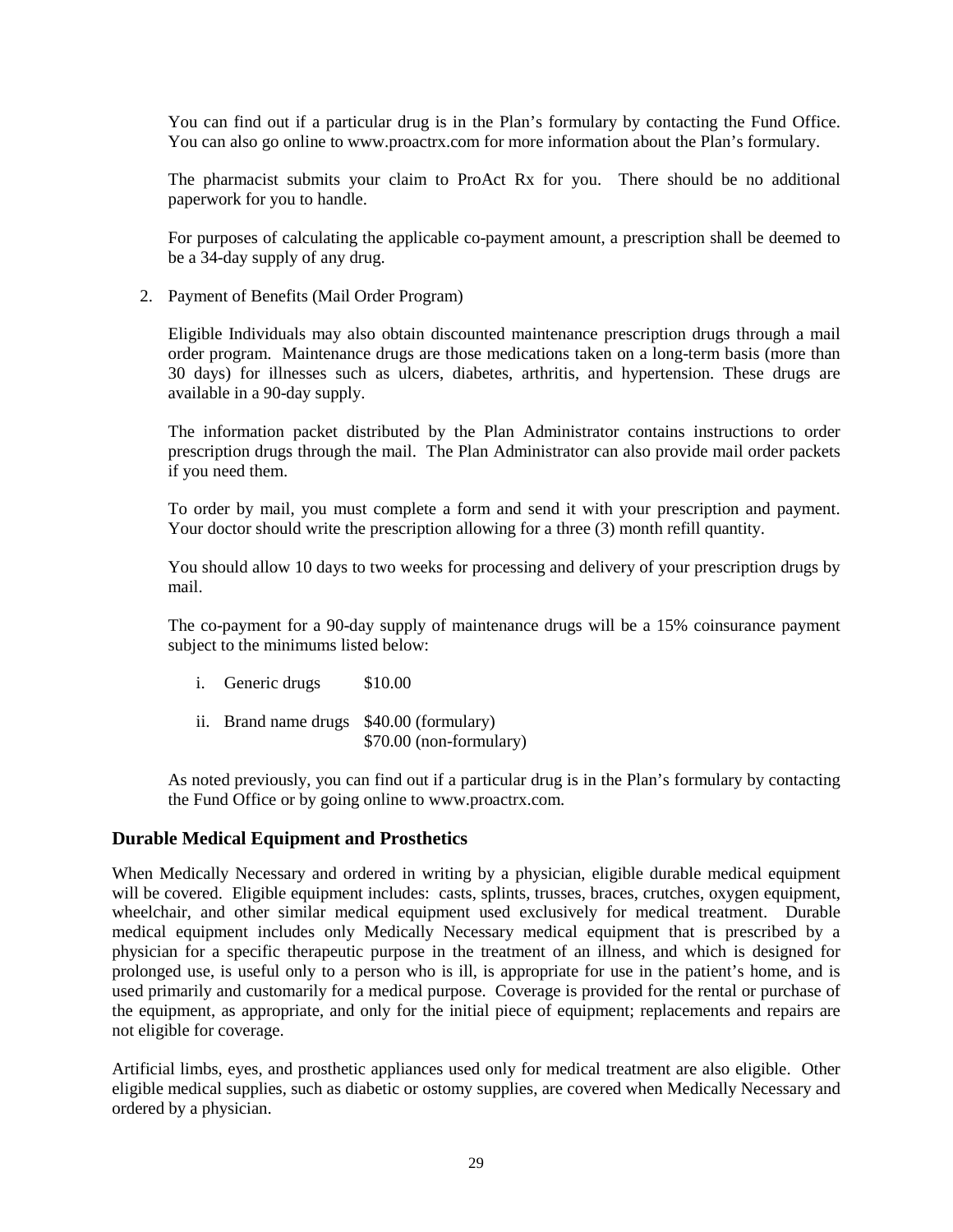# <span id="page-29-0"></span>**Home Health Care**

Coverage will be provided according to the Schedule of Benefits for home health agency care for treatment of an illness when Medically Necessary. The care must take the place of a hospital or skilled nursing facility confinement, and the care must be ordered in writing by a physician. The following services by employees of a home health agency are eligible: skilled part-time or intermittent nursing service by a licensed nurse; therapy by a licensed or registered physician, speech, occupational, or respiratory therapist; services of a medical social worker; eligible medical supplies and drugs; services of a nutritionist; and intermittent home health aide services. Each visit of up to four hours by a member of a home health agency team is considered one visit. The patient must be under the continuing care of a physician. Coverage is not provided for Custodial Care.

### <span id="page-29-1"></span>**Ambulance Services**

Medically Necessary services furnished by a licensed ambulance to the nearest facility qualified to treat the injury or illness is covered in an emergency situation. Air ambulance services are eligible only when it is the only medically acceptable means of transporting the patient or when called on a first response basis.

# <span id="page-29-2"></span>**Routine Newborn Infant, Well Baby, and Child Care**

Well baby care for children under age 3 will be covered as a Preventive Services Benefit as described in the Medical Schedule of Benefits.

Routine care for children ages 3 and older is covered as a part of the Preventive Care benefit until the child ceases to be an eligible Dependent.

### <span id="page-29-3"></span>**Nurse Anesthetist, Nurse Midwife, and Nurse Practitioner**

Anesthesia services rendered by a nurse anesthetist and obstetrical services rendered by a nurse midwife that are within the scope of her or his license are eligible. Care by a licensed nurse practitioner is also eligible.

# <span id="page-29-4"></span>**Hospice Care**

Hospice care is a coordinated set of services provided at home or in an institutional setting for covered individuals suffering from a terminal disease or condition. Such a program is designed to meet the special physical, psychological, spiritual, and social needs of terminally ill individuals. A terminally ill patient is defined as an individual who has six months or less to live. Confinement in a licensed hospice facility or convalescent home will be considered an eligible expense under the hospice benefit. Eligible expenses also include nursing care by or under the supervision of a registered nurse, physical or occupational therapy, medical social services, home health care by a trained aide, counseling, drugs, medical supplies, and other eligible hospice services and supplies.

# <span id="page-29-5"></span>**Preventive Care**

The Plan provides Preventive Care coverage for those services as they are defined under the Patient Protection and Affordable Care Act and as further detailed in the Medical Schedule of Benefits. Such coverage is provided for items such as routine physical exams and related charges, including laboratory and x-ray services; pulmonary function tests; immunizations; vaccinations; and well child-care until the child ceases to be an eligible dependent.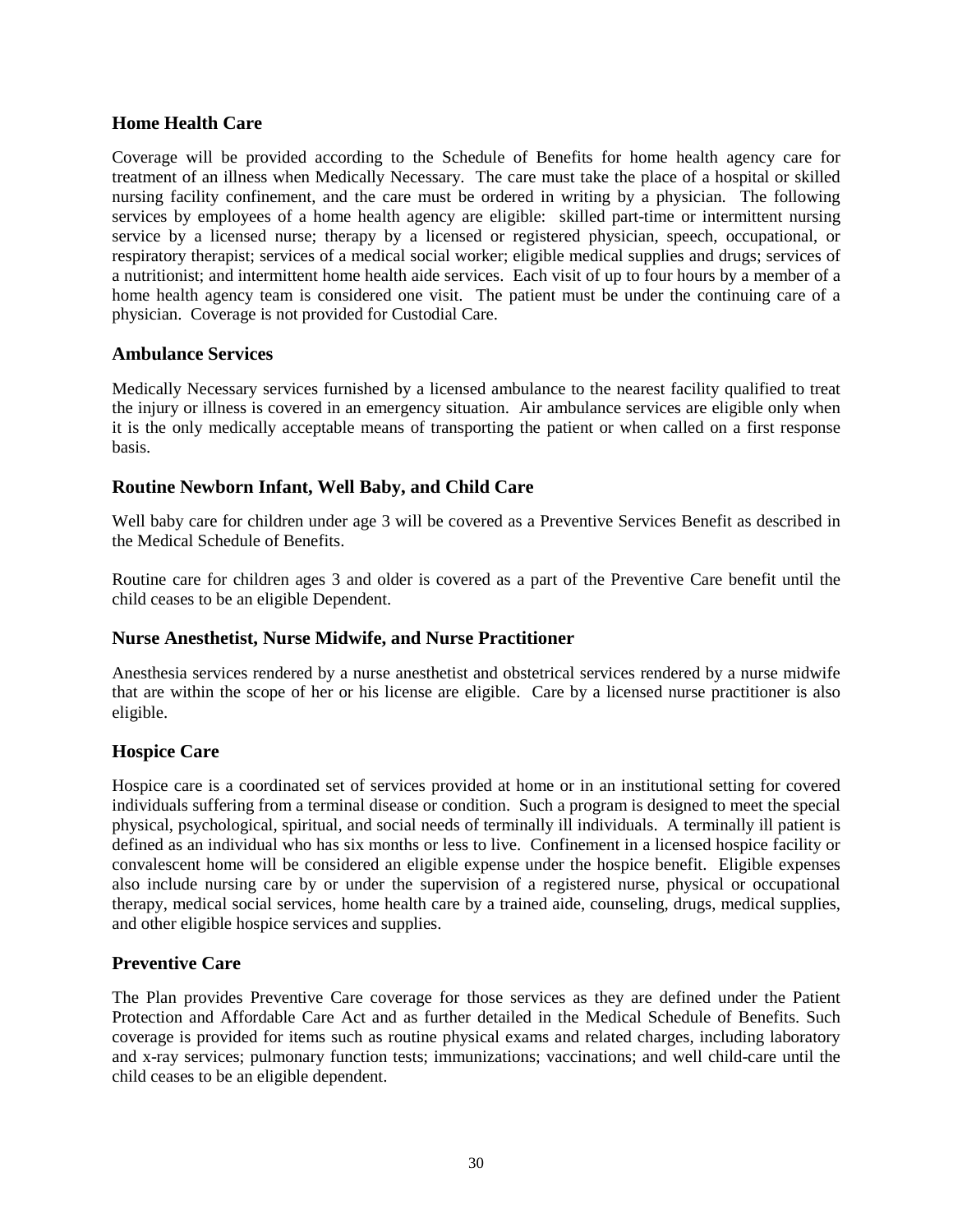Preventive care also includes charges incurred for the following cancer screening tests: mammography's, Pap smears, and prostate specific antigen (PSA) tests.

The Plan will pay for Preventive Care according to the Schedule of Benefits and when provided on an innetwork basis, will be paid at 100%. Examinations delivered through an organization with whom the Plan has a contract for health screening services will also be paid in full. Health screening in this context includes pulmonary function examinations that may be required of employees in the industry or industries covered by the Plan, and drug use screening. This benefit applies to medical examinations only and does not cover vision or dental exams.

# <span id="page-30-0"></span>**Vision Benefit**

Vision care expenses up to the maximum specified in the Schedule of Benefits are covered. Eligible expenses include vision exams performed by a licensed ophthalmologist or optometrist, frames, and corrective lenses (including contact lenses), as well as prescription safety and sunglasses.

Vision exams may include an ocular case history, external examination, refraction, binocular measure, tonometry, ophthalmoscopic examination or any other vision test considered Medically Necessary, prescription for corrective lenses, summary and findings, and inspection of any corrective lenses prescribed. Exams for dependents under age 19 are covered at 100% separate of the \$200 annual vision benefit.

The following expenses are not eligible under this vision benefit:

- 1. Vision exams and non-prescription safety glasses required by an employer as a condition of employment.
- 2. Charges for services or supplies which are covered in whole or in part under the Medical Benefits portion of the Plan including medical or surgical treatment, or supplies furnished for the treatment of eye disease and/or injury.
- 3. Vision care expenses for which you would not be required to pay if there were no coverage.
- 4. Vision care expenses which were not recommended and approved by a licensed ophthalmologist or optometrist.
- 5. Sunglasses without a prescription (tinted glasses with a tint above number two will be considered sunglasses for this purpose).
- 6. Orthoptics and vision training.
- 7. Subnormal vision aids such as ocular microscopes, ocular telescopes, or hand-held magnifiers.

To obtain reimbursement for your vision claims, subject to the maximums provided in the Schedule of Benefits, you must submit a claim form that is available from the Fund Administrator. You can obtain the Vision Claim Form by calling Wilson-McShane Corporation at 952-851-5948.

# <span id="page-30-1"></span>**Other Covered Health Services**

1. Chiropractic care, including Medically Necessary examinations, manipulations, and x-rays, are covered according to the Schedule of Benefits.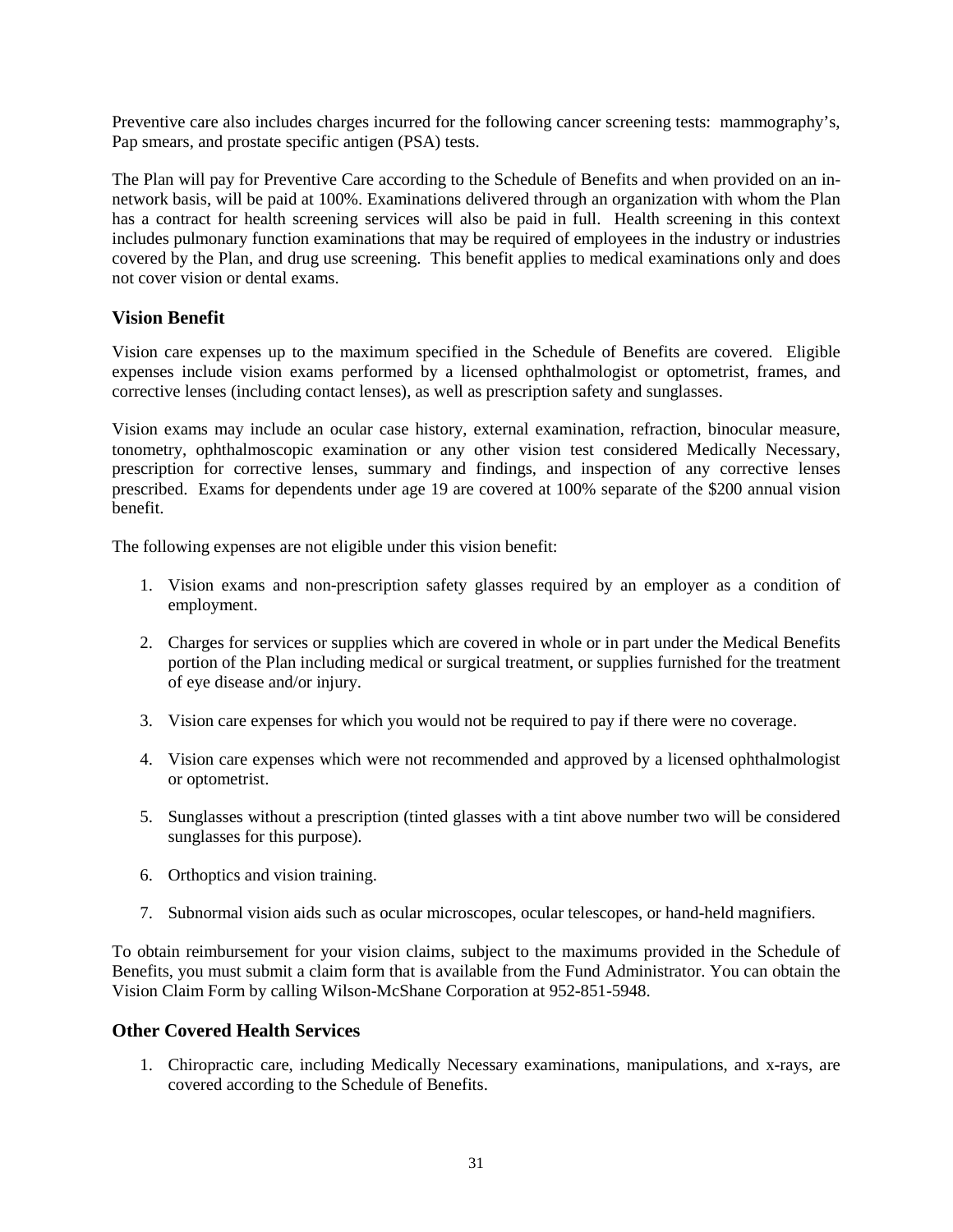- 2. Anesthesia, oxygen, and their administration.
- 3. X-ray and laboratory examinations for diagnosis and treatment; x-ray, radium, and radioactive isotope therapy.
- 4. Elective sterilizations.
- 5. Infertility testing and treatment.
- 6. Second surgical opinions: It is recommended, though not required, that you obtain a second surgical opinion.
- 7. Approved methods of surgical and non-surgical treatment of temporomandibular joint disorders (TMJ).
- 8. Breast pumps are reimbursable up to \$250 per pregnancy. To receive reimbursement the participant must submit a reimbursement form and receipt to the Plan Administrator. The participant can receive reimbursement no sooner than one-month prior to the mother's expected due date.

# <span id="page-31-0"></span>**Alternative Care**

Alternative care may be recommended by the claims administrator and covered when health services are still Medically Necessary for the patient's condition and alternative care is available that maintains the same quality of care and is of equal or lower cost than the care being provided. Alternative care will be covered to the same extent that coverage is provided for the care being received so that the patient does not have to pay more for the alternative care. Each case will be considered individually, and an alternative care decision in one instance will not obligate the Plan to provide alternative care in another situation. These decisions will not affect the Plan's strict adherence to all Plan provisions for future cases.

### <span id="page-31-1"></span>**Major Organ Transplant Expense Coverage**

The Plan covers expenses for services, supplies, drugs, and related aftercare for certain human organ, tissue, and bone marrow transplant, stem cell support and umbilical cord blood procedures which are Medically Necessary, which are not Experimental or Investigative, which are payable under all other provisions of this Plan document, and which meet the following Special Requirements for Transplant Procedures. (Charges incurred for kidney and cornea transplants are covered on the same basis as any other Covered Expense and are not subject to the Special Requirements for Transplant Procedures listed below.) For kidney transplants done in conjunction with an eligible major transplant or other kinds of transplants, please refer to this "Major Organ Transplant Expense Coverage."

Prior authorization is required for human organ, bone marrow, cord blood and peripheral stem cell transplant procedures and should be submitted in writing to the Transplant Coordinator at P.O. Box 64179, St. Paul, Minnesota, 55164, or faxed to 651-662-1624.

Covered Transplant Procedures:

The following transplant procedures have been determined by the Plan's Board of Trustees not to be Experimental or Investigative and are approved for coverage subject to the Special Requirements for Transplant Procedures listed below: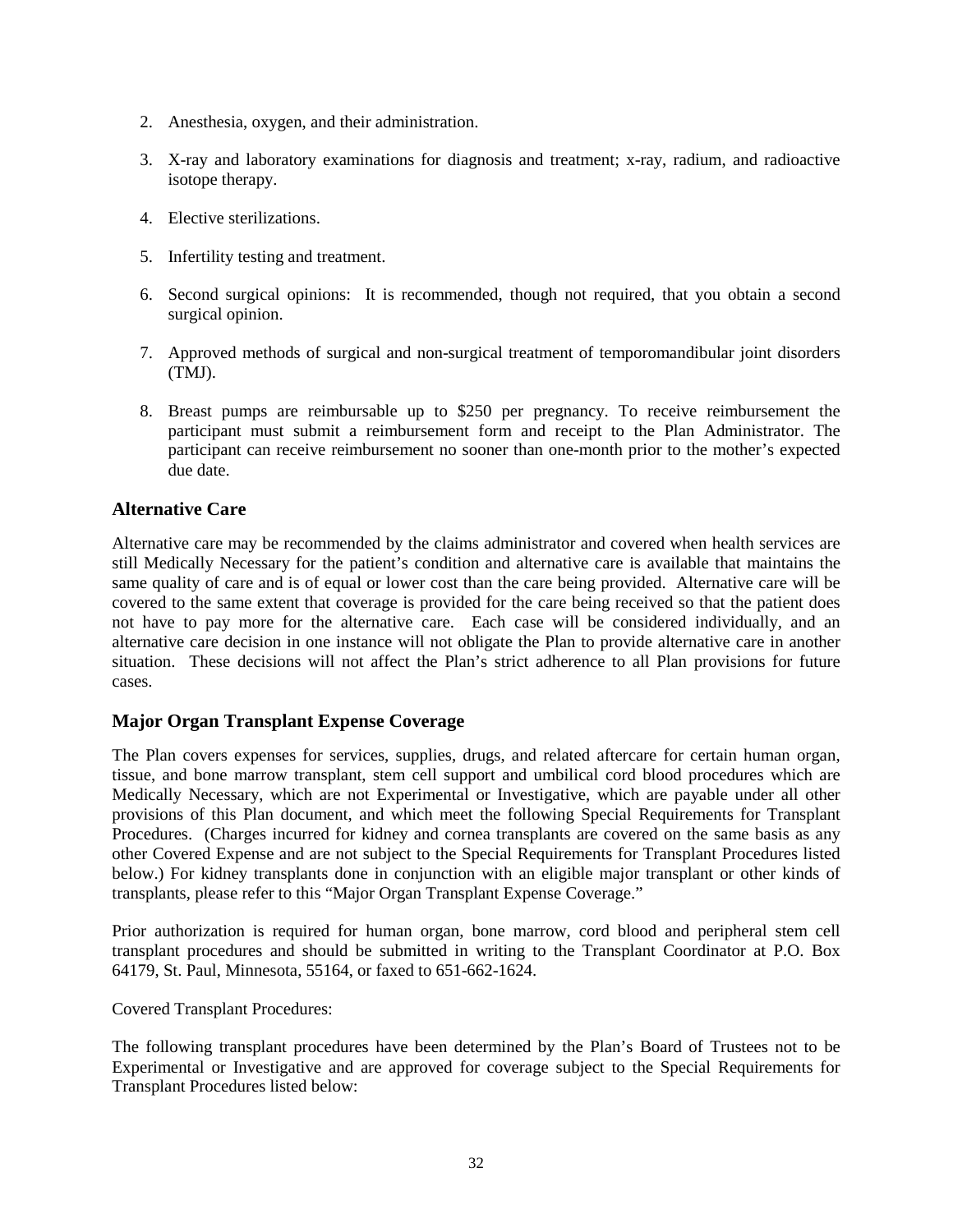- 1. Allogeneic and syngeneic bone marrow transplant, peripheral stem cell and cord blood transplant procedures.
- 2. Autologous bone marrow transplant and peripheral stem cell transplant procedures.
- 3. Heart.
- 4. Heart lung.
- 5. Liver deceased donor and living donor.
- 6. Lung single or double.
- 7. Pancreas transplant deceased donor and living donor segmental.
- 8. Pancreas Transplant Alone (PTA).
- 9. Simultaneous Pancreas -Kidney transplant (SPK).
- 10. Pancreas transplant After Kidney transplant (PAK).
- 11. Small-bowel and small-bowel/liver

The Plan's Board of Trustees reserves the right to change (but are not required to change) the above list of transplant procedures which are approved for coverage.

Special Requirements for Transplant Procedures:

- 1. All transplants and stem cell procedures must be performed by a *participating transplant provider* unless the recipient is a non-Minnesota resident, and the services are received from a provider located closer to the residence of the recipient than the closest participating transplant center.
- 2. A *participating transplant provider* means a hospital or other institution that has a contract with the local Blue Cross and Blue Shield Plan to provide human organ, bone marrow, cord blood and peripheral stem cell transplant procedures.
- 3. A *Blue Distinction Centers for Transplant (BDCT)* means a hospital or other institution that has a contract with the Blue Cross and Blue Shield Association to provide human organ, bone marrow, cord blood, and peripheral stem cell transplant procedures. These providers have been selected to participate in this nationwide transplant network based on their ability to meet defined clinical criteria that are unique for each type of transplant. Once selected for participation, institutions are re-evaluated annually to ensure that they continue to meet the established criteria for participation in this network.
- 4. When you travel more than 50 miles to obtain transplant care at a BDCT the Plan will cover the patient up to \$50 per day for lodging when purchased at the transplant facility. The Plan covers a companion/caregiver up to \$50 per day for lodging when the patient is not hospitalized. Lodging is eligible when staying at apartments, hotels, motels, or hospital patient lodging facilities and is eligible only when an overnight stay is necessary.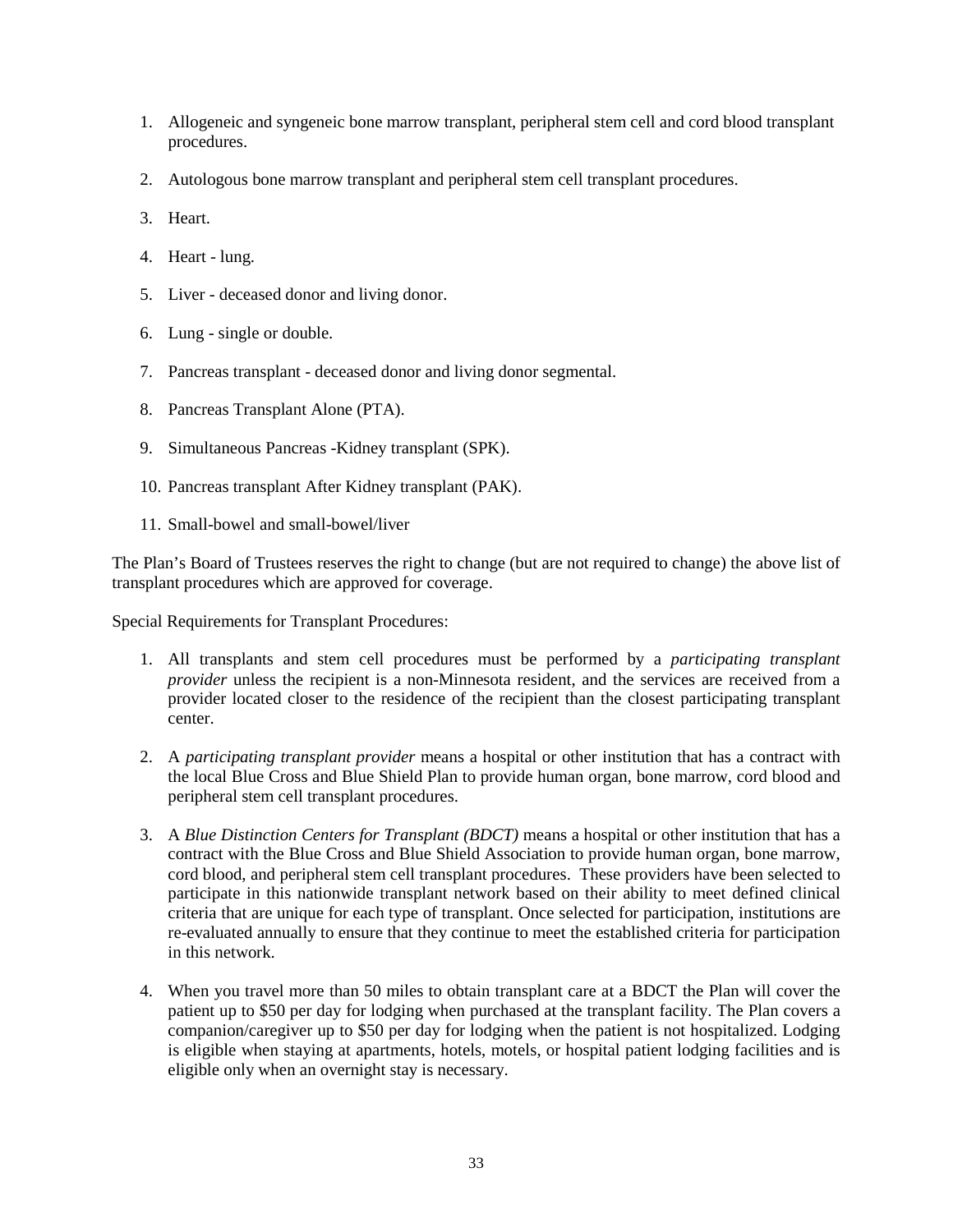- 5. In providing the travel benefit, the Plan covers the lesser of: (1) the IRS medical mileage allowance in effect on the dates of travel per an online web mapping service or, (2) airline ticket price paid. Mileage applies to the patient traveling to and from home and the BDCT only.
- 6. Benefits are based on the *transplant payment allowance* for participating transplant centers, and are subject to all other terms of coverage, including deductibles, co-pays, and coinsurance. Benefits for covered services of any provider will not exceed the *transplant payment allowance* payable to a transplant center for the same procedure. *Transplant payment allowance* means the amount the Plan pays for covered services to a *BDCT* provider or a *participating transplant provider* for services related to human organ, bone marrow, cord blood and peripheral stem cell transplant procedures in the agreement with that provider. If you do not use a *BDCT* provider or a p*articipating transplant provider*, you are responsible for all charges that exceed the *transplant payment allowance*.
- 7. Coverage is limited to two transplant procedures for the same condition per person per lifetime.
- 8. If the transplant recipient is covered by this Plan, but the donor is not, medical expenses of the donor will be eligible for payment by the Plan, but only to the extent they are not covered by any other Plan of benefits and will be limited to (a) testing and other reasonable expenses to identify if the donor is suitable; (b) the expense of life support for a donor pending the harvesting of a usable organ; (c) transportation for a living donor; and (d) transportation of an organ or donor on life support. If the transplant donor is covered by this Plan, but the recipient is not, benefits for the donor will be considered for payment under the Plan only to the extent they are not payable under any other health plan. Benefits for expenses incurred by the recipient, if the recipient is not covered by this Plan, will not be payable.

The Plan does not cover:

- 1. Services for or related to preservation, storage and thawing of human tissue including, but not limited to: sperm; ova; embryos; stem cells; cord blood; and any other human tissue, except as specified in the Covered Transplant Procedures section above.
- 2. Services, supplies, drugs, and aftercare for or related to artificial or nonhuman organ implants.
- 3. Services, supplies, drugs, and aftercare for or related to human organ transplants not specifically listed above as covered.
- 4. Services, chemotherapy, radiation therapy (or any therapy that results in marked or complete suppression of blood producing organs), supplies, drugs, and aftercare for or related to bone marrow and peripheral stem cell support procedures that are considered investigative or not medically necessary.
- 5. Living donor organ and/or tissue transplants unless otherwise specified in this Summary Plan Description.
- 6. Transplantation of animal organs and/or tissue.
- 7. Travel benefits when you are using a non-BDCT provider.
- 8. Please refer to the General Exclusions section.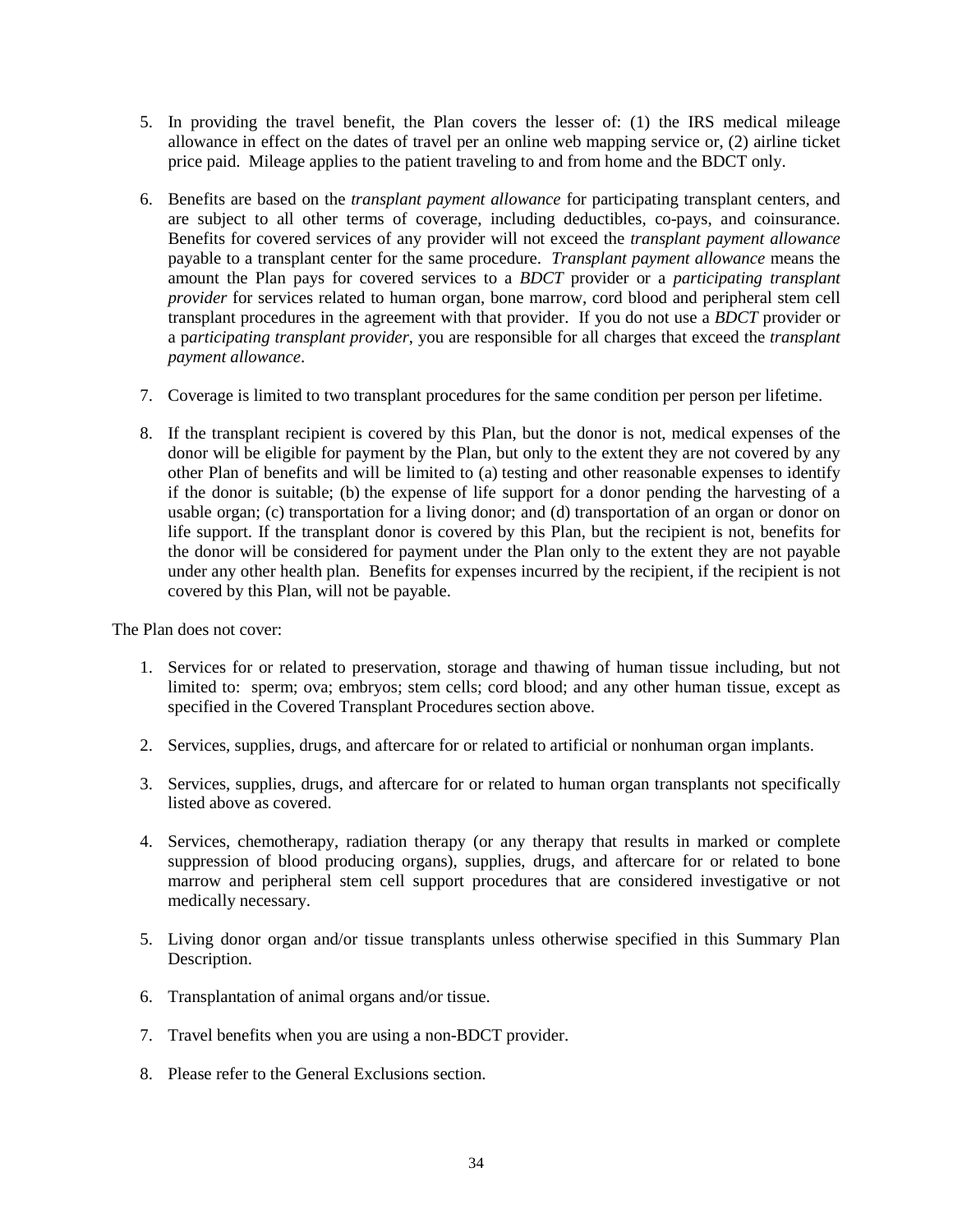# <span id="page-34-0"></span>**Diagnostic Screening Benefit**

Subject to the deductible and coinsurance requirements, the Plan covers expenses for services, supplies, drugs, and related aftercare for diagnostic screening services.

## <span id="page-34-1"></span>**Cochlear Implants and Bone-Anchored Hearing Aids**

The Plan will provide Cochlear Implant and Bone-Anchored Hearing Aid benefits, subject to the provisions and limitations below.

Cochlear Implants – The Plan will cover unilateral or bilateral implantation of an FDA approved cochlear implant device if Medically Necessary in patients twelve months or older if the following criteria are met:

- 1. The patient suffers from severe to profound pre- or post-lingual (sensorineural) hearing loss defined as a hearing threshold of 70 db (decibels) or greater; and
- 2. The patient has experienced limited or no benefit from the use of hearing aids; and
- 3. The implant that is proposed to be used is FDA approved for the age of the patient.

The plan will cover the initial installation of the cochlear implant and one upgrade due to technical advances only.

Bone-Anchored Hearing Aids – The Plan will consider an implantable bone-anchored hearing aid a Medically Necessary prosthetic for persons age five (5) years and older with a unilateral or bilateral conductive or mixed conductive and sensorineural hearing loss who have any of the following conditions which prevent the restoration of hearing using a conventional hearing aid:

- 1. Congenital or surgically induced malformations of the external ear canal or middle ear;
- 2. Dermatitis of the external ear, including hypersensitivity reactions to ear molds used in air conduction hearing aids;
- 3. Hearing loss secondary to otosclerosis in persons who cannot undergo stapedectomy;
- 4. Severe chronic external otitis or otitis media;
- 5. Tumors of the external ear canal and/or tympanic cavity; or
- 6. Other conditions in which an air conduction hearing aid is contraindicated.

Before you can receive either Cochlear Implant or Bone-Anchored Hearing Aid benefits, you must have first tried to use a conventional hearing aid and such device must have failed to provide for a proper level of hearing.

### <span id="page-34-2"></span>**Medical Benefit Exclusions**

In addition to the General Exclusions, medical benefits will not be payable for:

1. Cosmetic Surgery except to repair a defect caused by an injury within twelve (12) months of the date of the injury, or to repair a dependent child's congenital anomaly if the child is under age 16.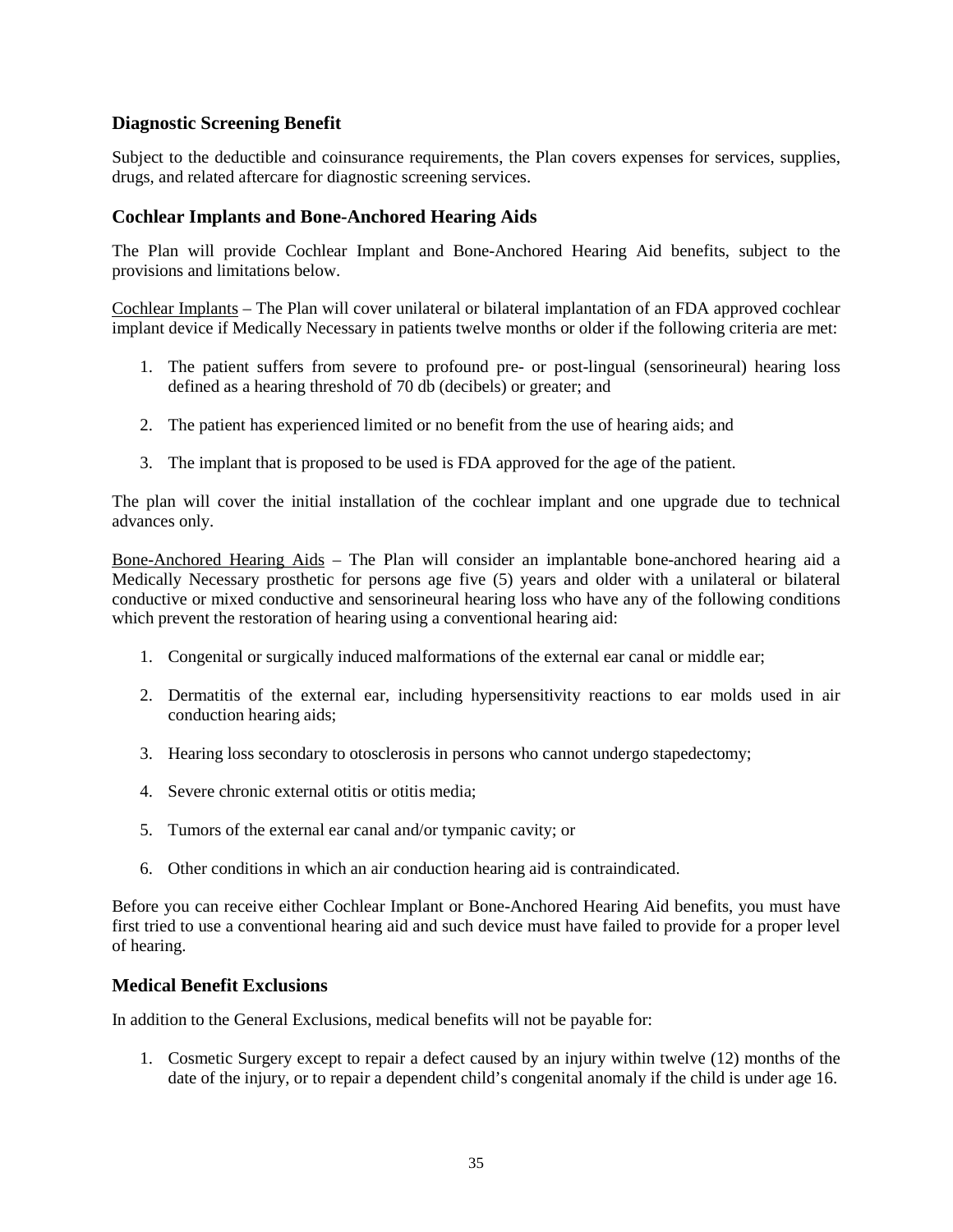- 2. Reconstructive surgery except to correct a functional physical defect resulting from an injury or from a dependent child's congenital anomaly, or when incidental to or following surgery resulting from illness of the involved body part. In addition, the Plan *shall* cover as a part of this exception: (a) surgery to reconstruct a breast following a mastectomy procedure on the affected breast which is intended to provide symmetrical appearance; (b) any costs for prostheses related to the mastectomy procedure (i.e., implants, special bras); and (c) the treatment of any physical complications associated with the mastectomy procedure.
- 3. Arch supports, foot orthotics, and orthopedic shoes, unless the shoe is an integral part of a brace.
- 4. Any dental care, treatment, implants, surgery, or supplies except for: (a) prompt and initial repair within twelve months of injuries to sound natural teeth caused from being accidentally struck from outside the mouth while covered under the Plan; (b) orthodontia related to and oral surgery for treatment of cleft lip and palate, or (c) charges for medical facilities and anesthesiology services which are received during a dental procedure which is determined to be Medically Necessary. However, dental care is provided separately under the Plan (see the appropriate section).
- 5. Routine hearing examinations; hearing aids or any related expenses except as covered by the Cochlear Implant and Bone-Anchored Hearing Aid benefit.
- 6. Vision services for the treatment of refractive errors such as radial keratotomy and Lasik vision correction.
- 7. Transportation, other than local ambulance service, for a Medical Emergency to the nearest hospital that can render care.
- 8. Charges for therapeutic acupuncture.
- 9. Repeat bariatric surgery regardless of the reason.
- 10. Exams or treatment received as the result of a court order or any third-party request, except for an emergency situation.
- 11. Nursery charges beyond the point of confinement of the mother and child or after the end of the period that either the mother or newborn child is no longer medically required to remain in the hospital. In determining a mother's maximum period of medically required confinement, the period of a normal maternity confinement is used. In the event of termination of nursery charges for a newborn child, benefits are payable for the newborn child only if all other eligibility rules of the Plan have been met for that child.
- 12. Any diagnostic admission if such diagnostic tests can be performed on an outpatient basis.
- 13. Room and board expenses at a non-medical facility, such as a hotel.
- 14. Services furnished chiefly for rest cures, Custodial Care, domiciliary care, or the ease of a household; maintenance or custodial therapy; private duty nursing services.
- 15. Charges incurred with any injury or illness which is not under the regular care of a physician.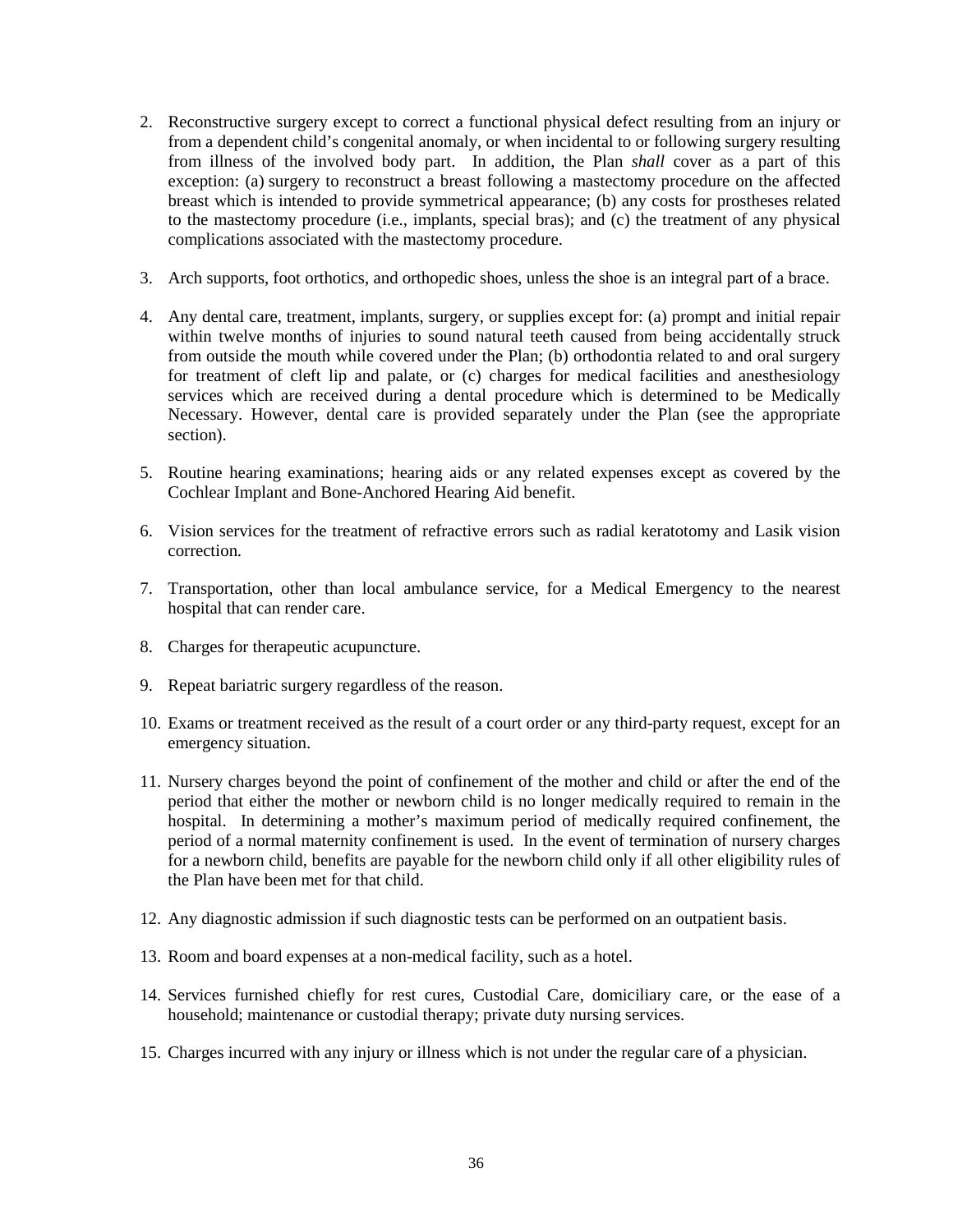- 16. Charges incurred for any services or treatments not prescribed by a physician, e.g., over-thecounter drugs and their generic equivalents, vitamins, cough medicine, aspirin, Nicorette gum, cosmetics, soap, toothpaste, etc.
- 17. Other non-covered items including, but not limited to, cosmetics, newspapers, magazines, laundry services, guest trays, or beds or cots for guests or family members.
- 18. Other non-covered items including, but not limited to, whirlpools, swimming pools, humidifiers, de-humidifiers, allergy-free pillows, orthopedic mattresses, exercise equipment, vibratory equipment, elevators or stair lifts, stethoscopes, thermometers, and scales.
- 19. Charges for recreational or educational therapy (including education, training and room and board while a person is confined in an institution which is primarily a school or institution of learning) or forms of non-medical self-care or self-help training, including, for example, health club memberships, weight loss programs and diagnostic testing associated with such programs;

*Exception:* Charges for smoking cessation products and programs shall be covered by the Plan.

- 20. Charges related to organ transplants except as specified under the Major Organ Transplant coverage provisions.
- 21. Charges for artificial organs, devices, or systems used to assist or replace a natural body organ (such as an artificial heart), and any related services or supplies.
- 22. Service and supplies related to artificial insemination, in vitro fertilization, and other means of assisted reproductive technologies.
- 23. Charges incurred for dependent children for vasectomies or other sterilization procedures unless recommended by a physician for therapeutic purposes of the patient.
- 24. Services for the reversal of sterilization.
- 25. Services of the clergy.
- 26. Charges for telephone consultations unless otherwise covered by the telehealth benefit.
- 27. The completing of claim forms (or providing any forms or information required by the Plan for processing claims) by a physician or other provider of medical services.
- 28. Expenses for care or treatment received outside of the United States if the sole reason for travel was to obtain medical services.
- 29. Routine physical exams and any related expenses when requested by any third party such as a school, an employer, or an insurance company.
- 30. Any charge for treatment, services or supplies which are not Medically Necessary, usually and customarily priced, or usual to the treatment of an illness as determined by an independent medical physician review panel or a physician designated by the Plan Administrator; any care which is not recommended and approved by a licensed physician.
- 31. Charges for surgery, services, and drugs which are experimental, investigative, unproven, or not approved by the Food and Drug Administration for a particular use.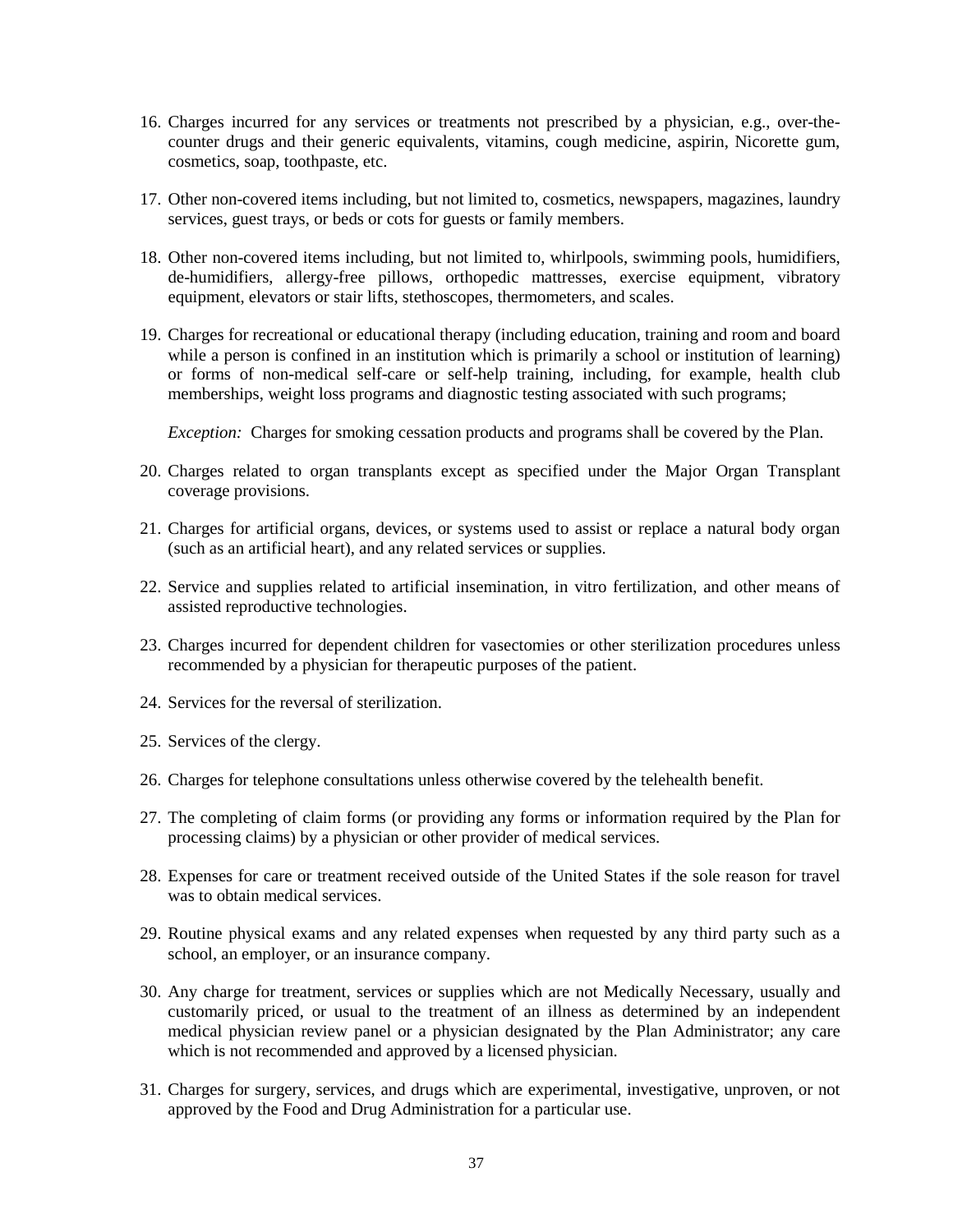For purposes of this Plan, the use of any treatment (which includes use of any treatment, procedure, facility, drug, equipment, device, or supply) is considered to be Experimental or Investigative if the use is not yet generally recognized as accepted medical practice, or if the use requires federal or other governmental agency approval and the approval has not been granted at the time the service or supply is provided, or if the use is not supported by Reliable Evidence which shows that, as applied to a particular condition, it:

- a. Is generally recognized as a safe and effective treatment of the condition by those practicing the appropriate medical specialty;
- b. Has a definite positive effect on health outcomes;
- c. Over time leads to improvement in health outcomes under standard conditions of medical practice outside clinical investigatory settings (i.e., the beneficial effects outweigh the harmful effects); and
- d. Is at least as effective as standard means of treatment in improving health outcomes or is usable in appropriate clinical contexts in which standard treatment is not employable.

Reliable Evidence includes only:

- a. Published reports and articles in authoritative medical and scientific literature;
- b. The written investigational or research protocols and/or written informed consent used by the treating facility or of another facility which is studying the same service, supply, or procedure; and
- c. Compilations, conclusions, and other information which is available and may be drawn or inferred from (a) or (b), above.

Consideration may be given to whether:

- a. The treatment cannot be lawfully marketed without approval of the U.S. Food and Drug Administration and approval for marketing has not been given at the time the treatment is furnished; or
- b. Reliable Evidence shows that the treatment is the subject of ongoing Phase I, II or III clinical trials and under study to determine its maximum tolerated dose, its toxicity, its safety, its efficacy, or its efficacy as compared with standard means of treatment or diagnosis; or
- c. Reliable Evidence shows that consensus among experts regarding the treatment is that further studies or clinical trials are necessary to determine tolerated doses, its toxicity, its safety, its efficacy, or its efficacy as compared with standard means of treatment or diagnosis.
- d. The mortality rate of the treatment; the cure rate and the survival rate for patients using the treatment for the particular injury, sickness or condition as compared with rates for similarly situated patients using no treatment or using existing treatments which are generally accepted by the Food and Drug Administration, and; the number of patients who have received the treatment for the same injury, sickness or condition.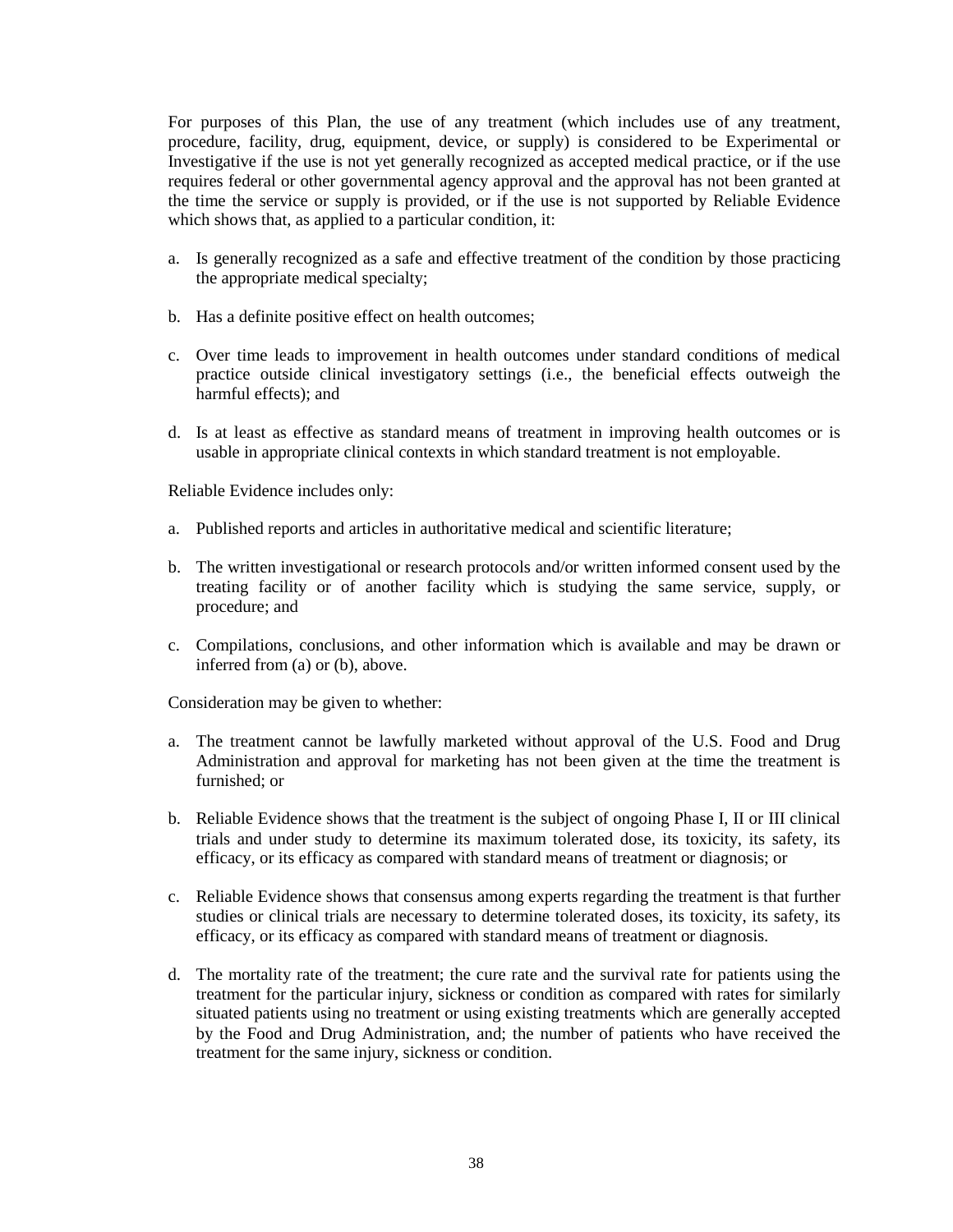Final determination of whether the use of a treatment is Experimental or Investigative rests solely with the Trustees.

- 32. Charges or benefits that are provided for or paid by a program of the Federal, State or City Government, including Medicare, CHAMPUS, and statutory disability benefits.
- 33. Charges which a no-fault insurer has determined not to be medically necessary or a reasonable and customary charge.
- 34. Notwithstanding any other provision hereof to the contrary, all benefits shall be limited to being in excess of those benefits which are payable by any other group plan or group insurance policy which is or purports to be an excess policy or excess plan paying benefits only in excess of benefits provided by another plan or policy.

In the event that the entity or insurer underwriting such other group excess only plan or group excess policy agrees to pay benefits as if it were not an excess plan or policy, this Plan's benefits will be payable without regard to this section, subject to this Plan's coordination of benefits provision.

35. Charges that would not have been made if this Plan did not exist.

The above listing is not an all-inclusive listing of services not covered by the Plan. It is only representative of the types of services and supplies for which no payment is made by the Plan.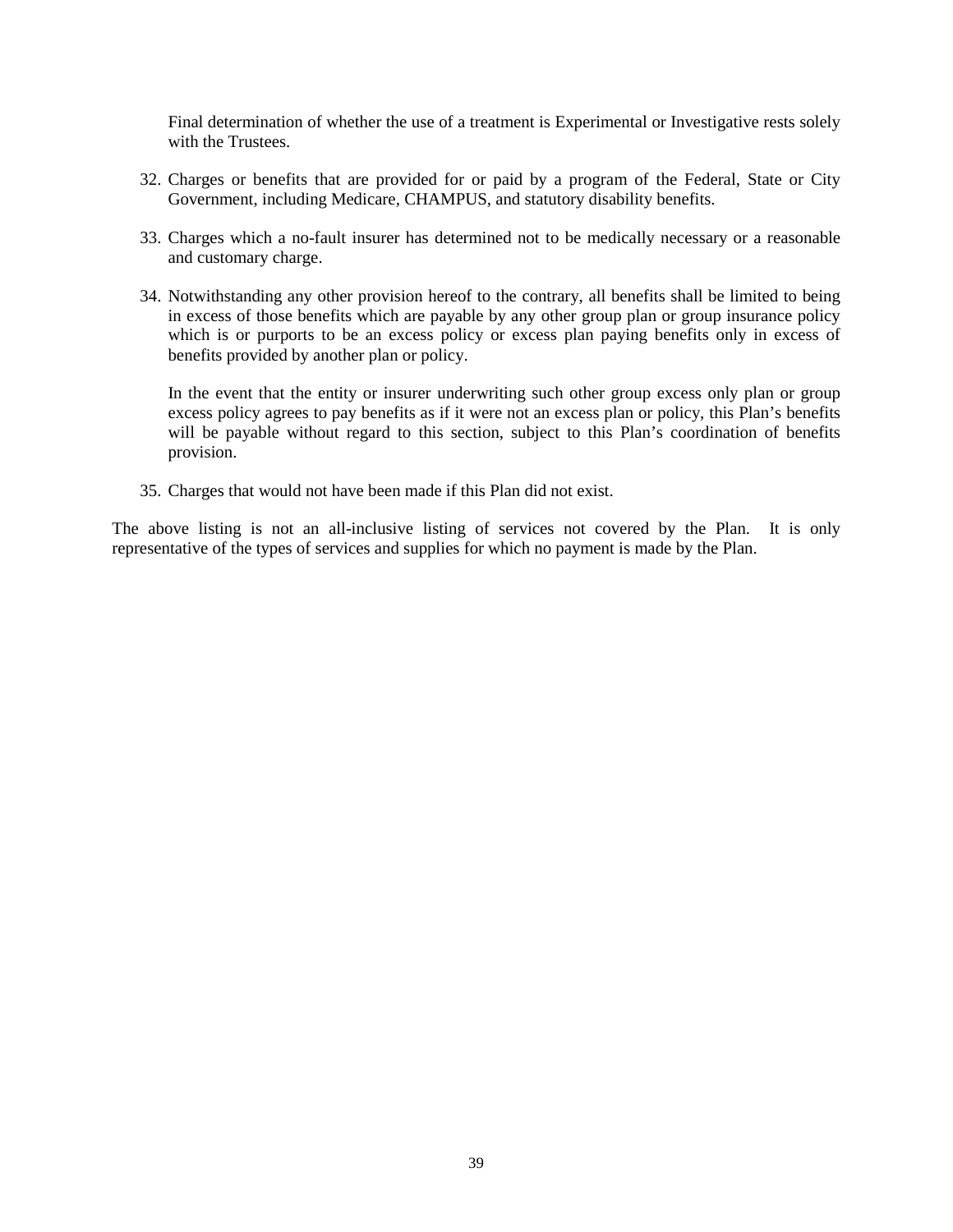# **DENTAL BENEFITS**

<span id="page-39-0"></span>The Plan covers the dental services and supplies shown in the following Dental Schedule of Benefits provided the services are necessary for the proper care of the patient's condition and meet accepted standards of dental practice, and the fees for such don't exceed the Usual and Customary Charge. This coverage is for the services of a dentist, dental hygienist (working under the supervision of a dentist) or for an oral surgeon, and dental appliances as specified.

The Plan has entered into a preferred provider arrangement with Delta Dental of Minnesota. As with the medical benefits network, you have the choice to use any provider you wish, whether that provider is in or out of the network. Delta Dental offers Plan participants its network of dentists who will provide quality dental care to you and your family. Those dentists have agreed to become part of the network in exchange for charging lower prices for the services they provide. As a result, when you receive services from a network member, your coinsurance will likely be less. You may request a list of network members from the Union or Plan Administrator, or you can ask your dentist if he or she is a network provider.

Benefits will be payable at the Covered Percentages and to the maximums shown in the Schedule of Benefits, after satisfaction of the appropriate deductible amount.

| <b>Expense Category</b>                                                                                                                                                                                                                                                             | <b>Plan Benefit</b>                                                                                             |
|-------------------------------------------------------------------------------------------------------------------------------------------------------------------------------------------------------------------------------------------------------------------------------------|-----------------------------------------------------------------------------------------------------------------|
| Deductible                                                                                                                                                                                                                                                                          | \$25 per calendar year                                                                                          |
| Maximum Benefit                                                                                                                                                                                                                                                                     |                                                                                                                 |
| Orthodontia                                                                                                                                                                                                                                                                         | $$1,500$ per lifetime*                                                                                          |
| All Other Services                                                                                                                                                                                                                                                                  | \$1,500 per calendar year**                                                                                     |
| *Does not apply to non-cosmetic orthodontia benefits<br>for Dependents under age 19.<br>**Does not apply to Dependents under age 19.<br>^Any participant who started orthodontia treatment<br>prior to April 1, 2021, will remain subject to the<br>prior \$2,000 lifetime maximum. |                                                                                                                 |
| Routine Preventive and Diagnostic                                                                                                                                                                                                                                                   | 100% (no Deductible) (does not apply<br>toward \$1,500 calendar year limit for<br>dependents age 18 or younger) |
| Regular and Special Restorative                                                                                                                                                                                                                                                     | 80% following the Deductible                                                                                    |
| Prosthetics, and, effective May 1, 2004, Dental                                                                                                                                                                                                                                     | 80% following the Deductible                                                                                    |
| Implants                                                                                                                                                                                                                                                                            |                                                                                                                 |
| Orthodontia (Dependent child only)                                                                                                                                                                                                                                                  | 50% (no Deductible)                                                                                             |

### <span id="page-39-1"></span>**Routine Preventive and Diagnostic Services**

Preventive and diagnostic services include the following:

- 1. Routine periodic exams up to two per calendar year and bitewing x-rays once per calendar year;
- 2. Full mouth x-rays (once each 3 years unless special need is shown);
- 3. Dental prophylaxis up to two per calendar year;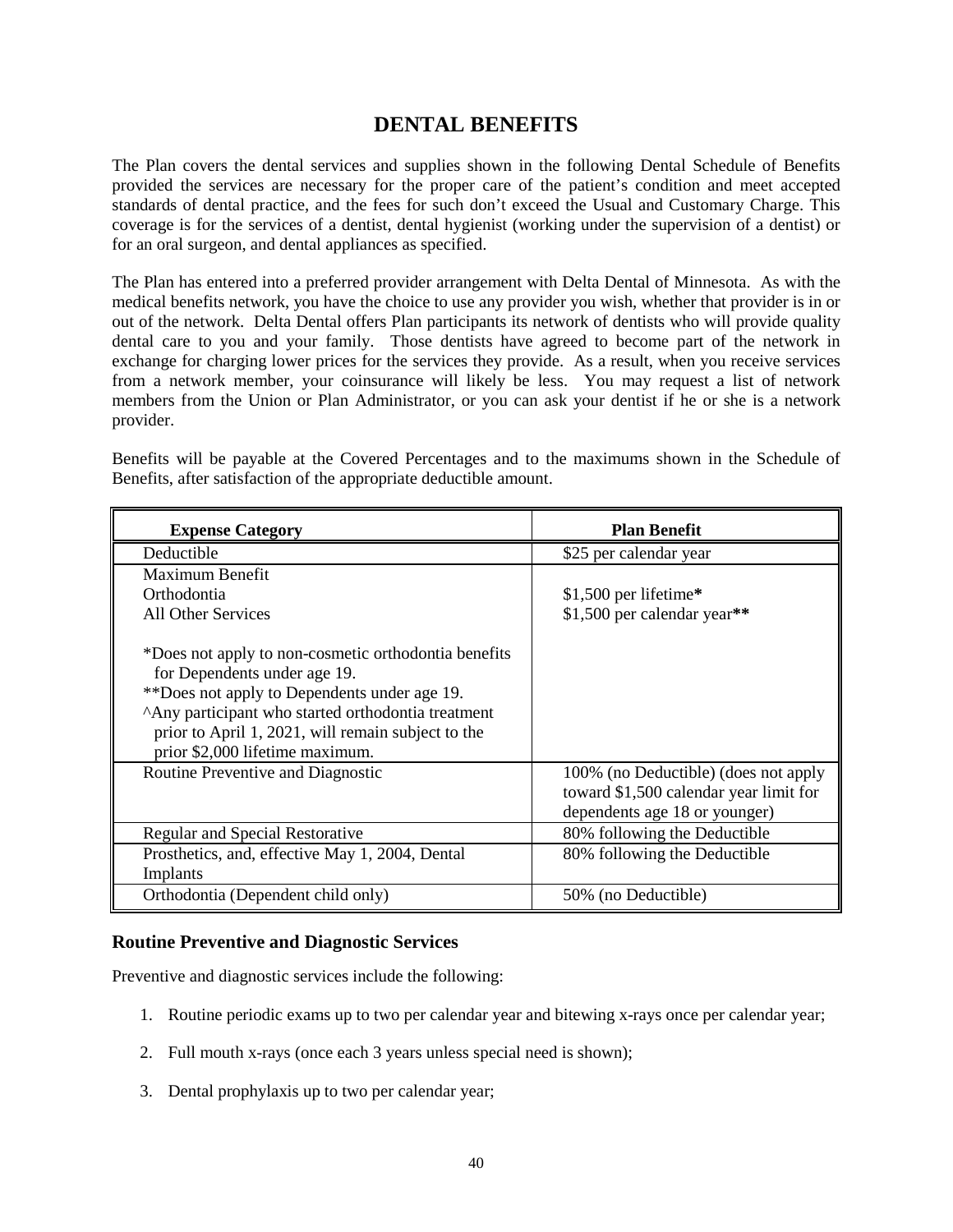4. Topical fluoride once per calendar year.

# <span id="page-40-0"></span>**Regular and Special Restorative Services**

Regular and special restorative services include the following:

- 1. Emergency treatment for relief of pain;
- 2. Amalgam, preformed crowns, synthetic, porcelain, plastic, and composite restorations;
- 3. Routine oral surgery, tooth removal and alveolectomy, including pre- and post-operative care;
- 4. Endodontics, including pupal therapy and root canal fillings;
- 5. Gold restorations (when another material cannot be used);
- 6. Non-surgical periodontics necessary for treatment of disease of the gums and gingiva;
- 7. Surgical periodontics: the surgical procedures necessary for the treatment of diseases of the gingiva (gums);
- 8. All other oral surgery, not heretofore mentioned;
- 9. Sealants for children under the age of 15 when applied in a dentist's office.

# <span id="page-40-1"></span>**Prosthetics and Dental Implants**

Prosthetics include the following services and supplies:

- 1. Bridges, partial dentures, and crowns when used as abutments to a bridge.
- 2. Replacement of an existing dental appliance will not be provided more often than once in any five-year period, and then only in the event the existing appliance is not and cannot be made satisfactory. This five-year period will be measured from the date on which the appliance was last supplied, whether under this Plan or not. Services which are necessary to adjust an appliance to make it satisfactory according to accepted dental standards, and the patient's condition will be considered eligible expenses. The term "existing" is intended to include an appliance that was placed at the inception of the five-year period but which for any reason whatsoever is no longer in the possession of the patient.

No coverage is provided for replacement of misplaced, lost, or stolen dental prosthetic devices.

Dental Implants include implantation of artificial material into or onto soft tissue or bone; related hospital charges; and procedures and fixtures associated with fitting the dental implants.

# <span id="page-40-2"></span>**Orthodontics**

Orthodontic benefits as described in the Schedule of Benefits are payable only for Dependent children. The specified percentage of the Usual and Customary Charge will be paid for the following services and supplies:

1. Services and supplies necessary for the correction of malocclusion of the teeth;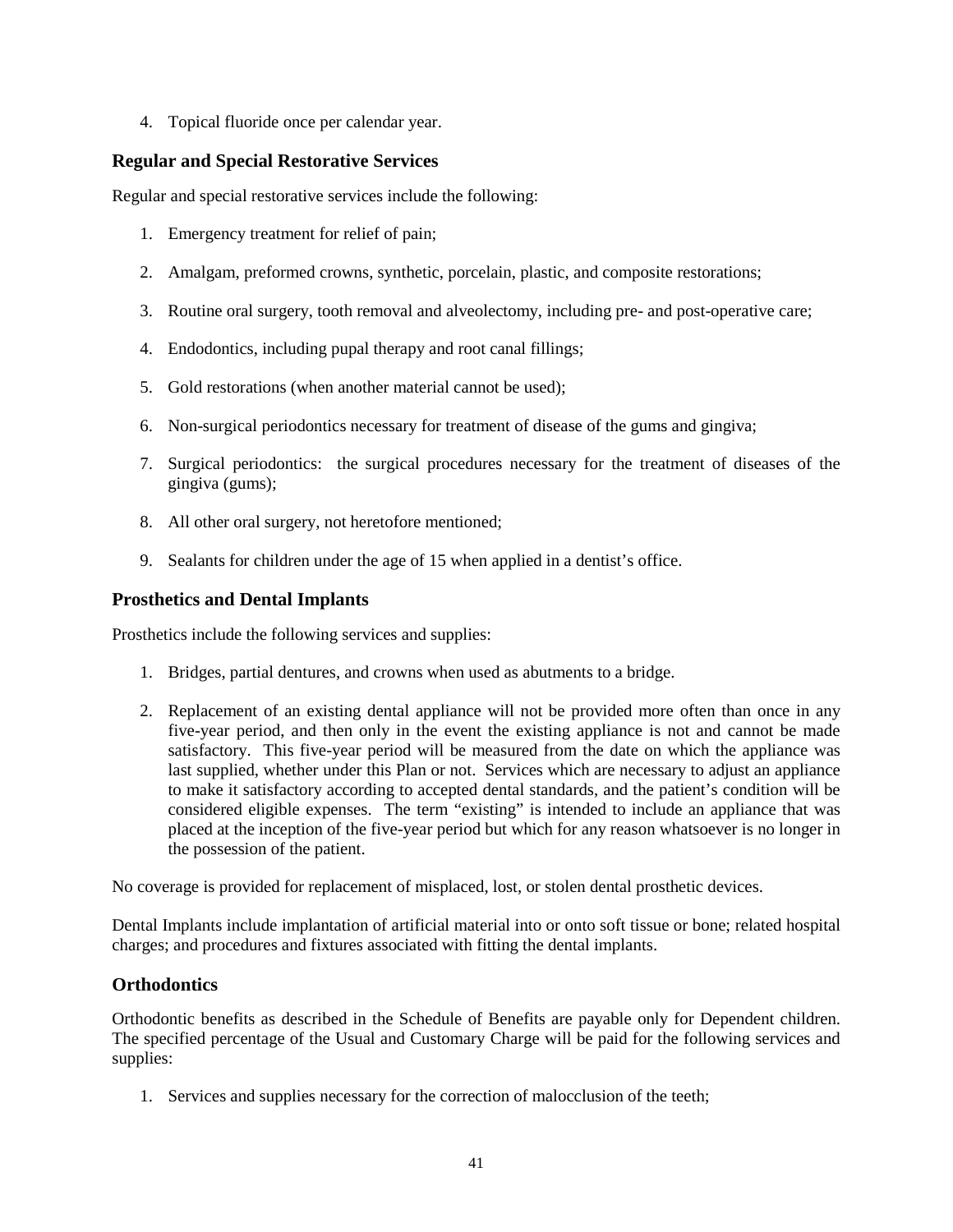2. Orthodontic appliances.

# <span id="page-41-0"></span>**Alternative Treatment Plans**

In all cases in which there are alternative plans of treatment carrying different treatment costs, payment will be made only for the applicable percentage of the least costly course of treatment with the balance of the treatment costs remaining the responsibility of the Plan Member.

## <span id="page-41-1"></span>**Pre-determination of Benefits**

In order to prevent misunderstanding regarding the amount of coverage provided by this Plan, should extensive dental work be required, the Plan Member should submit a written treatment plan from the dentist, prior to actually having any work done. This treatment plan should itemize the services, costs, and expected dates of treatment, and explain the dentist's diagnosis. When this is received by the Plan Administrator, benefits will be estimated and you will receive an explanation of the Plan's coverage, and any charges which would remain the Plan Member's liability, without actually incurring any expenses.

## <span id="page-41-2"></span>**Dental Benefit Exclusions**

In addition to the General Exclusions, dental benefits will not be payable for:

- 1. Any services or supplies which are rendered by or in government facilities;
- 2. Any charges which the Plan Member is not legally obligated to pay;
- 3. Any services performed for cosmetic reasons;
- 4. Services for anesthetics except when rendered by a dentist, or an employee of the dentist, when received in the dentist office in conjunction with covered services;
- 5. Any charges for services not specifically listed as eligible expenses (including hospital and prescription drug charges);
- 6. Services performed by other than a licensed dentist, his/her employees or agents, or a physician acting within the scope of his/her license;
- 7. Dental care provided by a Health Maintenance Organization (HMO) or similar group;
- 8. Dental care which does not meet accepted standards of dental care adopted by the American Dental Association;
- 9. Any charges in excess of the Reasonable and Customary Charge for the least costly alternative consistent with adequate dental care, when such alternative services or materials are customarily provided;
- 10. Any charges for missed appointments or completion of claim forms;
- 11. Expenses related to services and supplies of the type normally associated with sport or home use;
- 12. Charges for the replacement of any denture or appliance lost, misplaced, or stolen;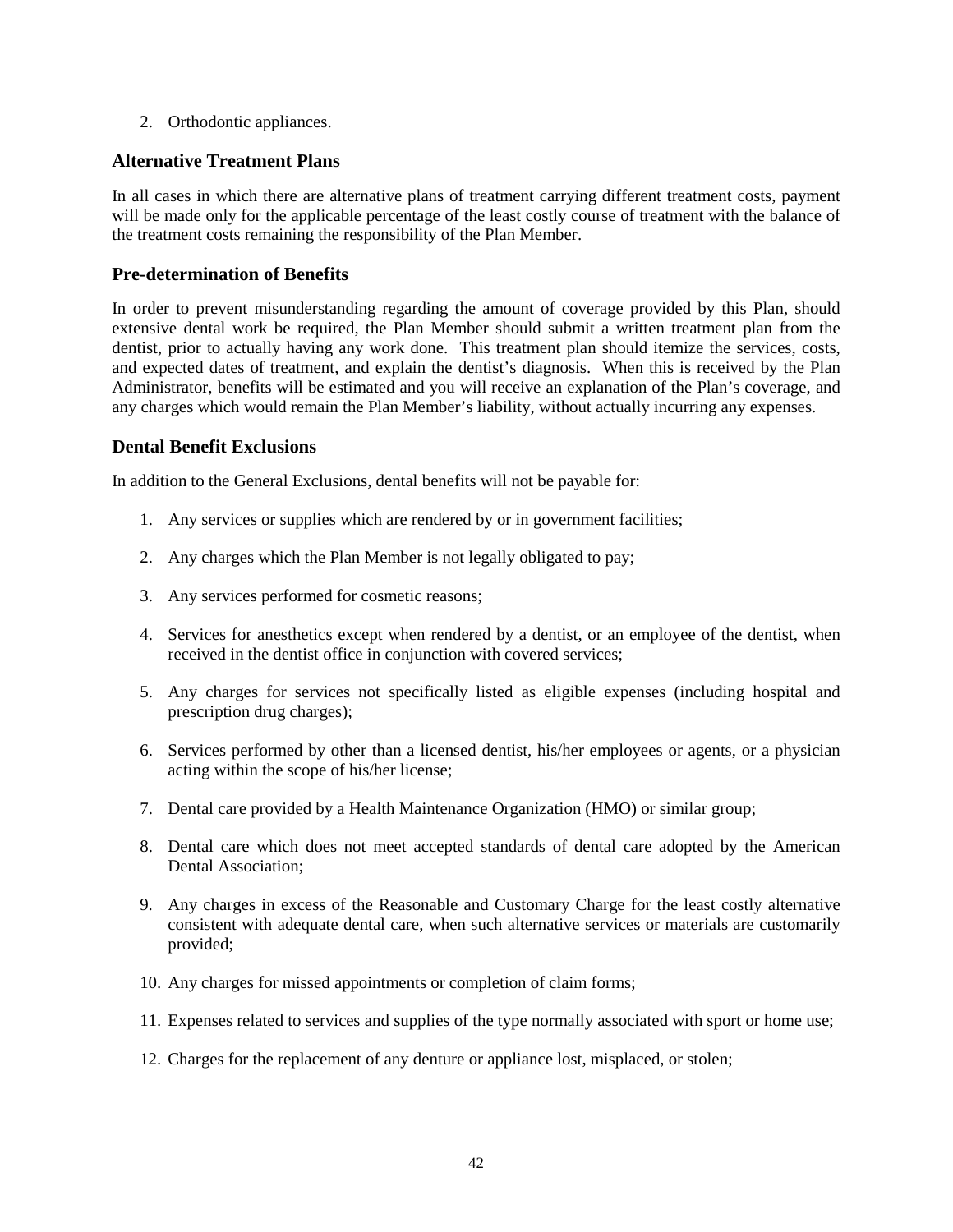- 13. Any duplicate expenses incurred prior to the end of any specified time period, or intervals between treatment;
- 14. Any intentionally self-inflicted illness or injury unless the illness or injury is the result of a medical condition.

# <span id="page-42-0"></span>**Extension of Dental Benefits**

Eligible expenses incurred after the date coverage terminates will be paid only under the following circumstances:

- 1. Dentures or Bridges: If before coverage ceased a final impression of a denture has been prepared, charges for construction and insertion of such denture or bridge will be considered (up to the maximum benefit amount) as long as the procedures are performed within 31 days of the termination date of coverage.
- 2. Other Dental Procedures: If before termination a particular multiple appointment dental procedure had commenced, charges for such procedures will be considered eligible if they were performed within 31 days of the termination date of coverage and the maximum benefit amount is not exceeded.

# <span id="page-42-1"></span>**Dental Pre-Existing Conditions Limitation**

The Plan will not cover any expenses incurred prior to the effective date of coverage, or any expenses incurred after the effective date of coverage, for any work in progress or treatment prescribed which commenced prior to the effective date of coverage.

# **LIFE AND DISABILITY BENEFITS**

# <span id="page-42-3"></span><span id="page-42-2"></span>**Life Insurance Schedule of Benefits**

Eligible Employees (including retirees) shall receive life and accidental death & dismemberment benefits in the amount specified in the following Schedule of Benefits. Coverage is provided for Employees only. Dependents are not covered for this benefit. Specific provisions related to the terms and conditions of the life and accidental death & dismemberment benefits provided by the Plan are contained in a separate booklet.

|                                       | <b>Benefit Amount</b> |
|---------------------------------------|-----------------------|
| Life Insurance                        | \$15,000              |
| Accidental Death and<br>Dismemberment | \$15,000              |

# <span id="page-42-4"></span>**Schedule of Accident and Sickness Benefits**

Non-bargaining unit employees and COBRA participants are not eligible for this benefit. If a bargaining unit Employee should become Totally Disabled due to a non-occupational illness or injury and is under the continuing care of a physician, this benefit will be payable according to the following Schedule of Benefits to help supplement his/her income during the loss of working time.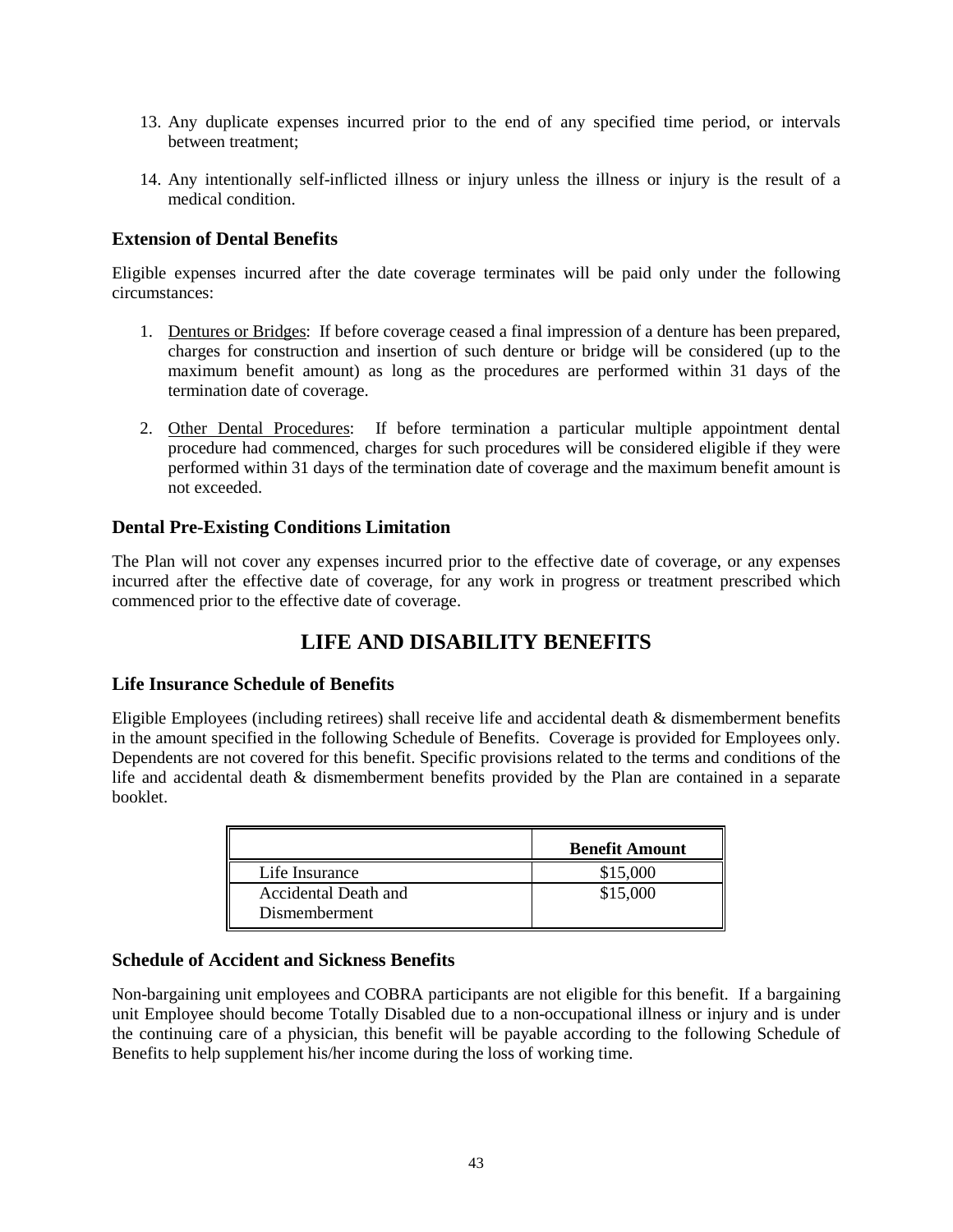| <b>Benefits Begin:</b> |                                   |
|------------------------|-----------------------------------|
| For Injury             | 1st day of disability             |
| For Illness            | 8th consecutive day of disability |
| <b>Benefit Amount:</b> |                                   |
| <b>Weekly Benefit</b>  | \$350                             |
| Daily Benefit          | 1/7 of the weekly allowance       |
| <b>Benefit Maximum</b> | 26 weeks                          |

# <span id="page-43-0"></span>**Description of Accident and Sickness Benefits**

If disability is the result of illness, benefits will become payable on the 8th consecutive day that the employee is continuously disabled; if disability is due to an injury, benefit payment begins on the first day the employee is Totally Disabled due to injuries sustained in the accident. However, if a disability commences while an employee is participating in the Plan under COBRA, and the disability continues after the employee re-qualifies for coverage based on hours worked prior to the commencement of disability, then disability benefits begin on the effective date of such re-qualification. Benefits continue to a maximum of 26 weeks, or until the employee is no longer Totally Disabled whichever occurs first.

Accident and Sickness Benefits will be offset by any other disability benefits payable by any other thirdparty up to the \$350 weekly benefit maximum. This means that if other disability coverage is payable, that coverage is primary and this Plan's disability benefit will only be payable if the other third-party coverage is less than the Plan's \$350 disability benefit and the Plan's disability benefit will only pay the difference between the third-party benefit and the Plan's \$350 benefit maximum. If the third-party coverage provides a weekly benefit in excess of \$350, this Plan will pay no disability benefit.

### <span id="page-43-1"></span>**Successive Periods of Disability**

Two or more successive periods of disability will be considered one period of disability unless they are separated by the employee's return to work for a period of time not less than one (1) month.

# <span id="page-43-2"></span>**Second Opinion Option**

At any time, subsequent to a bargaining unit Employee having received disability benefits for a period of at least 4 consecutive weeks, the Plan Administrator will have the right to require that the employee undergo a medical examination by a physician chosen by the Plan Administrator, at no expense to the employee, to determine the existence of total and continuous disability. The judgment and report of this physician will govern benefit determination.

### <span id="page-43-3"></span>**Accident and Sickness Benefit Exclusions**

In addition to the General Exclusions, Accident and Sickness Benefits are not payable for:

- 1. Being in or on, descending from, or falling with or from any aircraft which is in flight or motion unless the insured is a fare-paying passenger on a commercial airline flying a regularly scheduled route between established airports;
- 2. Any disability when unemployment compensation benefits are payable unless the unemployment compensation payments terminate because of the disability.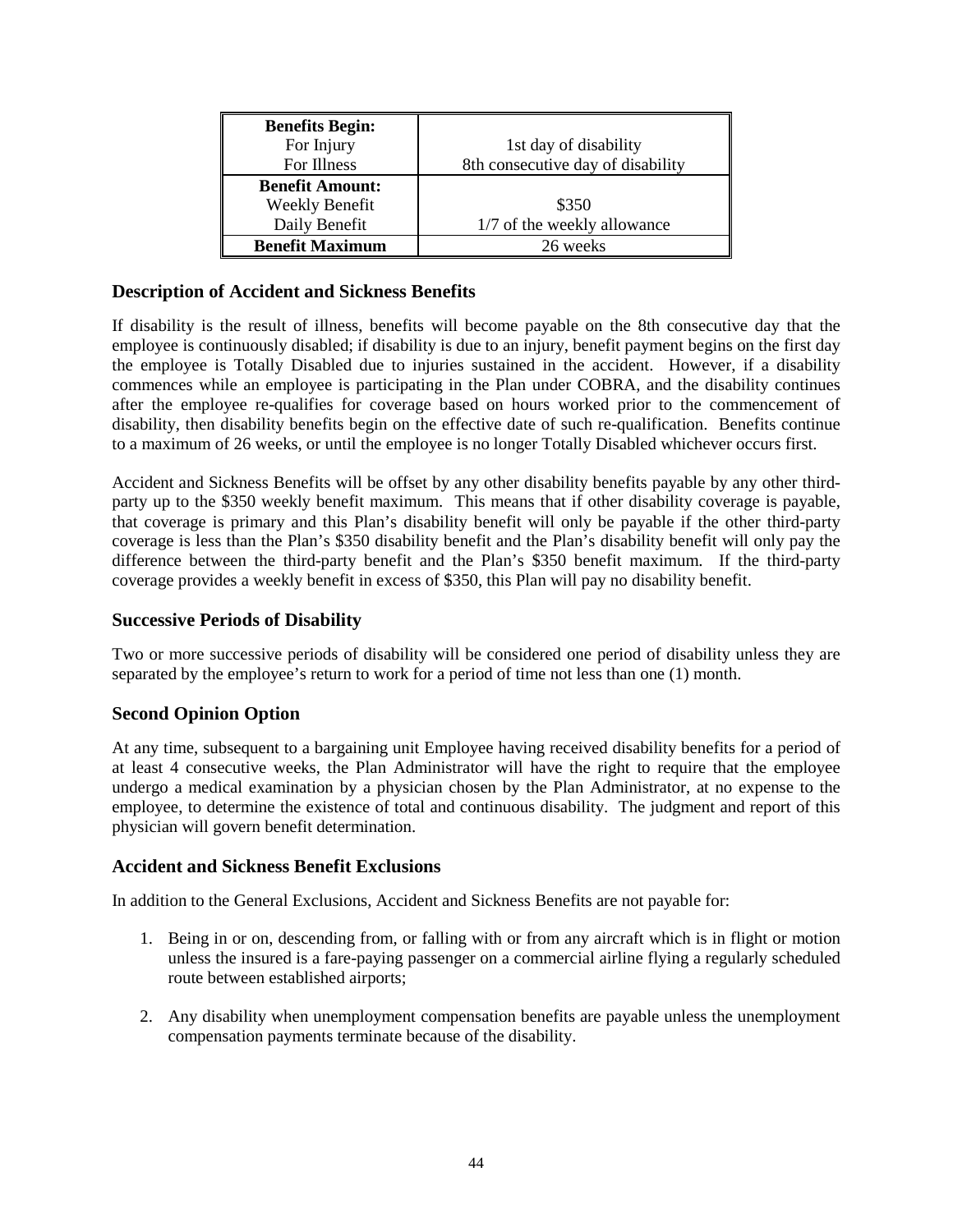# **GENERAL PROVISIONS**

## <span id="page-44-1"></span><span id="page-44-0"></span>**General Exclusions**

These general exclusions are applicable to all coverage provided by this Plan:

1. Charges or losses which are: (a) covered under any workers' compensation law or similar law; or (b) for which coverage was required to have been provided under this law even if it was not actually provided; or (c) for which coverage could have been elected under this law even if it was not actually elected by the person who could have done so (even if that person was not the covered person); or (d) otherwise arose out of or in the course of any occupation, employment or activity for wage or profit.

However, the Fund, at its discretion, may consider advancing payment for medical and disability expenses payable in whole or in part under an applicable workers' compensation statute provided there has been a denial of primary liability by the workers' compensation carrier and you (and others as necessary) sign an acknowledgment of the Fund's first priority right of subrogation and reimbursement which assures the Fund that it will be able to recover its advance under applicable law.

- 2. Any illness resulting from war or any act of war, declared or undeclared, or services in the armed forces of any country.
- 3. Treatment while confined in a state, federal or Veterans Administration Hospital for which charges are not imposed.
- 4. Health services performed before the effective date or after the termination of coverage under this Plan.
- 5. Charges for any injury or condition that results from an accident occurring on any property where Lessee or Lessor or Owner of said property is responsible for Injury or illness or which is otherwise covered under Homeowner's insurance or premises liability. However, the Plan will consider the charges only if no insurance or other form of compensation is available to the victim providing the participant and/or dependent (the individual responsible for payment of expenses) signs an acknowledgment of the Fund's first priority right to subrogation and reimbursement. You must, to the Plan's satisfaction, show that you have made a diligent effort to determine if a homeowners' or premises liability policy exists from which a recovery may be made.
- 6. Any charges of a physician or health professional for services he or she renders to herself or himself or to any close relative. Close relative means spouse, brother, sister, parent, grandparent, or child and includes the spouse's brothers, sisters, or parents.
- 7. Health services necessitated by attempting to commit or committing a felony, or engagement in an illegal occupation.
- 8. Any loss, expense or charge arising from the maintenance or use of an automobile where (a) the eligible person fails to maintain the statutory minimum level of no-fault automobile medical insurance protection in the jurisdiction in which they reside (this exclusion will apply only up to the amount of no-fault automobile insurance so required); (b) the eligible person fails to apply for any available no-fault automobile insurance; or (c) the no-fault insurer has determined that charges are not Medically Necessary, Reasonable or Customary.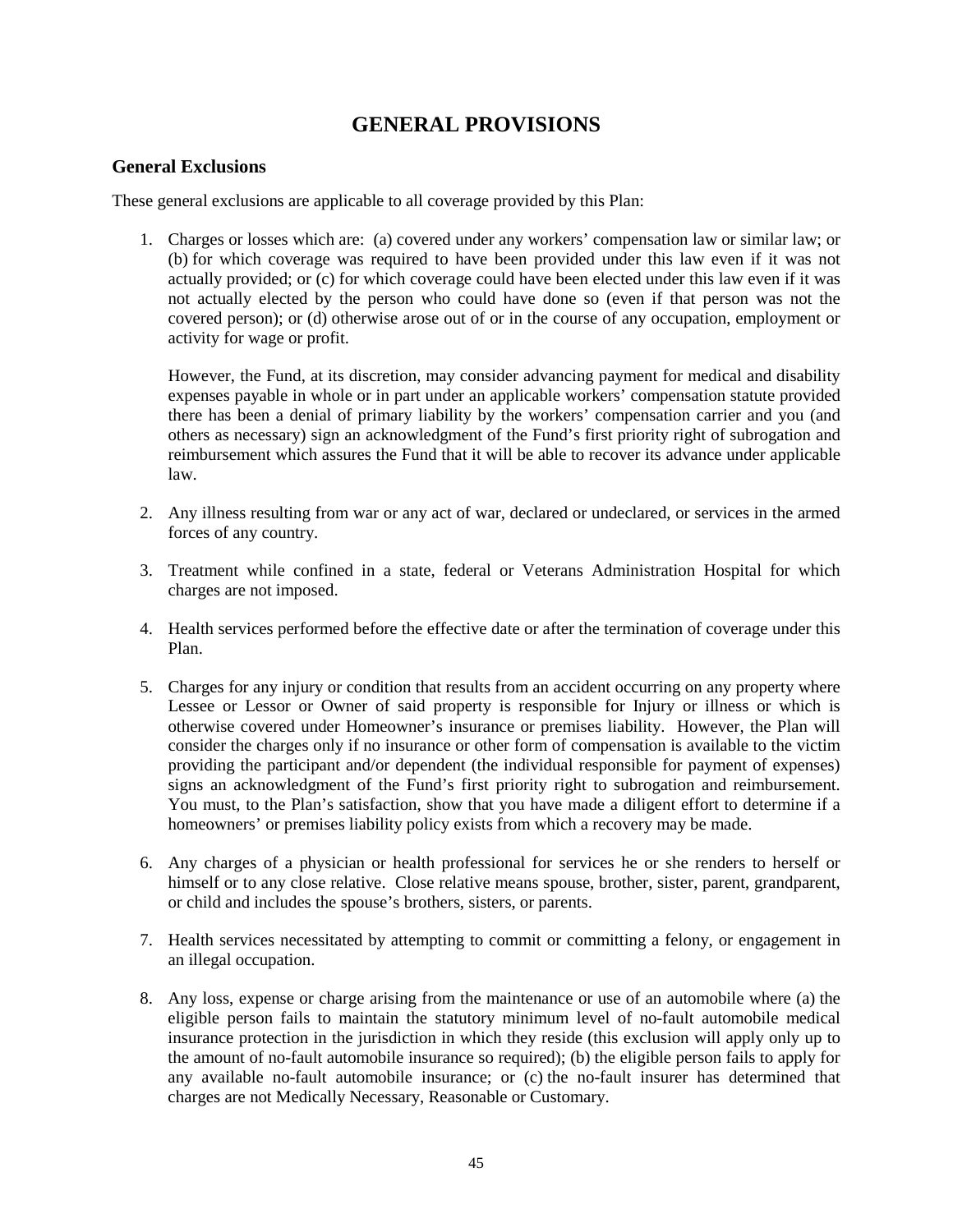- 9. Any loss, expense or charge arising from the maintenance or use of an automobile in non-no fault states where (a) the eligible person fails to maintain the statutory minimum level of applicable automobile medical and/or disability insurance protection in the jurisdiction in which they reside (this exclusion will apply only up to the amount of automobile medical and/or disability insurance so required); (b) the eligible person fails to apply for any available automobile medical and/or disability insurance; (c) the automobile insurer has determined that charges are not Medically Necessary, Reasonable or Customary; or (d) the eligible person does not first exhaust any medical payment and/or disability coverage on the vehicle(s) involved in the accident.
- 10. Any loss, expense or charge for which a third party may be liable and for which the eligible person on whose behalf the claim was filed did not submit the required acknowledgment of the Fund's first priority right of subrogation and reimbursement to the Fund. The term "third party" means any individual, insurer, entity, or federal, state or local government agency, which is or may be in any way legally obligated to reimburse, compensate, or pay for an eligible person's loss, damages, injuries, or claims relating in any way to the injury, occurrence, condition, or circumstance giving rise to the fund's provision of medical, dental, or disability benefits, including but not limited to, insurers providing liability, medical expense, wage loss, uninsured motorist or underinsured motorist coverages.
- 11. Any loss, expense or charge arising out of or relating to an injury, occurrence, condition, or circumstance for which either (a) recovery subject to the Fund's right of subrogation or reimbursement rights has been received, (b) the fund deems it likely that recovery will be received, or (c) a claim for such loss, expense or charge has not been submitted prior to resolution of the third-party claim.

At the discretion of the Trustees, losses, expenses or charges excluded by this section may be paid subject to the Fund's rights of subrogation and reimbursement. The amount of the loss, expense or charge excluded by this section will be the total of amounts that the Fund would otherwise pay (not the amount charged by the provider or claimed by the eligible person) up to the full amount of the recovery. This exclusion applies notwithstanding any allocation or apportionment that purports to characterize any recovery or part of a recovery as in any way not subject to the rights of subrogation or reimbursement, including but not limited to, any apportionment to a spouse for loss of consortium.

12. Any loss, expense or charge incurred by an eligible person at a time that the eligible person owes payment to the Fund because of overpayments of benefits and benefit payments made in reliance upon incorrect, misleading or fraudulent statements or representations by such person, or where such person or other persons covered because of his or her relationship to the participant has failed to honor the Fund's rights of subrogation or reimbursement or otherwise failed to cooperate with the Fund. The Fund has the right to deny future related and unrelated benefits payments for charges excluded under this paragraph.

# <span id="page-45-0"></span>**Submitting Claims**

*Each time you receive medical or dental services, present your Plan I.D. card.* If the provider is part of the Blue Cross Blue Shield network, Delta Dental network or a participating network pharmacy, that's all you do – the provider will handle all the paperwork.

If the provider is not part of the network, you or the provider must file the claim with the Plan Administrator. For dental services, you must first pay the provider's bill and then submit the claim for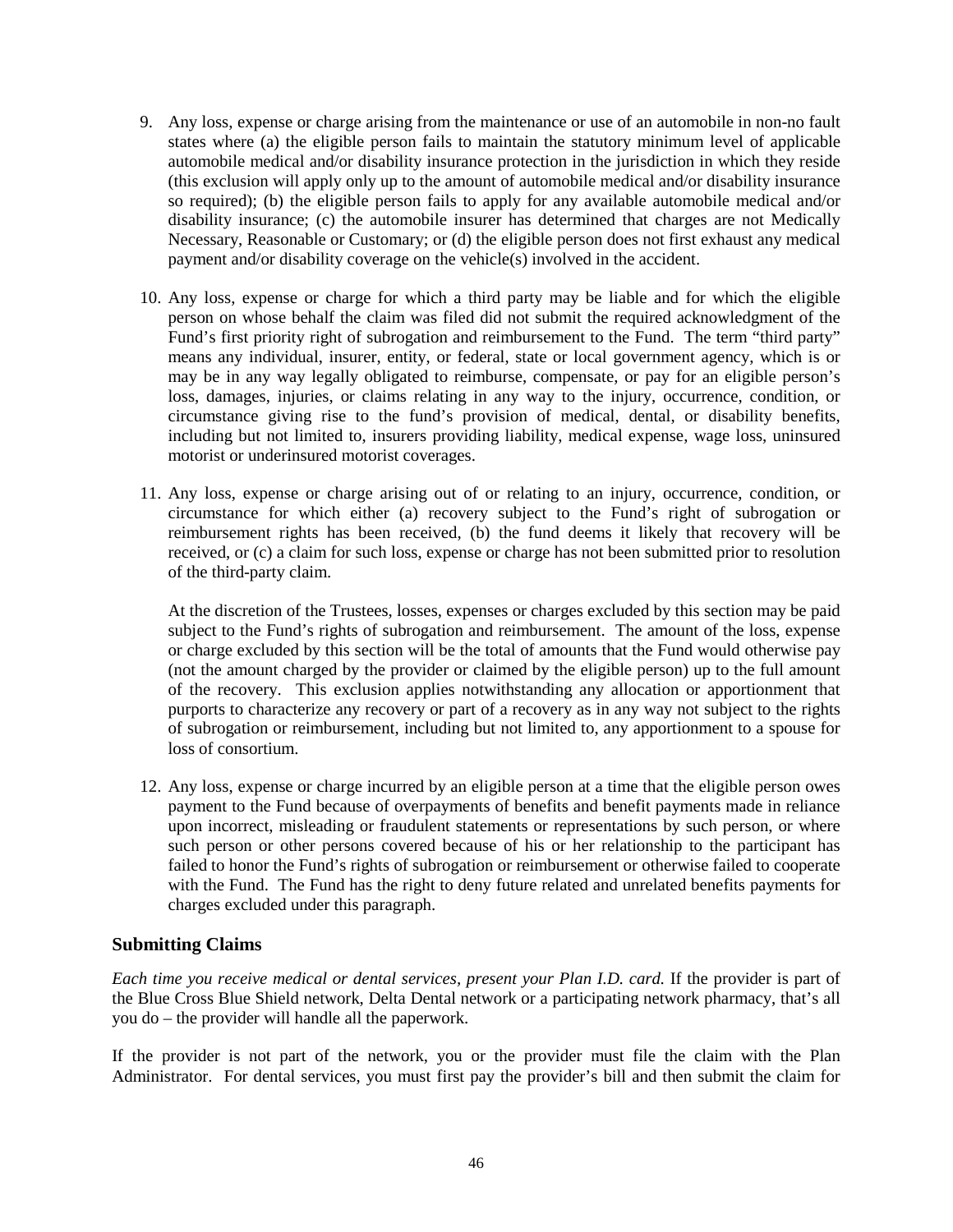reimbursement from the Plan as described below. The following table identifies which bills must be paid prior to submission to the Plan Administrator.

| Provider                 | <b>Provider Location</b><br>(inside or outside of<br>network area) | <b>Payment Process</b>                                                                                                                               |
|--------------------------|--------------------------------------------------------------------|------------------------------------------------------------------------------------------------------------------------------------------------------|
| Medical – In-network     | inside                                                             | Claim submitted by provider;<br>Plan pays directly to provider                                                                                       |
| Medical – Out-of-Network | inside                                                             | Patient or Provider submits claim to Plan; Plan<br>pays to Patient unless benefits assigned to<br>provider                                           |
| Medical – Out-of-Network | outside                                                            | Provider submits claim to local BC/BS Plan;<br>Plan pays patient who must pay provider unless<br>benefit payment is properly assigned to<br>provider |
| Dental $-$ In-network    | inside                                                             | Claim submitted by provider;<br>Plan pays directly to provider                                                                                       |
| Dental – Out-of-Network  | inside or outside                                                  | Patient pays provider;<br>Patient submits claim to Plan;<br>Plan pays patient                                                                        |

Claims will be paid in the following manner:

- 1. For benefits charges incurred with participating providers, the Plan will pay a discounted amount. These providers have agreed to accept payment from the Plan as payment in full, except for applicable co-payments, deductibles, coinsurance, maximum benefit limitations or other similar limitations under the Plan;
- 2. For benefits charges incurred with non-participating providers within the geographic area of the Blue Cross Blue Shield Minnesota AWARE Network, the Plan will pay the Reasonable and Customary Charge, or if applicable, a separately negotiated amount to the non-participating provider. You will be responsible for applicable co-payments, deductibles, coinsurance, maximum benefit limitations or other similar limitations under the Plan and may be balance billed by the non-participating provider;
- 3. Benefits charges incurred with non-participating providers outside the geographic area of the Blue Cross Blue Shield Minnesota AWARE Network will come through Blue Cross' Blue Card program. The Plan will pay the Reasonable and Customary Charge as provided by the Blue Card Host Plan in the Blue Card system or, if applicable, an amount separately negotiated with the non-participating provider. You will be responsible for applicable co-payments, deductibles, coinsurance, maximum benefit limitations or other similar limitations under the Plan and may be balance billed by the non-participating provider.

Typically claims will be submitted by the provider. If you need to file a claim, the claim forms needed to apply for benefits may be obtained from the Plan Administrator. To expedite claim processing be sure all questions on the claim form are answered fully, including the completion or attachment of any required medical statement or bills. If you are required to pay that bill before submitting your claim, please be sure to include a copy of the bill marked as Paid. To expedite claim payment, make sure all bills include: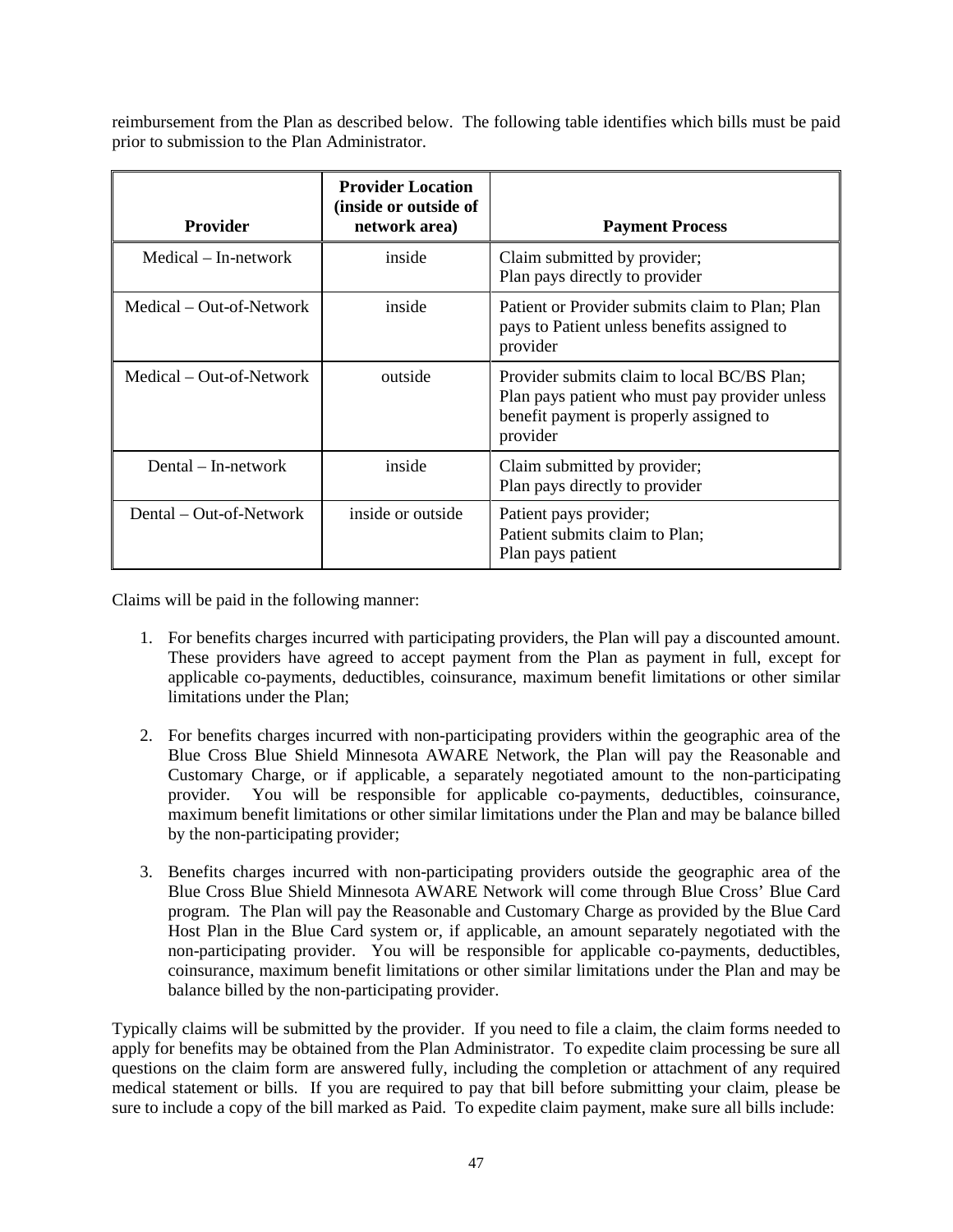- 1. Employee's name and home address.
- 2. If claim is for a dependent, their name, employer, and age.
- 3. Employer's name Heat & Frost Insulators Local #34.
- 4. Name and address of the dentist, doctor, or hospital.
- 5. Doctor's diagnosis.
- 6. Itemization of charges.
- 7. Date injury or sickness began.

Follow-up statements and second billings generally do not contain this information and therefore are not acceptable.

Mail the claim forms and bills to:

### Heat and Frost Insulators Local 34 Administration Office 3001 Metro Drive, Suite 500 Bloomington, MN 55425 (952) 854-0795

Claims must be submitted within 90 days of the time the charges are incurred or as soon thereafter as reasonably possible, and in no event later than 12 months from the date the claim was incurred. A charge is considered incurred on the date a service or supply is received.

# <span id="page-47-0"></span>**Claim Processing and Appeal Procedures**

### *Time Limits for Deciding Claims*

If the Plan denies coverage for a medical claim, it will do so within 30 days of the Plan's receipt of the claim from you or your provider. In certain situations, the Plan may extend this by an additional 15 days; if it does, it will notify you of the extension within the original 30 days and will tell you the reasons for the extension and when the Plan expects to make a decision on your claim. If the extension is needed because you failed to submit the necessary information to the Plan, the Plan will tell you of the information it needs and will give you 45 days to provide the needed information to the Plan.

### *Claim Denials*

- 1. If your claim is denied, the Plan will notify you within the time frames stated above. The Plan will also:
- 2. Tell you the specific reasons your claim was denied;
- 3. Reference the specific Plan provision(s) on which the determination was based;
- 4. Describe any additional material or information for you to complete the claim and an explanation of why the material or information is necessary;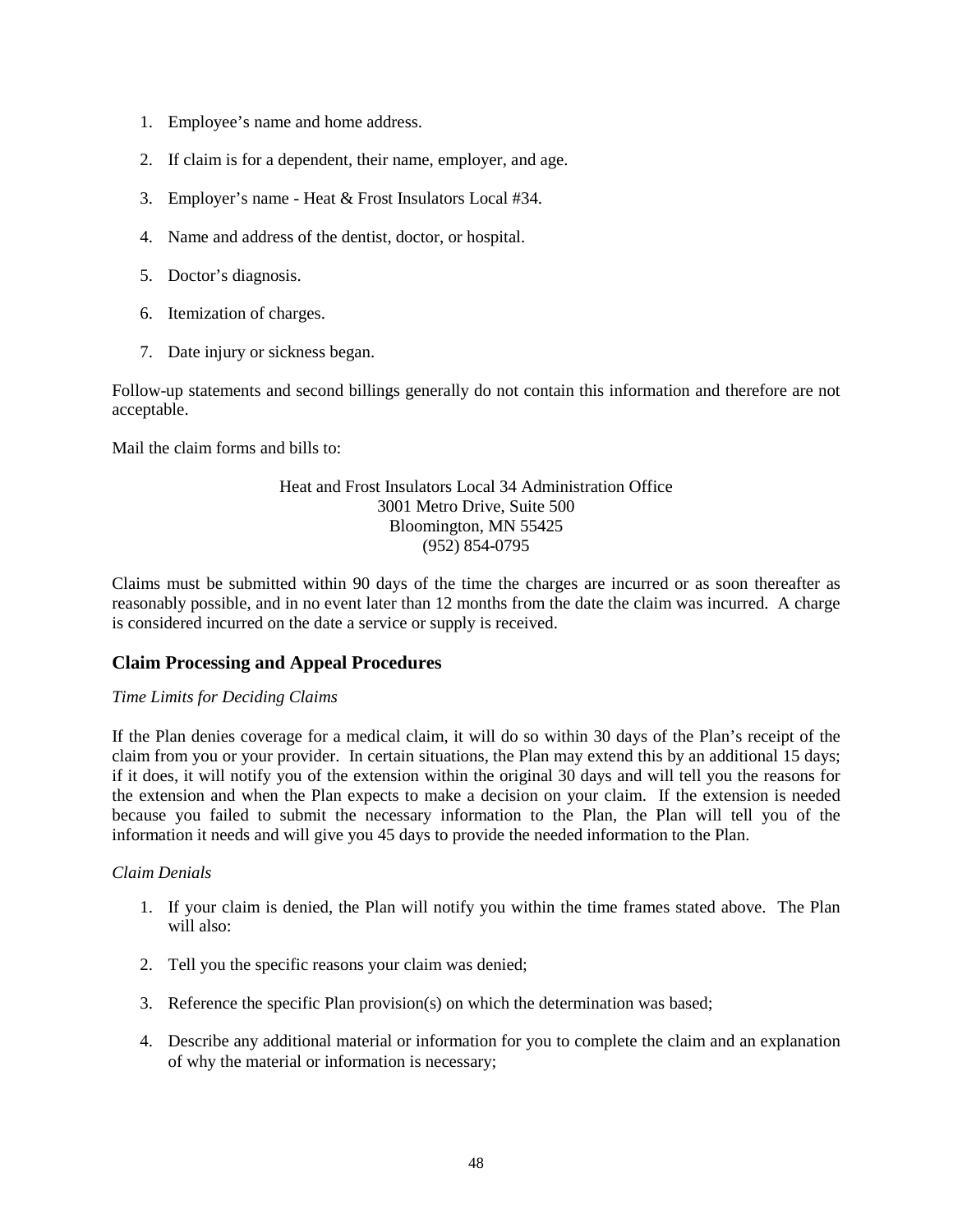- 5. Describe the Plan's review procedures and the time limits for these procedures (which are also stated below), plus provide you a statement concerning your rights under federal law if your claim is denied on review;
- 6. If an internal rule was relied upon by the Plan in making the decision, either provide you a description of the rule or a notice that you can request a copy of the rule from the Plan; and
- 7. If the claim decision was based on a medical necessity or experimental treatment exclusion, either provide you an explanation of the scientific or clinical judgment for the determination or a statement that the explanation will be provided to you upon your request.
- 8. If the claim is a disability claim, a description of the review process applicable to disability claims and a discussion of the decision including an explanation, if applicable, of the basis for disagreeing with or not following:
	- a. The views presented by your health care and vocational professionals;
	- b. The views of medical and/or vocational experts whose advice was obtained by the Plan in connection with this adverse benefit determination without regard to whether the advice was relied upon in making the benefit determination; and
	- c. Your disability determination from the Social Security Administration.

#### *Claim Appeal Procedure*

If all or part of your claim is denied after the Plan has received all necessary claim information, you have the right to appeal the decision and request a review of the claim. The procedures for appealing a claim decision are:

- 1. Compose a claim appeal which explains why you believe your claim should be reviewed.
- 2. Attach any additional information you think will help a favorable decision to be made on your claim.
- 3. Return your completed appeal, along with any additional information you are submitting, to the Plan Administrator:

### Heat and Frost Insulators Local 34 Administration Office 3001 Metro Drive, Suite 500 Bloomington, MN 55425

#### **Your claim appeal must be filed in writing at the Plan Administrator's office within 180 days of the date the claim denial was mailed to you.**

When appealing a claim, you have certain rights under federal law. These include:

- 1. You will have the opportunity to submit written comments, documents, records, and other information relating to the claim.
- 2. You will be provided upon request and free of charge, reasonable access to, and copies of, all documents, records, and other information relevant to your claim for benefits.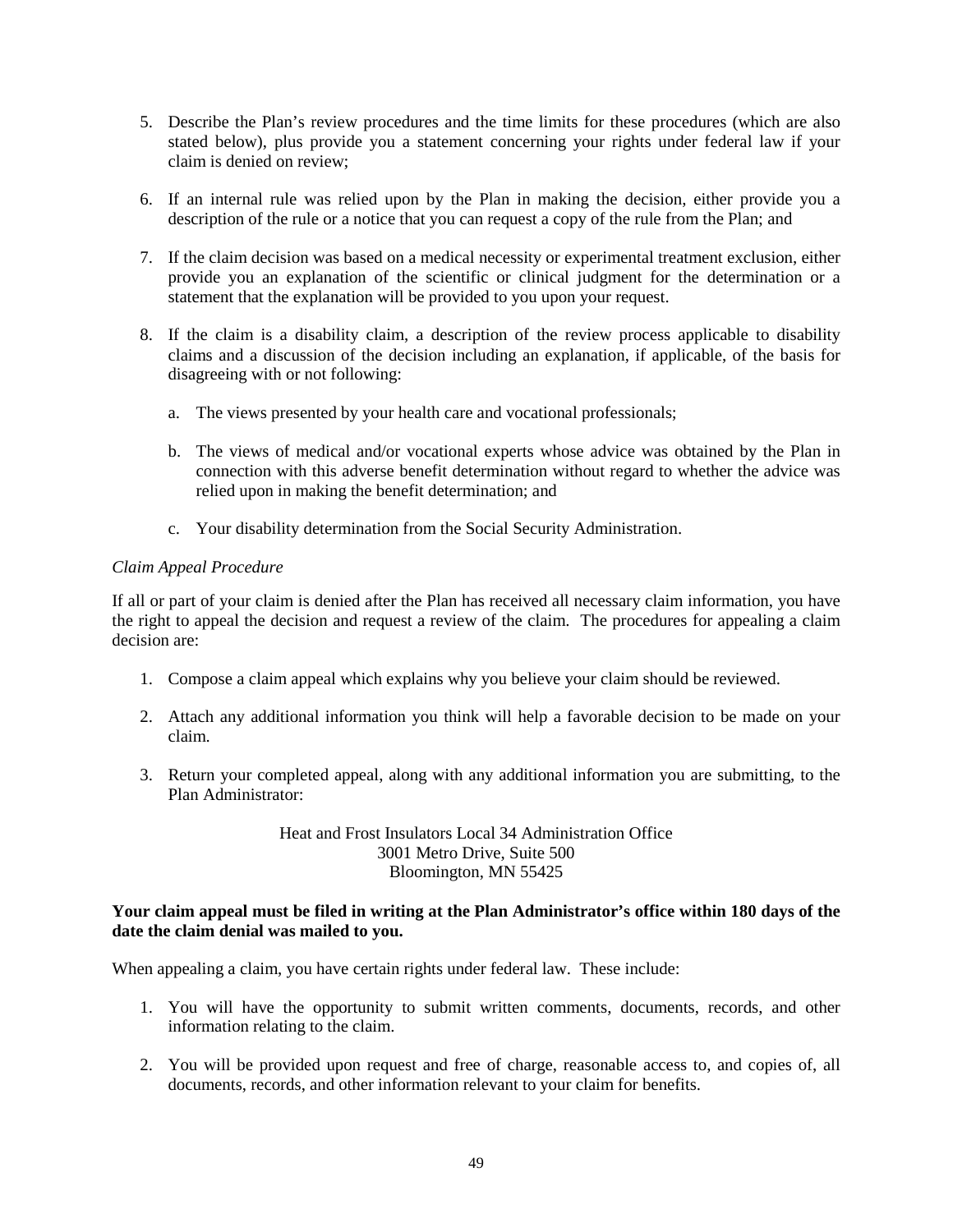- 3. The review by the Plan will take into account all comments, documents, records, and other information submitted by you related to your claim, whether or not the information was submitted or considered in the initial benefit determination.
- 4. If your appeal is for disability benefits, the Plan will provide you, free of charge, with any new or additional evidence considered, relied upon, or generated by the Plan in connection with the claim and further, will provide you with such rational as soon as possible and sufficiently in advance of the date of review of the denial by the Plan so as to give you a reasonable opportunity to respond prior to that date.

Another person may act on your behalf in pursuing a benefit claim or claim appeal, but only after you have signed and delivered a letter to the Plan Administrator at the Fund Office specifically naming the person as your authorized representative. In any event, neither you nor any person you name as your representative will have the right to make a personal appearance before the Board of Trustees or before any committee created by the Board of Trustees.

## *Time Frames for Deciding Claim Appeals*

The Board of Trustees will review your appeal at its next regularly scheduled meeting; however, if your appeal was received by the Plan within 30 days of the Board of Trustees meeting, your appeal will be reviewed at the Board's second regularly scheduled meeting following the Plan's receipt of your claim appeal. If special circumstances require, such as the need to hold a hearing, the review of your appeal may be delayed until the Board's third meeting following your request for an appeal. If this extension is required, the Plan will notify you of the extension and of the special circumstances requiring the extension.

After a decision is made concerning your appeal, you will be notified of the decision by the Plan within 5 days of the decision being made. The written notification of your denial will state:

- 1. The specific reason(s) for the determination.
- 2. Reference to the specific Fund provision(s) on which the determination is based.
- 3. A statement that you are entitled to receive reasonable access to and copies of all documents relevant to your claim, upon request and free of charge.
- 4. A statement of your right to bring a civil action under ERISA Section 502(a) following an adverse benefit determination on review.

If an internal rule, guideline, or protocol was relied upon by the Fund, you will receive either a copy of the rule or a statement that it is available upon request at no charge. If the determination was based on Medical Necessity, or because the treatment was Experimental or Investigative, or other similar exclusion, you will receive an explanation of the scientific or clinical judgment for the determination applying the terms of the Fund to your claim, or a statement that it is available upon request at no charge.

If the decision involved disability benefits, you will receive a written explanation providing for the basis for disagreeing with or not following (1) the views presented by your health care and vocational professionals; (2) the views of medical and/or vocational experts whose advice was obtained by the Plan in connection with this adverse benefit determination without regard to whether the advice was relied upon in making the benefit determination; and (3) your disability determination from the Social Security Administration.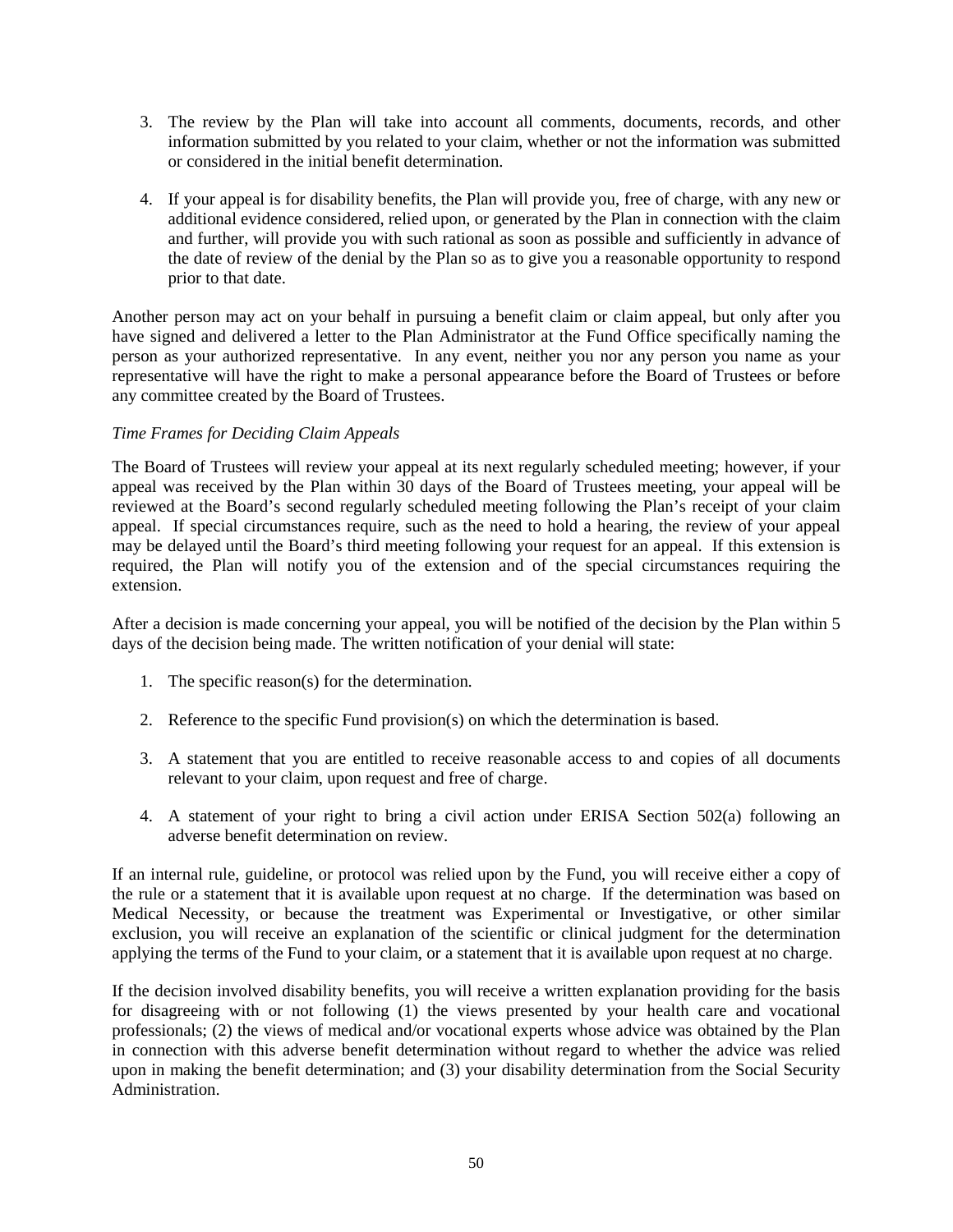# <span id="page-50-0"></span>**External Third-Party Review of an Adverse Appeal Decision**

If the Board of Trustees denies your claim appeal, you may further elect to have the adverse appeal determination be reviewed by an External Third-Party Review.

#### <span id="page-50-1"></span>**Standard External Review for Non-Urgent Claim**

You may file a request for an external review within four (4) months after the date of receipt of a notice of an adverse benefit determination or final internal adverse benefit determination.

- 1. Within five (5) business days following the date of receipt of the external review request, the Plan Administrator will complete a preliminary review of the request to determine whether:
	- a. You are or were covered under the Plan at the time the health care item or service was requested or, in the case of a retrospective review, were covered under the Plan at the time the health care item or service was provided;
	- b. The adverse benefit determination or the final adverse benefit determination is not based on the fact that you were not eligible under the Plan;
	- c. You have exhausted the Plan's internal appeal process (unless exhaustion is not required); and
	- d. You have provided all the information and forms required to process an external review.
- 2. Within 1 business day after completion of the preliminary review, the Plan Administrator will notify you in writing regarding whether your claim is eligible for external review. To be eligible for external review, the adverse appeal decision must be based upon a medical judgment or it must involve a rescission of coverage. If your request was not complete, the notice will describe information or materials needed to complete request. You will have until the end of the 4-month period you had to file a request for an external review or 48 hours (whichever is later) to complete your request. If your request is complete but not eligible for external review, the notice will include the reasons your request was ineligible and contact information for the Employee Benefits Security Administration.
- 3. If the request is complete and eligible for external review, the Plan Administrator will assign an accredited independent review organization (IRO) to conduct the external review.
	- a. The IRO will utilize legal experts where appropriate to make coverage determinations under the Plan and will notify you in writing of the request's eligibility and acceptance for external review. You may submit additional information in writing to the IRO within 10 business days that the IRO must consider when conducting the external review.
	- b. The Plan Administrator will provide documents and any information considered in making the adverse benefit determination or final internal adverse benefit determination to the IRO.
	- c. The IRO will review all the information and documents timely received and is not bound by the Plan Administrator's prior determination. The IRO may consider the following in reaching a decision:
		- 1) Your medical records;
		- 2) The attending health care professional's recommendation;
		- 3) Reports from appropriate health care professionals and other documents submitted by the Plan Administrator, you, or your treating provider;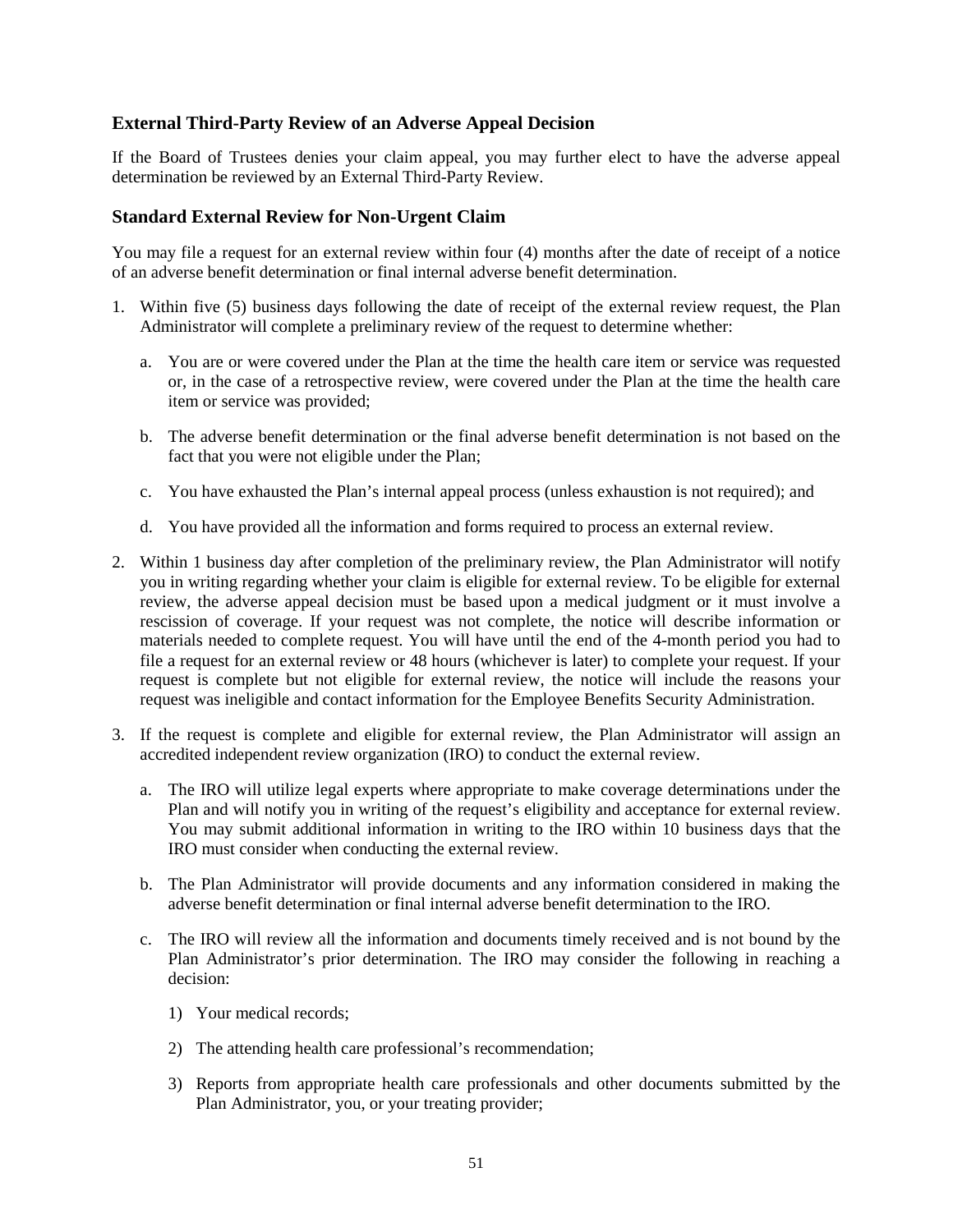- 4) The terms of the Plan;
- 5) Evidence-based practice guidelines;
- 6) Any applicable clinical review criteria developed and used by the Plan Administrator; and
- 7) The opinion of the IRO's clinical reviewer or reviewers after considering information noted above as appropriate.
- d. The IRO will provide written notice of the final external review decision within 45 days after the IRO receives the request for external review. The notice will contain a general description of the reason for the request for external review and a discussion of the principal reason or reasons for its decision, including the rationale for its decision and any evidence-based standards that were relied on in making its decision.

# <span id="page-51-0"></span>**Expedited External Review**

- 1. You may request an expedited external review when you receive:
	- a. An adverse benefit determination that involves a medical condition for which the timeframe for completion of an expedited internal appeal under the interim final regulations would seriously jeopardize your life or health or would jeopardize your ability to regain maximum function and you have filed a request for an expedited internal appeal; or
	- b. A final internal adverse benefit determination, if you have a medical condition where the timeframe for completion of a standard external review would seriously jeopardize your life or health or would jeopardize your ability to regain maximum function, or if the final internal adverse benefit determination concerns an admission, availability of care, continued stay, or health care item or service for which you received emergency services, but have not been discharged from a facility.
- 2. Immediately upon receipt of the request for expedited external review, the Plan Administrator will determine whether the request meets the reviewability requirements noted above for standard external review and will notify you of its eligibility determination.
- 3. When the Plan Administrator determines that your request is eligible for external review an IRO will be assigned. The Plan Administrator will provide all necessary documents and information considered in making the adverse benefit determination or final internal adverse benefit determination to the IRO by any available expeditious method.
- 4. The IRO must consider the information or documents provided and is not bound by the Plan Administrator's prior determination. The IRO will provide notice of the final external review decision as expeditiously as your medical condition or circumstances require, but in no event more than 72 hours after the IRO receives the request for an expedited external review. If the IRO's notice is not in writing, the IRO must provide written confirmation of the decision within 48 hours to the claimant and the Plan.

# <span id="page-51-1"></span>**Physical Exams**

The Plan will have the right and opportunity to require a physical examination of any Plan Member at the Plan's expense as often as reasonably required during the pendency of a claim for an illness.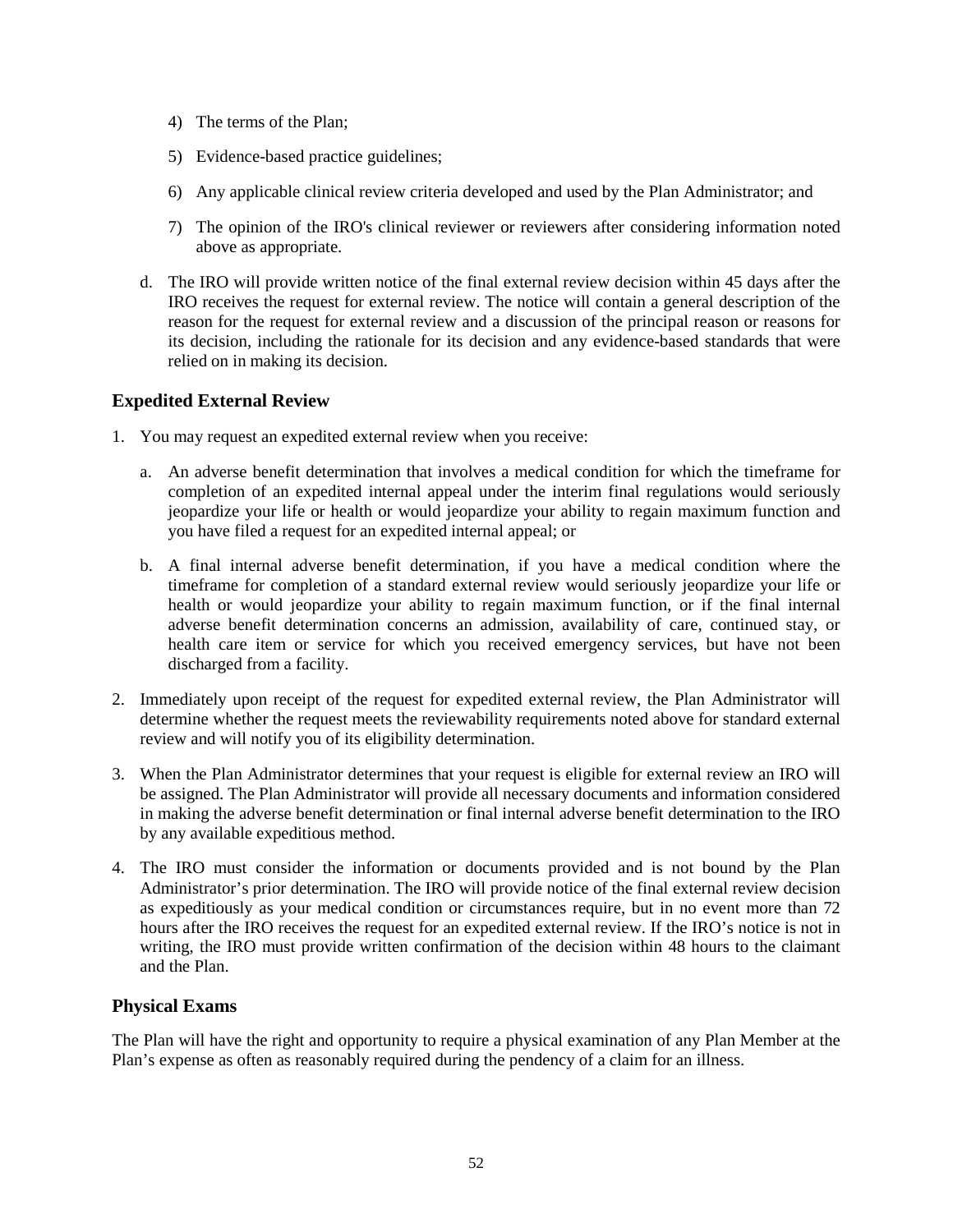# <span id="page-52-0"></span>**Payments to those Eligible for Medical Assistance**

Payment of benefits under the Plan with respect to any Plan participant will be made in accordance with any assignment of rights made by or on behalf of such participant or a beneficiary of the participant as required by any applicable state plan for medical assistance which is approved under Title XIX of the Social Security Act pursuant to Section 1912(a)(1)(A) of such Act. In enrolling an individual as a participant or beneficiary or in determining or making any payment of benefits for or on behalf of an individual as a participant or beneficiary in the Plan, the Plan will not consider the fact that such individual is eligible for or is provided medical assistance under an applicable state plan for medical assistance which has been approved under Title XIX of the Social Security Act. In any case in which the Plan has a legal liability to make payments of benefits for or on behalf of a participant or beneficiary for items or services as to which payment has legally been made under any applicable state plan for medical assistance approved under Title XIX of the Social Security Act, such payment by the Plan will be made in accordance with any applicable state law which provides that the state has acquired a right to payment for such items or services with respect to the participant or beneficiary.

# <span id="page-52-1"></span>**Coordination of Benefits**

If you and your spouse or children are covered by this Plan and another plan providing medical or dental benefits the benefits will be coordinated between the two plans. This provision is commonly called "coordination of benefits" or C.O.B. and limits total benefits payable under this Plan and other plans to 100% of eligible charges.

When there are medical expenses for a family member that are covered by two different group plans, you should file the claim with both plans. Make sure you provide all requested information to both plans. Then the claim departments will decide which plan is "primary" (pays benefits first) and which plan is "secondary" (pays eligible benefits not paid by the primary plan).

# <span id="page-52-2"></span>**Definitions Applicable to These Coordination of Benefits Provisions**

These definitions apply only to this section.

The term **"Plan"** is any of the following that provides benefits or services for, or because of, medical or dental care or treatment:

- 1. Group insurance or group-type coverage, whether insured or uninsured. This includes prepayment, group practice, individual practice coverage, and group coverage other than school accident-type coverage. Group coverage is always primary and pays first.
- 2. Coverage under a government plan or one required or provided by law.

**"Plan"** does not include a state plan under Medicaid (Title XIX, Grants to States for Medical Assistance Programs, of the United States Social Security Act as amended from time to time).

**"Plan"** does not include Medicare (Title XVIII, United States Code, as amended from time to time) for Medicare benefits paid or payable to any person for whom Medicare is primary. **"Plan"** does not include any benefits that, by law, are excess to any private or other non-government program.

If any of the above coverages include group and group-type Hospital indemnity coverage, **"Plan"** only includes that amount of indemnity benefits which exceeds \$100 a day.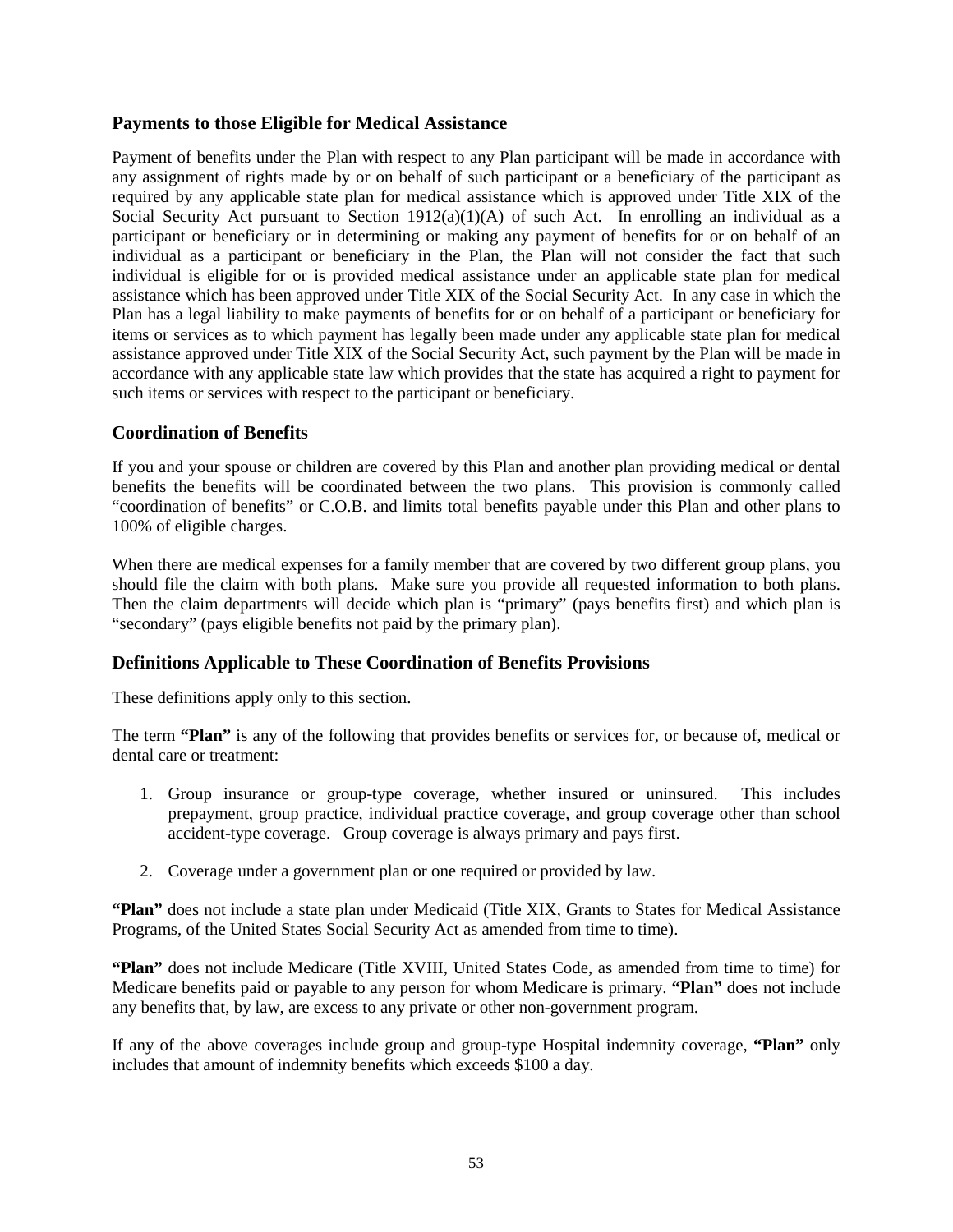Each contract or other arrangement for coverage is a separate plan. Also, if an arrangement has two parts and this section applies only to one part, each of the parts is a separate plan.

**"This Plan"** means the part of the group contract that provides health care benefits.

**"Primary plan/secondary plan"** is determined by the "Order of Benefits Rules."

When this plan is a primary plan, its benefits are determined before any other plan and without considering the other plan's benefits.

When this plan is a secondary plan, its benefits are determined after those of the other plan and may be reduced because of the other plan's benefits.

When you are covered under more than two plans, this plan may be a primary plan as to some plans and may be a secondary plan as to other plans.

**"Allowable expense"** means the necessary, reasonable, and customary item of expense for health care, covered at least in part by one or more plans covering the person making the claim. "Allowable expense" does not include an item of expense that exceeds benefits that are limited by statute or this plan.

The difference between the cost of a private and semiprivate Hospital room is not considered an allowable expense unless Admission to a private Hospital is Medically Necessary under generally accepted medical practice or as defined under this plan.

When a plan provides benefits in the form of services, the reasonable cash value of each service rendered will be considered both an allowable expense and a benefit paid.

**"Claim determination period"** means a Calendar Year. However, it does not include any part of a Year the person is not covered under this plan, or any part of a Year before the date this section takes effect.

### *Order of Benefits Rules*

**General**. When a claim is filed under this plan and another plan, this plan is a secondary plan and determines benefits after the other plan, unless:

- 1. The other plan has rules coordinating its benefits with this plan's benefits; and
- 2. The other plan's rules and this plan's rules, described below, require this plan to determine benefits before the other plan.

**Rules.** This plan determines benefits using the first of the following rules that applies:

- 1. **Non-dependent/dependent**. The plan that covers the person as an employee, member, or subscriber (that is, other than as a dependent) determines its benefits before the plan that covers the person as a dependent.
- 2. **Dependent child of parents not separated or divorced**. When this plan and another plan cover the same child as a dependent of different persons, called "parents":
	- a. The plan that covers the parent whose birthday falls earlier in the Year determines benefits before the plan that covers the parent whose birthday falls later in the year; but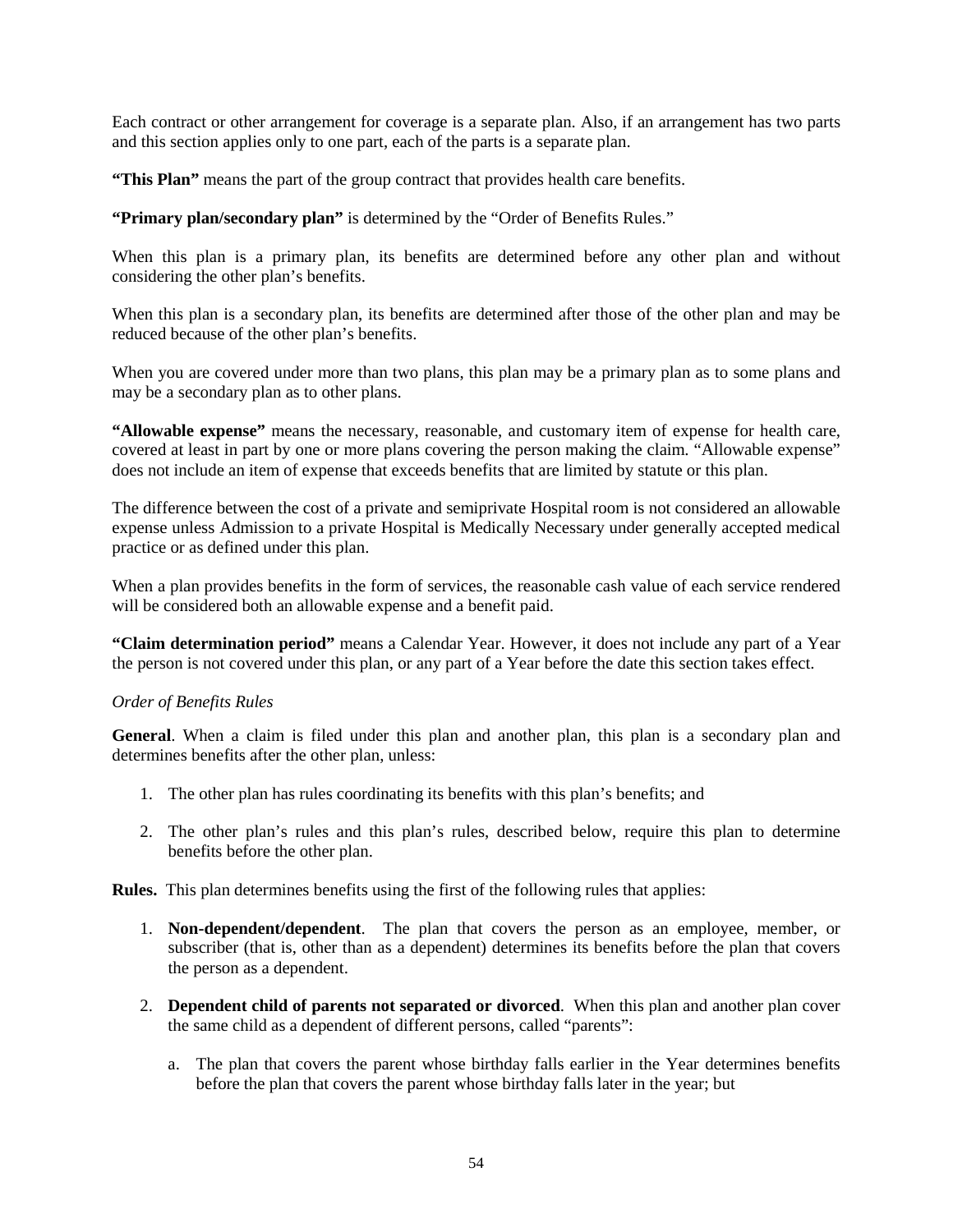b. If both parents have the same birthday, the plan that has covered the parent longer determines benefits before the plan that has covered the other parent for a shorter period of time.

However, if the other plan does not have this rule for children of married parents, and instead the other plan has a rule based on the gender of the parent, and if as a result the plans do not agree on the order of benefits, the rule in the other plan determines the order of benefits.

- 3. **Dependent child of parents divorced or separated**. If two or more plans cover a dependent child of divorced or separated parents, we determine benefits in this order:
	- a. First, the plan of the parent with custody of the child;
	- b. Then, the plan that covers the spouse of the parent with custody of the child;
	- c. Finally, the plan that covers the parent not having custody of the child;
	- d. In the case of joint custody, number 2) above will apply.

However, if the divorce decree requires one of the parents to be responsible for the health care expenses of the child, and the plan that covers that parent has actual knowledge of that requirement, that plan determines benefits first. This does not apply to any claim determination period of a plan Year during which any benefits are actually paid or provided before the plan has that actual knowledge.

When we pay the Provider at the request of the custodial parent, we have met our obligation under the contract.

- 4. **Joint Custody**. If the specific terms of the divorce decree state that the parents shall share joint custody, without stating that one of the parents is responsible for the health care expenses of the child, the plans covering the child will follow the order of benefit determination rules outlined in Section 2 under the discussion of Rules under this Order of Benefits Rules section.
- 5. **Active/inactive employee**. The benefits of a plan which covers a person as an employee who is neither laid off nor retired (or as that employee's dependent) are determined before those of a plan which covers that person as a laid off or retired employee (or as that employee's dependent).
- 6. **Continuation coverage**. If a person whose coverage is provided under a right of continuation pursuant to federal or state law also is covered under another plan, the following is the order of benefit determination:
	- a. The benefits of a plan covering the person as an employee, member or subscriber (or as that person's dependent);
	- b. The benefits under the continuation coverage.

The continuation plan is only primary for services due to a preexisting condition.

If the other plan does not have the rule described above, and if, as a result, the plans do not agree on the order of benefits, this rule is ignored.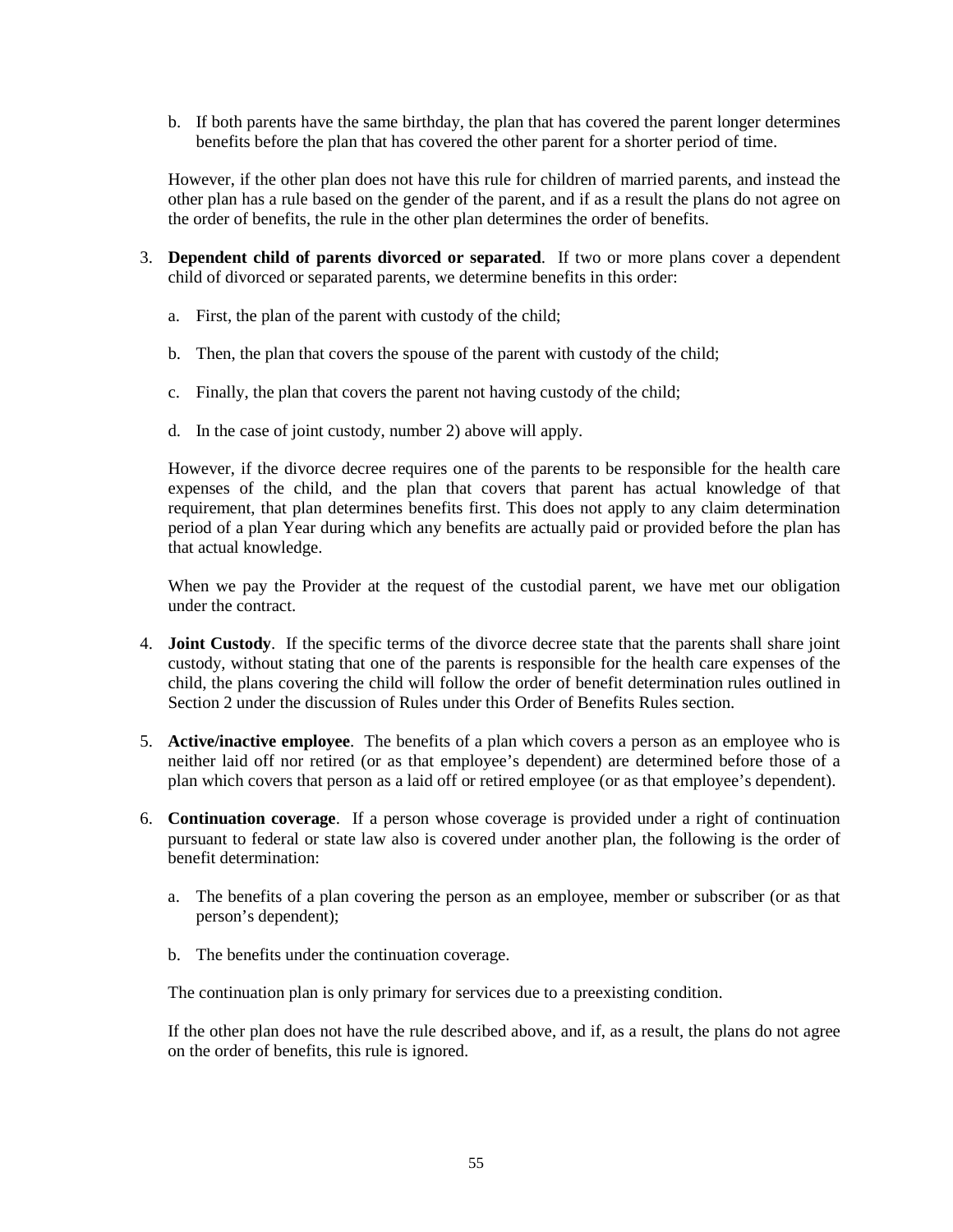7. **Longer/shorter length of coverage**. If none of the above rules determine the order of benefits, the benefits of the plan which covered an employee, member, or enrollee longer are determined before those of the plan which covered that person for the shorter time.

Effects on Benefits of This Plan

- 1. This section applies when the "Order of Benefits Rules" above require this plan to be a secondary plan. Benefits of this plan may be reduced.
- 2. Reduction in this plan's benefits. When the sum of:
	- a. The benefits payable for allowable expenses under this plan, without applying coordination of benefits, and
	- b. The benefits payable for allowable expenses under the other plans, without applying coordination of benefits or a similar provision, whether or not claim is made, exceeds those allowable expenses in a claim determination period. In that case, the benefits of this plan are reduced so that benefits payable under all plans do not exceed allowable expenses.

When benefits of this plan are reduced, each benefit is reduced in proportion and charged against any applicable benefit limit of this plan.

# <span id="page-55-0"></span>**Coordination of Benefits with Other Types of Insurance**

This Plan is not in lieu of and does not affect the requirement for coverage under any plan of no-fault automobile insurance or other automotive insurance which provides medical coverage. That type of insurance is deemed to be primary for any claims arising out of the maintenance or use of an automobile. The Plan may require you to arbitrate any discontinuance or non-payment of no-fault benefits before a claim will be considered under this Plan. Coverage under this Plan is deemed to be secondary coverage to any plan or policy of insurance which may pay medical expenses for a specific risk, including but not limited to, for example, any automobile policy, homeowner's policy or premises insurance policy. The Plan may require that you show that you have made a reasonable effort to find out if there is an applicable other insurance policy. Benefits that might otherwise be payable under another insurance policy will not be paid by the Plan merely because you have not made a claim under the other insurance policy.

# <span id="page-55-1"></span>**Coordination with Third Party Liability Coverage**

If you and/or your dependents are entitled to be paid for any loss from any third party and/or liability, casualty programs, self-insurance or insurance programs providing coverage to such third parties, then this Plan shall only be secondarily liable for any health care benefits provided herein and such third party or third-party coverage shall be primarily liable. In the event you and/or your dependents suffer loss for which a third party may be liable, you and/or your dependents must first file a claim for benefits with such third party, its agent, carrier, or other liability, self-insurance or casualty program.

# <span id="page-55-2"></span>**Right to Recover Payments**

If payments have been made which were not required according to the terms of the Plan, the Plan will have the right to recover such payments from any of the following: any persons to, of, for, or with respect to whom the payments were made; any insurance companies; or any other organizations or persons.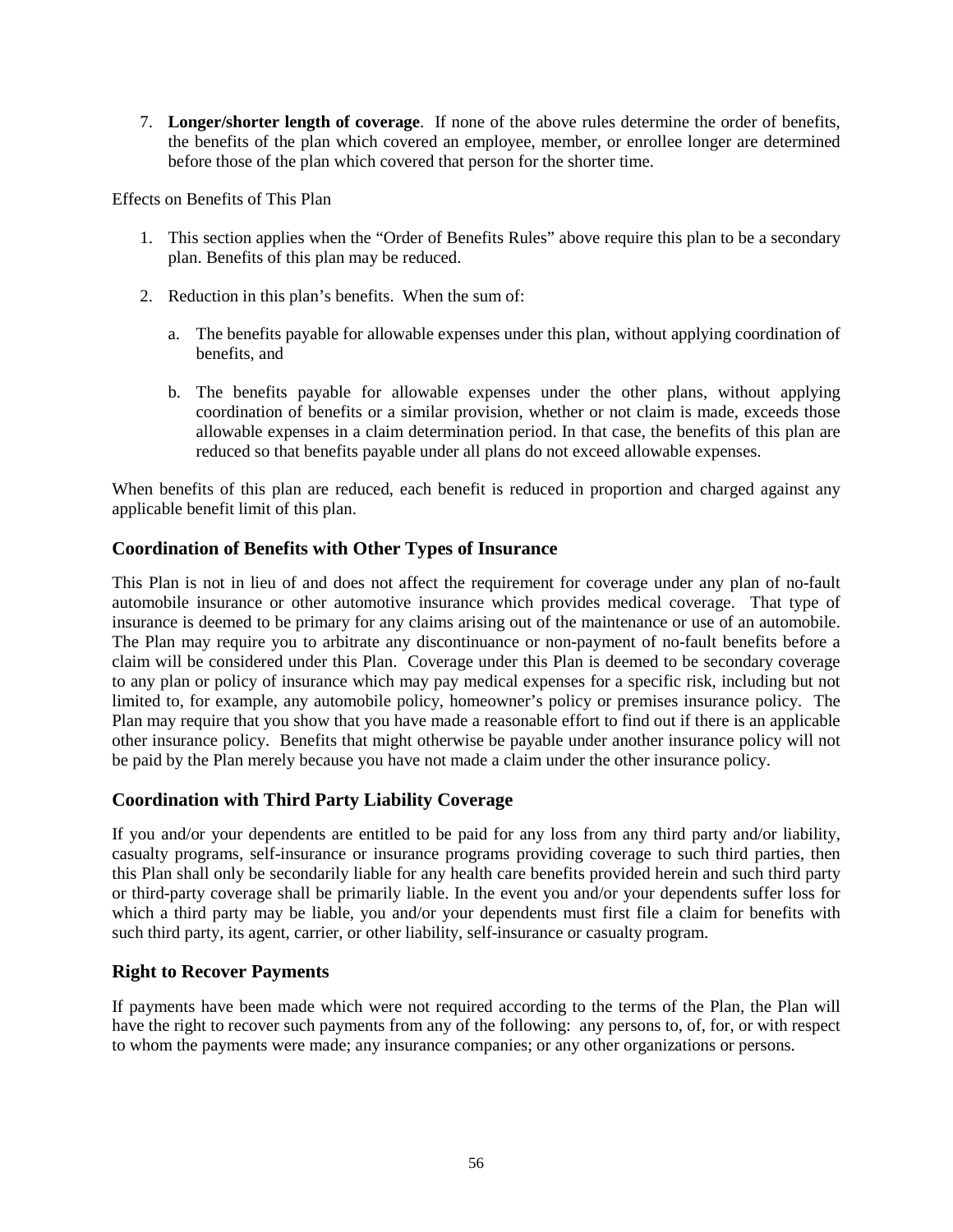## <span id="page-56-0"></span>**Subrogation and Reimbursement**

#### *Introduction*

The Plan has a first priority subrogation and reimbursement right if it provides benefits resulting from or related to an injury, occurrence or condition for which the Subrogee has a right of redress against any third-party. For purposes of this Subrogation and Reimbursement section, Subrogee means the participant, employee, dependent, beneficiary, representative (including a trustee in a wrongful death action), an administrator of an estate or any other person asserting a claim related to the injury, claim, action or occurrence under this section.

What does first priority right of subrogation and reimbursement mean? It means that if the Plan pays benefits which are, in any way, compensated by a third-party, such as an insurance company, the Subrogee agrees that when a recovery is made from that third-party, the Plan is fully reimbursed out of that recovery for the benefits the Plan previously paid. If the Subrogee does not agree to the Plan's subrogation and reimbursement rules, benefits will not be paid.

For example, the subrogation and reimbursement right may apply if a Subrogee is injured at work, in an automobile accident, at a home or business, in an assault, as a result of medical or other negligence, or in any other way for which a third-party has or may have responsibility. If a recovery is obtained from a third-party, such as an insurance company, the Plan will be paid first and to the full extent of the benefits it paid. The Subrogee receives payment only after the Plan is fully reimbursed.

The rights of subrogation and reimbursement are incorporated into this Plan for the benefit of each Subrogee in recognition of the fact that the value of benefits provided to each employee or dependent will be maintained and enhanced by enforcement of these rights.

### *Subrogation and Reimbursement – Rules for the Plan*

The following rules apply to the Plan's right of subrogation and reimbursement:

- 1. Subrogation and Reimbursement Rights in Return for Benefits: In return for the receipt of benefits from the Plan, the Subrogee agrees that the Plan has the subrogation and reimbursement rights as described in this Subrogation and Reimbursement section. Further, the Subrogee and their attorney will sign a Subrogation Agreement with the Plan acknowledging the Plan's subrogation and reimbursement rights prior to payment, or further payment, of benefits. Benefits will not be paid if the Subrogee and/or their attorney refuses to sign the Subrogation Agreement. The Plan's subrogation and reimbursement rights to benefits paid prior to Plan notice of a subrogation and reimbursement right are not impacted if the Subrogee and (if represented) their attorney refuses to sign the Subrogation Agreement. Should the Subrogee and/or their attorney fail to sign the required Subrogation Agreement, the Plan will take any and all action necessary to protect its subrogation and reimbursement rights including denying the payment of benefits, offsetting any future benefits payable under the Plan, recouping any benefits previously paid, suspending and/or terminating coverage under the Plan.
- 2. Plan Granted Constructive Trust or Equitable Lien: The Plan's subrogation and reimbursement rights grant the Plan an equitable lien on the proceeds of any recovery obtained by the Subrogee from a third-party, whether by settlement, judgment or otherwise and in consideration for the payment of benefits, the aforementioned individual(s) agree to the same. When a recovery is obtained, the recovery proceeds are held in trust for the Plan. The Plan then imposes a constructive trust or equitable lien on the recovery proceeds and is paid to the full extent of its equitable subrogation and reimbursement rights. If the Subrogee fails to hold the recovery proceeds in trust or in any other way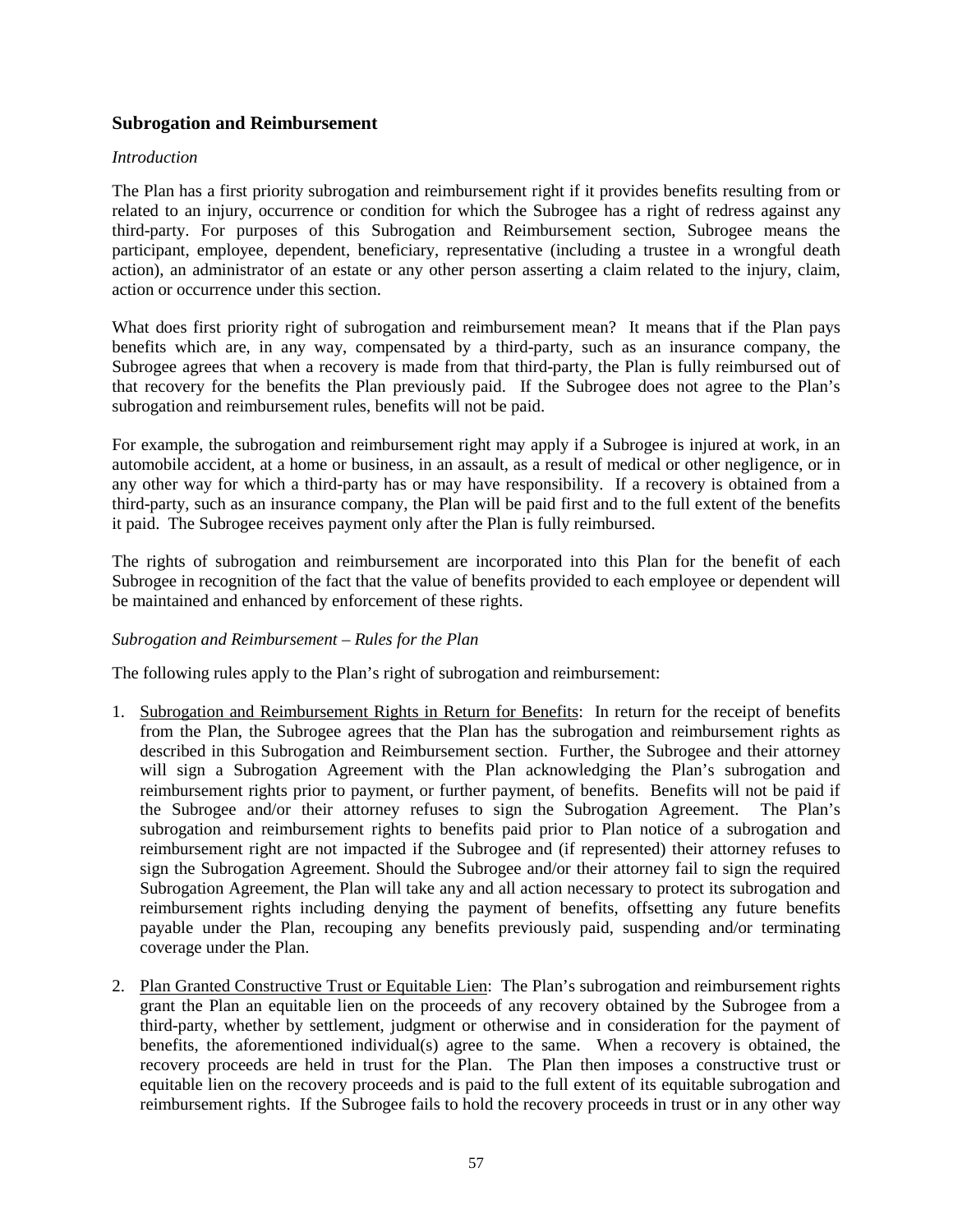prejudices or adversely impacts the Plan's subrogation and reimbursement rights, the Plan reserves the right to, among other things, and at the discretion of the Trustees, pursue all available equitable remedies, pursue all available legal remedies, offset any benefits payable under the Plan, recoup any benefits previously paid, suspend all benefits available under the Plan, deny all claims related to the incident in which a recovery was received in addition to non-related claims submitted by the Subrogee, or terminate coverage of the Subrogee or Subrogees.

- 3. Subrogee Constructive Trust and/or Equitable Lien Duties: The Subrogee is required to use his or her best efforts to preserve the Plan's right of subrogation and reimbursement. This will include, but not be limited to, the Subrogee's causing of the Plan's subrogation or reimbursement interest to be paid to the Plan, advising their legal counsel to segregate the Plan's subrogation or reimbursement interest to be held in such legal counsel's trust account until the Plan's interest is agreed to or completely adjudicated, and not allowing any other disbursement from any settlement or judgment proceeds to Subrogee, Subrogee's attorney, or any other third-party, prior to complete disbursement to the Plan. Should Subrogee fail to use their best efforts to preserve the Plan's right of subrogation and reimbursement, including but not limited to, the actions set-forth in paragraph (2) above as well as the entirety of these subrogation provisions and the terms of the Plan as a whole, Subrogee's coverage under the Plan will terminate until such time as the Plan is made whole, including the reimbursement of all interest, attorney's fees and costs reasonably incurred. Only upon the Plan's being made whole may the Subrogee make application to the Board of Trustees of the Plan for reinstatement of their coverage.
- 4. Plan Paid First: Amounts recovered or recoverable by or on the Subrogee's behalf are paid to the Plan first, to the full extent of its subrogation and reimbursement rights, and the remaining balance, if any, to the Subrogee. The Plan's subrogation and reimbursement right comes first even if the Subrogee is not paid for all their claims for damages. If the Plan's subrogation and reimbursement rights are not fully satisfied directly by a third-party, the Plan's right to reimbursement may be enforced to the full extent of any recovery that the Subrogee may have received or may be entitled to receive from the third-party.
- 5. Right to Take Action: The Plan's right of subrogation and reimbursement is an equitable one and applies to all categories of benefits paid by the Plan. The Plan can bring an action (including in the Subrogee's name) for, breach of contract, specific performance, injunction or any other equitable action necessary to protect its rights in the cause of action, right of recovery or recovery by a Subrogee. The Plan will commence any action it deems appropriate against a Subrogee, an attorney or any third-party to protect its subrogation and reimbursement rights. The subrogation and reimbursement right applies to claims of eligible dependents covered by the Plan regardless of whether such dependent is legally obligated for expenses of treatment.
- 6. Applies to All Rights of Recovery or Causes of Action: The Plan's subrogation and reimbursement rights apply to any and all rights of recovery or causes of action the Subrogee has or may have against any third-party, regardless of whether such person or entity has the right, legal or otherwise, to recover the medical expenses paid by the Plan.
- 7. No Assignment: The Subrogee cannot assign any rights or causes of action they may have against a third-party to recover medical expenses without the express written consent of the Plan.
- 8. Full Cooperation: The Subrogee will cooperate fully with the Plan and do nothing to prejudice or adversely affect the Plan's subrogation and reimbursement rights. Benefits will be denied or recouped if the Subrogee does not cooperate with the Plan. This includes, but is not limited to, responding to any Plan request for information and updates.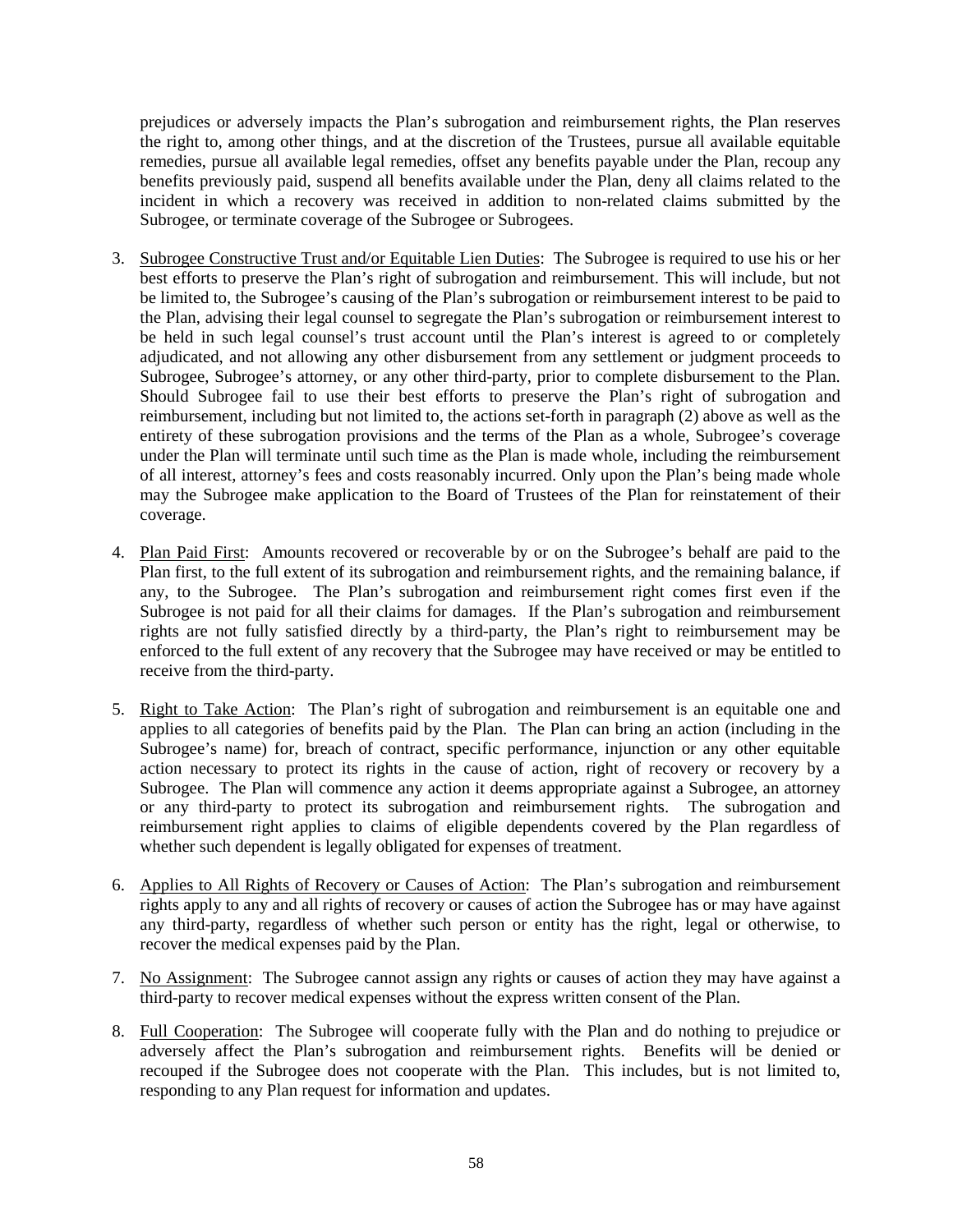- 9. Notification to the Plan: The Subrogee must promptly advise the Plan Administrator, in writing, of any claim being made against any person or entity to pay the Subrogee for their injuries, sickness, or death. Further, the Subrogee must periodically update the Plan regarding the claim and notify the Plan of a settlement prior to reaching a compromise of their claims. The Subrogee must promptly notify the Plan Administrator, in writing, with the name, address and telephone number of their attorney in the event a claim is pursued.
- 10. Third-Party: Third-party includes, but is not limited to, all individuals, entities, federal, state or local governments, and insurers (including, but not limited to, liability, medical expense, wage loss, workers' compensation, premises liability, no-fault, uninsured or underinsured motorist insurers), who reimburse, compensate, pay or are liable for a Subrogee's losses, damages, injuries or claims relating in any way to the injury, occurrence, conditions or circumstances leading to the Plan's payment of benefits. This right of subrogation and reimbursement exists regardless of whether the policy of insurance is owned by the Subrogee.
- 11. Apportionment, Comparative Fault, Contributory Negligence, Make-Whole and Common-Fund Doctrines Do Not Apply: The Plan's subrogation and reimbursement rights include all portions of the Subrogee's claims regardless of any allocation or apportionment that purports to dispose of any portion of the claims not otherwise subject to subrogation, including, but not limited to, any apportionment for pain and suffering, wage loss, partial or total disability, or to a spouse for loss of consortium. The Plan's subrogation and reimbursement rights are not affected, reduced or eliminated by comparative fault, contributory negligence, the make-whole and common-fund doctrines or any other equitable defenses.
- 12. Attorney's Fees: The Plan will not be responsible for any attorney's fees or costs incurred by the Subrogee in any legal proceeding or claim for recovery, unless prior to incurring such fees or costs, the Trustees agree in writing to pay all or some portion of attorney's fees or costs.
- 13. Course and Scope of Employment: If the Plan has paid benefits for any injury which may have arisen out of and in the course and scope of employment, the Plan's right of subrogation and reimbursement will apply to all awards or settlements received by the Subrogee regardless of how the award or settlement is characterized and regardless of whether the Plan has intervened in the action. If attorney's fees are awarded to the Subrogee's attorney from the Plan's recovery, the Subrogee will reimburse the Plan for the attorney's fees.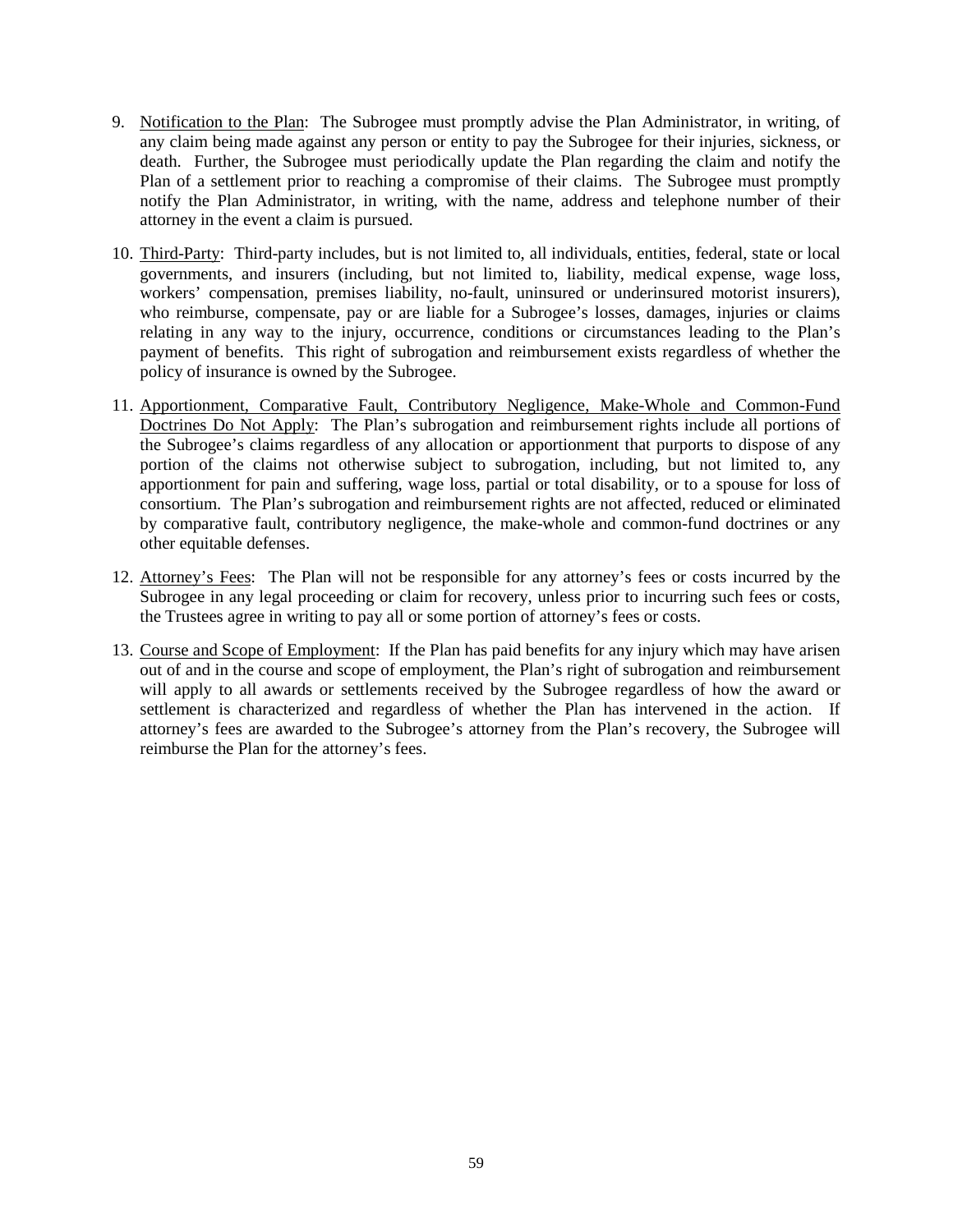# **STATEMENT OF RIGHTS OF PLAN PARTICIPANTS**

<span id="page-59-0"></span>As a participant in the Heat and Frost Insulators Local 34 Health and Welfare Plan, you are entitled to certain rights and protections under the Employee Retirement Income Security Act of 1974 (ERISA). ERISA provides that all Plan participants shall be entitled to:

# <span id="page-59-1"></span>**Receive Information About Your Plan and Benefits**

Examine, without charge, at the Plan Administrator's office and at other specified locations, such as worksites and union halls, all documents governing the Plan, including insurance contracts and collective bargaining agreements, and a copy of the latest annual report (Form 5500 Series) filed by the Plan with the U.S. Department of Labor and available at the Public Disclosure Room of the Employee Benefits Security Administration.

Obtain, upon written request to the Plan Administrator, copies of documents governing the operation of the Plan, including insurance contracts and collective bargaining agreements, and copies of the latest annual report (Form 5500 Series) and updated summary plan description. The administrator may make a reasonable charge for the copies.

Receive a summary of the Plan's annual financial report. The Plan Administrator is required by law to furnish each participant with a copy of this summary annual report.

## <span id="page-59-2"></span>**Continue Group Health Plan Coverage**

Continue health care coverage for yourself, spouse or dependents if there is a loss of coverage under the Plan as the result of a qualifying event. You or your dependents may have to pay for such coverage. Review this summary plan description and the documents governing the Plan in the rules governing your COBRA continuation coverage rights.

Reduction or elimination of exclusionary periods of coverage for preexisting conditions under your group health plan, if you have creditable coverage from another plan. You should be provided a certificate of creditable coverage, free of charge, from your group health plan or health insurance issuer when you lose coverage under the Plan, when you become entitled to elect COBRA continuation coverage, when your COBRA continuation coverage ceases, if you request it before losing coverage, or if you request it up to 24 months after losing coverage. Without evidence of creditable coverage, you may be subject to a preexisting condition exclusion for 12 months (18 months for late enrollees) after your enrollment date for coverage.

### <span id="page-59-3"></span>**Prudent Actions by Plan Fiduciaries**

In addition to creating rights for plan participants, ERISA imposes duties upon people who are responsible for the operation of the employee benefit plan. The people who operate your Plan, called fiduciaries of the plan, have a duty to do so prudently and in the interest of you and other Plan participants and beneficiaries. No one, including your employer, your union, or any other person, may fire you or otherwise discriminate against you in any way to prevent you from obtaining a welfare benefit or exercising your rights under ERISA.

### <span id="page-59-4"></span>**Enforce Your Rights**

If your claim for a welfare benefit is denied or ignored, in whole or in part, you have the right to know why this was done, to obtain copies of documents relating to the decision, without charge, and to appeal any denial, all within certain time schedules.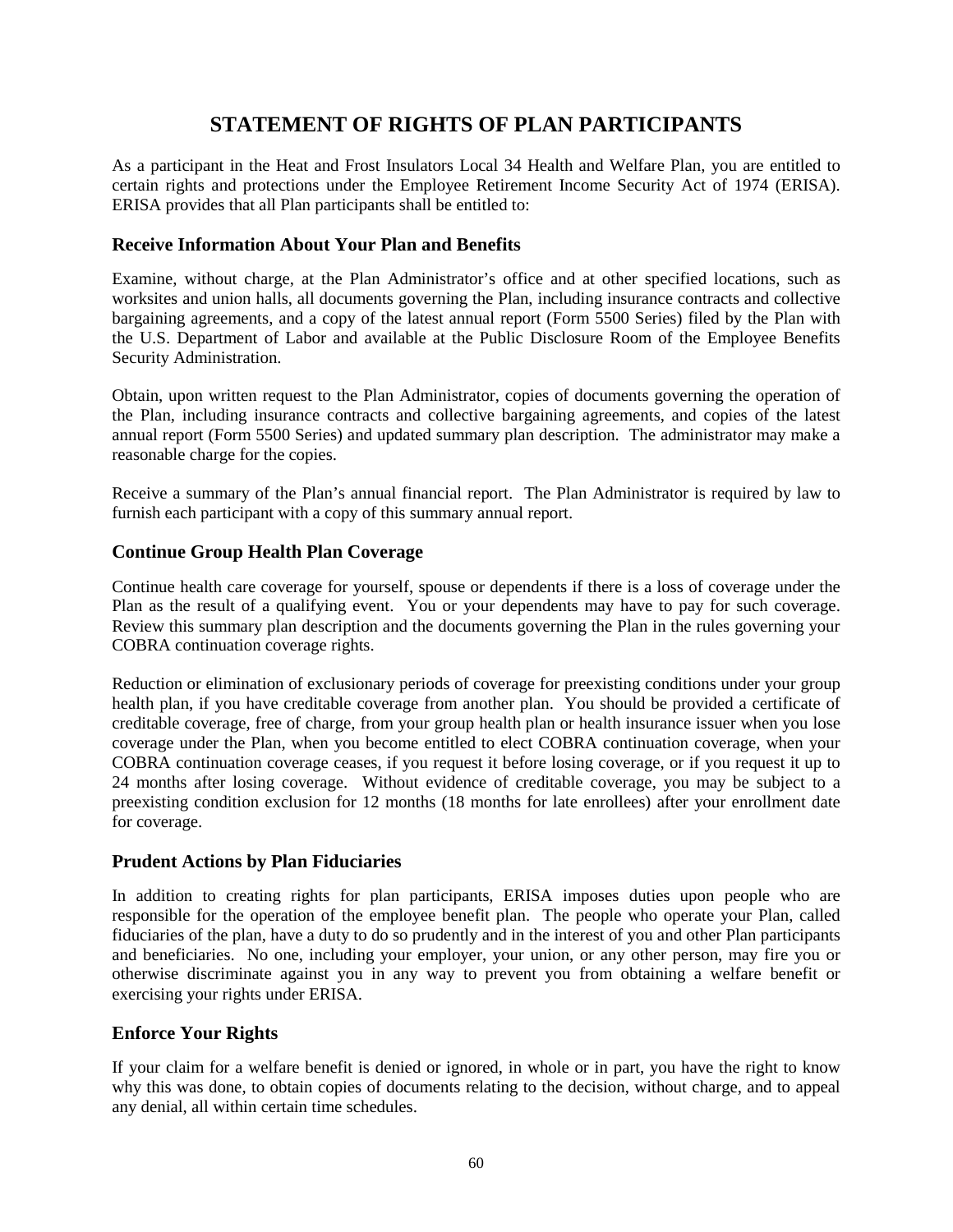Under ERISA, there are steps you can take to enforce the above rights. For instance, if you request a copy of a plan document or the latest annual report from the Plan and do not receive them within 30 days, you may file suit in a Federal court. In such a case, the court may require the Plan Administrator to provide the materials and to pay you up to \$110 a day until you receive the materials, unless the materials were not sent because of reasons beyond the control of the administrator. If you have a claim for benefits which is denied or ignored, in whole or in part, you may file suit in Federal Court. In addition, if you disagree with the Plan's decision or lack thereof concerning a qualified medical child support order, you may file suit in Federal Court. If it should happen that Plan fiduciaries misuse the Plan's money, or if you are discriminated against for asserting your rights, you may seek assistance from the U.S. Department of Labor, or you may file a suit in Federal court. The court will decide who should pay court costs and legal fees. If you are successful, the court may order the person you have sued to pay those costs and fees. If you lose, the court may order you to pay those costs and fees, for example, if it finds your claim is frivolous.

# <span id="page-60-0"></span>**Assistance with Your Questions**

If you have any questions about your Plan, you should contact the Plan Administrator. If you have any questions about this statement or about your rights under ERISA, or if you need assistance obtaining documents from the Plan Administrator, you should contact the nearest office of the Employee Benefits Security Administration, U.S. Department of Labor, listed in your telephone directory or the Division of Technical Assistance and Inquiries, Employee Benefits Security Administration, U.S. Department of Labor, 200 Constitution Avenue N.W., Washington, D.C. 20210. You may also obtain certain publications about your rights and responsibilities under ERISA by calling the publications hotline of the Employee Benefits Security Administration.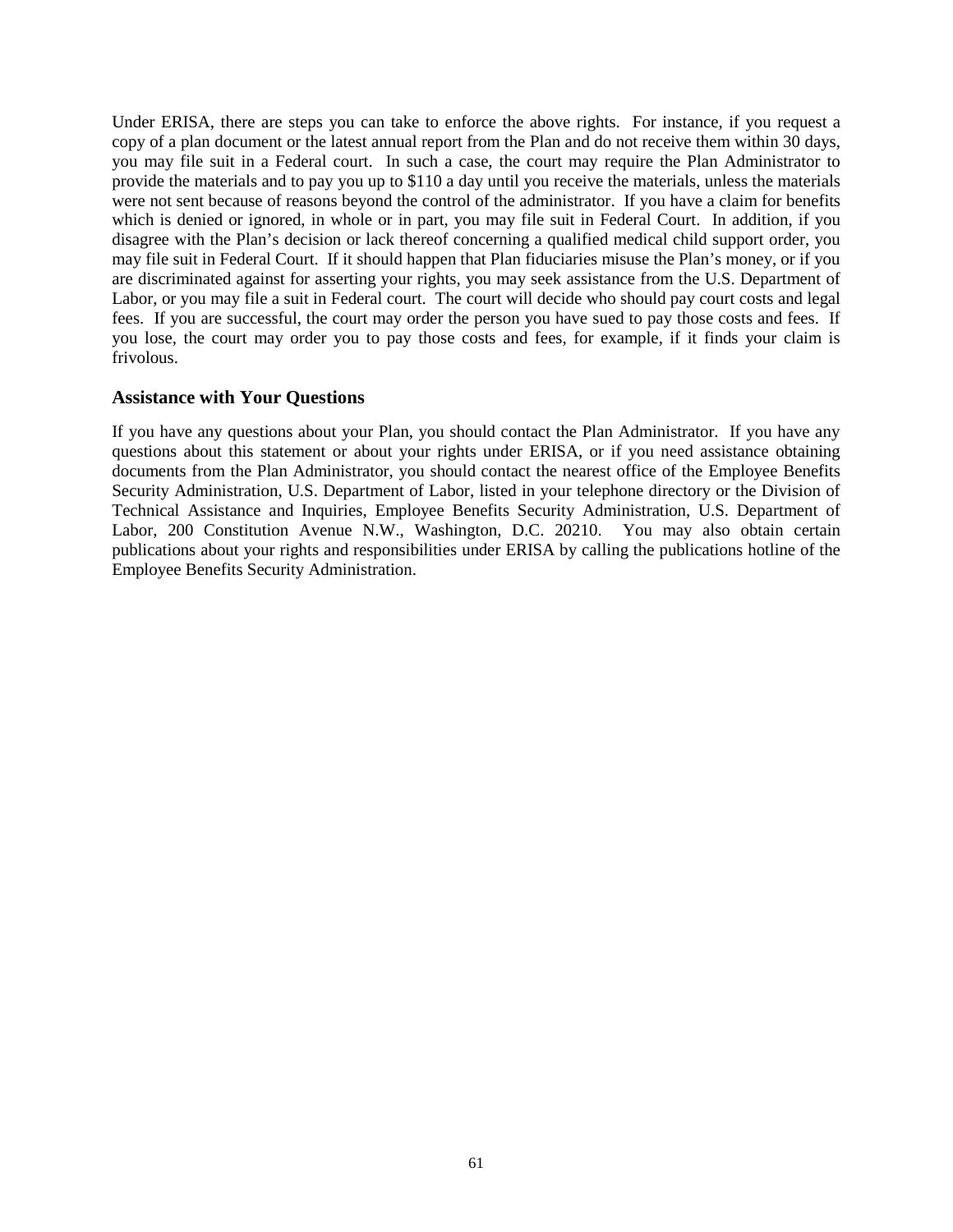# **IMPORTANT INFORMATION ABOUT THE PLAN**

#### <span id="page-61-0"></span>**Name and Type of Plan**

The Plan name is "Heat and Frost Insulators Local 34 Health & Welfare Plan."

#### **Board of Trustees**

A Board of Trustees is responsible for the operation of this Plan. The Board of Trustees consists of an equal number of Employer and Union representatives selected by the Employers and the Local Union which have entered into collective bargaining agreements which relate to this Plan. If you wish to contact the Board of Trustees, you may use the address and telephone number below.

> Board of Trustees Heat and Frost Insulators Local 34 Health & Welfare Plan P.O. Box 220 Minneapolis, MN 55440-0220 (952) 544-8332

As of April 1,2021, the Trustees of this Plan are:

#### UNION TRUSTEES: EMPLOYER TRUSTEES:

| Albert Byers III                 | Don Gaughan                        |
|----------------------------------|------------------------------------|
| Heat & Frost Insulators Local 34 | Enervation                         |
| 95 Empire Drive                  | 1601 67 <sup>th</sup> Avenue North |
| St. Paul, MN 55103               | Brooklyn Center, MN 5:             |
|                                  |                                    |

| Samuel Schultz                   | William Grimm             |
|----------------------------------|---------------------------|
| Heat & Frost Insulators Local 34 | Management Guidance LLP   |
| 95 Empire Drive                  | 1270 Northland Drive,     |
| St. Paul, MN 55103               | Suite 150                 |
|                                  | Mendota Heights, MN 55120 |

Lee Houske Heat & Frost Insulators Local 34 95 Empire Drive St. Paul, MN 55103

Tim Hynes Thermech, Inc. 4401 Quebec Ave. No. Suite A Minneapolis MN 55427

55430

Alternate: Alternate: Eric Houske Heat & Frost Insulators Local 34 JAC 95 Empire Drive St. Paul, MN 55103

Martha Henrickson Management Guidance LLP 1270 Northland Drive Suite 150 Mendota Heights, MN 55120

#### **Plan Sponsors**

The Plan was established jointly by Local 34 of the International Association of Heat and Frost Insulators and Allied Workers (95 Empire Drive, St. Paul, MN 55103) and the Thermal Insulation Contractors Association (TICA) (1270 Northland Drive, Suite 150, Mendota Heights, MN 55120).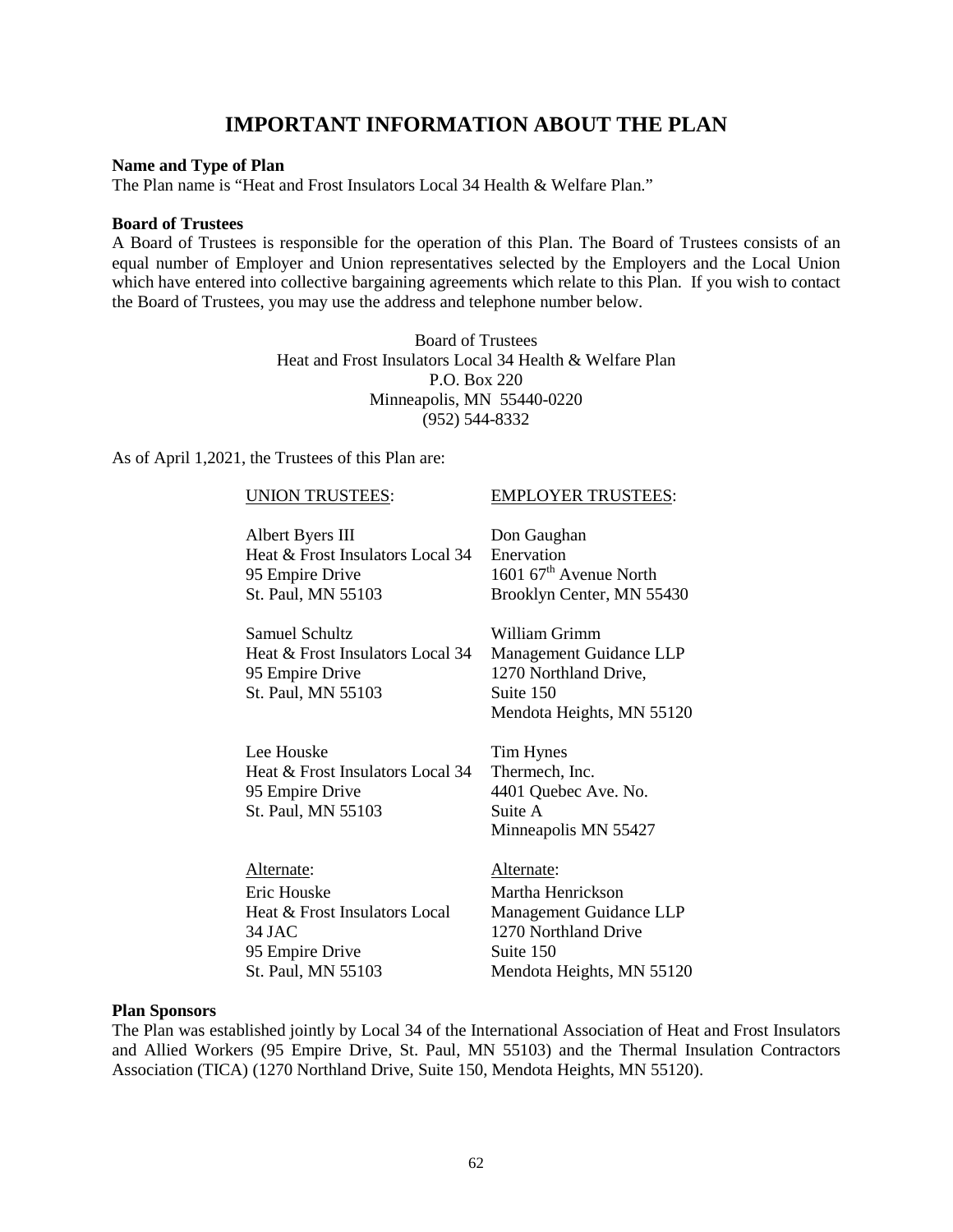#### **Plan Administrator**

The Board of Trustees is the Plan Administrator. Trustees are appointed by the Union and Employer plan sponsors. The Board of Trustees has delegated certain administrative duties to a contract administrator, Wilson-McShane Corporation, Inc.

#### **Identification Numbers**

The plan number assigned to this Plan by the Board of Trustees pursuant to instructions of the Internal Revenue Service is 501.

The Employer Identification Number ("EIN") assigned to the Board of Trustees by the Internal Revenue Service is 41-6263066.

### **Organizations Through which Benefits are Insured and/or Administered.**

| <b>Medical Benefits</b> | Insured by: | <b>SELF-FUNDED</b> from Plan assets               |
|-------------------------|-------------|---------------------------------------------------|
|                         |             | Administered by: Wilson-McShane Corporation, Inc. |
|                         |             | 3001 Metro Drive, Suite 500                       |
|                         |             | Bloomington, MN 55425                             |

Medical benefits are paid from Plan assets, but are administered by Wilson-McShane Corporation, Inc. The Plan utilizes the network of providers available through Blue Cross Blue Shield of Minnesota.

The Plan maintains a policy of stop-loss insurance for medical benefits. This policy reimburses the Plan for any medical benefits paid on behalf of an individual in excess of a set amount each policy year.

| Life and AD&D | Insured by: | Symetra Life Insurance Company                                              |
|---------------|-------------|-----------------------------------------------------------------------------|
|               |             | Administered by: Symetra Life Insurance Company<br>Bellevue, WA 98004-51355 |

Life Insurance and Accidental Death and Dismemberment benefits are insured by Symetra Life Insurance Company, Group Policy Number 01-015053-00. They are also administered by Symetra Life Insurance Company on behalf of the Plan.

| <b>Dental Benefits</b> | Insured by: | <b>SELF-FUNDED</b> from Plan assets                                                                       |
|------------------------|-------------|-----------------------------------------------------------------------------------------------------------|
|                        |             | Administered by: Wilson-McShane Corporation, Inc.<br>3001 Metro Drive, Suite 500<br>Bloomington, MN 55425 |

Dental benefits are paid from Plan assets, but administered by Wilson-McShane Corporation, Inc. The Plan uses a network of dental providers available through Delta Dental of Minnesota.

| <b>Short Term</b><br>Disability | Insured by: | <b>SELF-FUNDED</b> from Plan assets                                                                       |
|---------------------------------|-------------|-----------------------------------------------------------------------------------------------------------|
|                                 |             | Administered by: Wilson-McShane Corporation, Inc.<br>3001 Metro Drive, Suite 500<br>Bloomington, MN 55425 |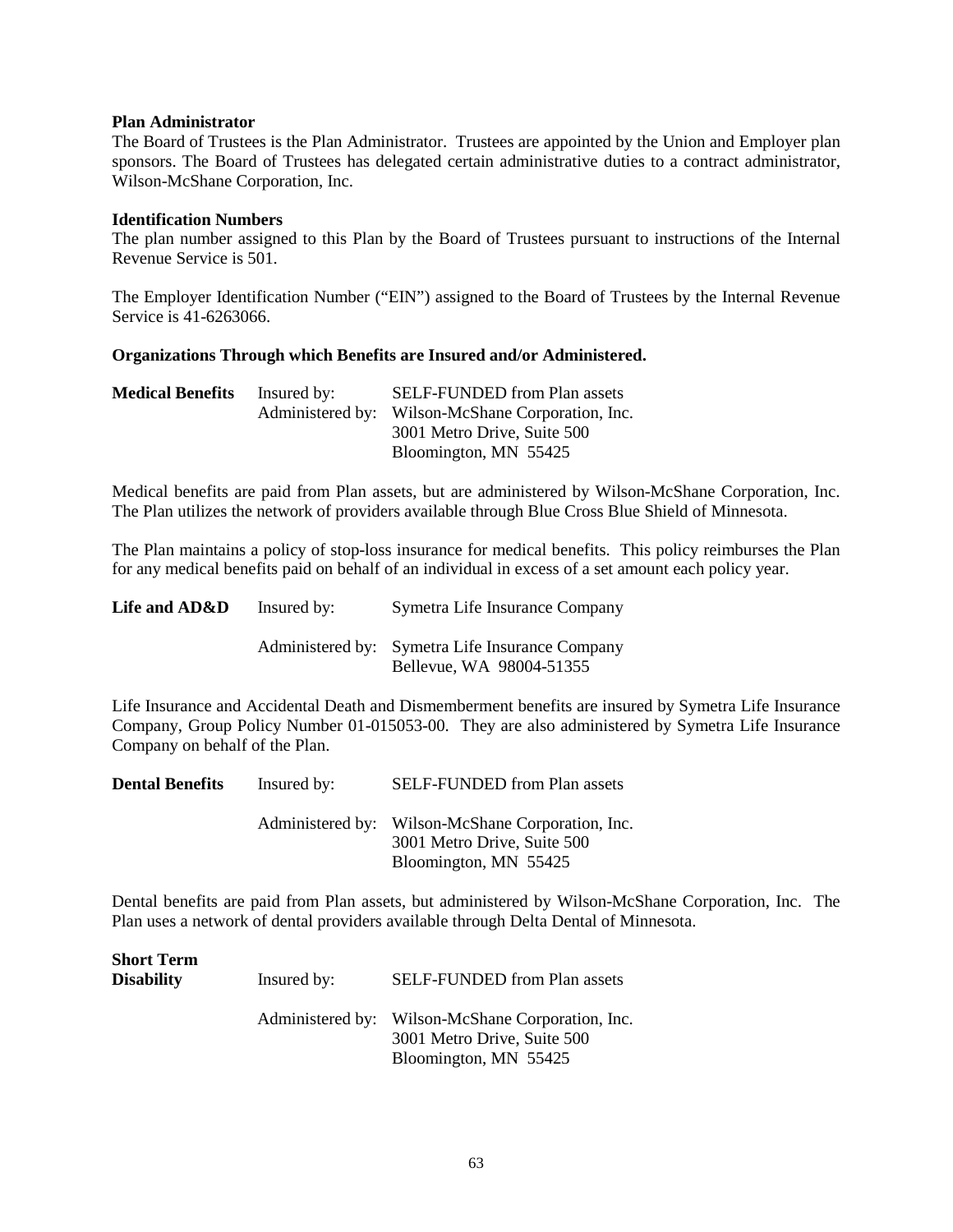Short Term Disability benefits are paid from Plan assets, but administered by Wilson-McShane Corporation, Inc.

#### **Agent for Service of Legal Process**

The Board of Trustees is the Plan's agent for service of legal process. Accordingly, if legal disputes involving the Plan arise, any legal document should be served upon the Board of Trustees at the Administration Office or upon any individual Trustee.

#### **Collective Bargaining Agreements and Participation Agreements**

This Plan is maintained pursuant to collective bargaining agreements between the Employers and the Local Union for the benefit of bargaining unit employees and pursuant to Participation Agreements between Employers and the Fund for the benefit of non-bargaining unit employees.

The Administration Office will provide you, upon written request, (1) information as to whether a specific employer or employee organization is a sponsor of the plan and, if the employer or employee organization is a plan sponsor, that sponsor's address, and (2) a copy of any collective bargaining agreements requiring contributions to the Plan.

#### **Source of Contributions**

The benefits described in this booklet are provided through Employer contributions. The amount of Employer contributions and the Employees on whose behalf contributions are made are determined by the provisions of the collective bargaining agreements for bargaining unit employees and by Participation Agreements for non-bargaining unit employees.

The Trust Fund also receives contributions from retirees and employees for the purpose of paying for retiree coverage and continuation coverage. The amount of retiree premiums are calculated as indicated in the section entitled "Eligibility and Participation" in this booklet. COBRA premiums are determined according to applicable law.

### **Plan Year**

The Plan year is April 1 to March 31.

### **Trust Fund**

All assets are held in trust by the Board of Trustees for the purpose of providing benefits to covered participants and defraying reasonable administrative expenses. Medical, dental, and disability benefits are paid directly from the Trust Fund and are limited to the Trust Fund assets available for paying such benefits. Life insurance and accidental death benefits are provided through insurance contracts.

Upon Plan termination, the Trustees will apply any remaining Trust Fund Assets according to the Trust Agreement. In no event will Trust Fund assets revert back to any sponsoring Employer or Union or be used for a purpose other than paying benefits to Plan participants and administrative expenses of the Plan.

### **Type of Plan**

This Plan is a group health plan maintained for the purpose of providing life, disability and health benefits as outlined in this booklet.

#### **Claim Procedure**

The procedure to follow for filing a claim or appealing a denied claim is set forth in this booklet in the sections entitled "Submitting a Claim" and "Claim Processing and Appeal Procedures."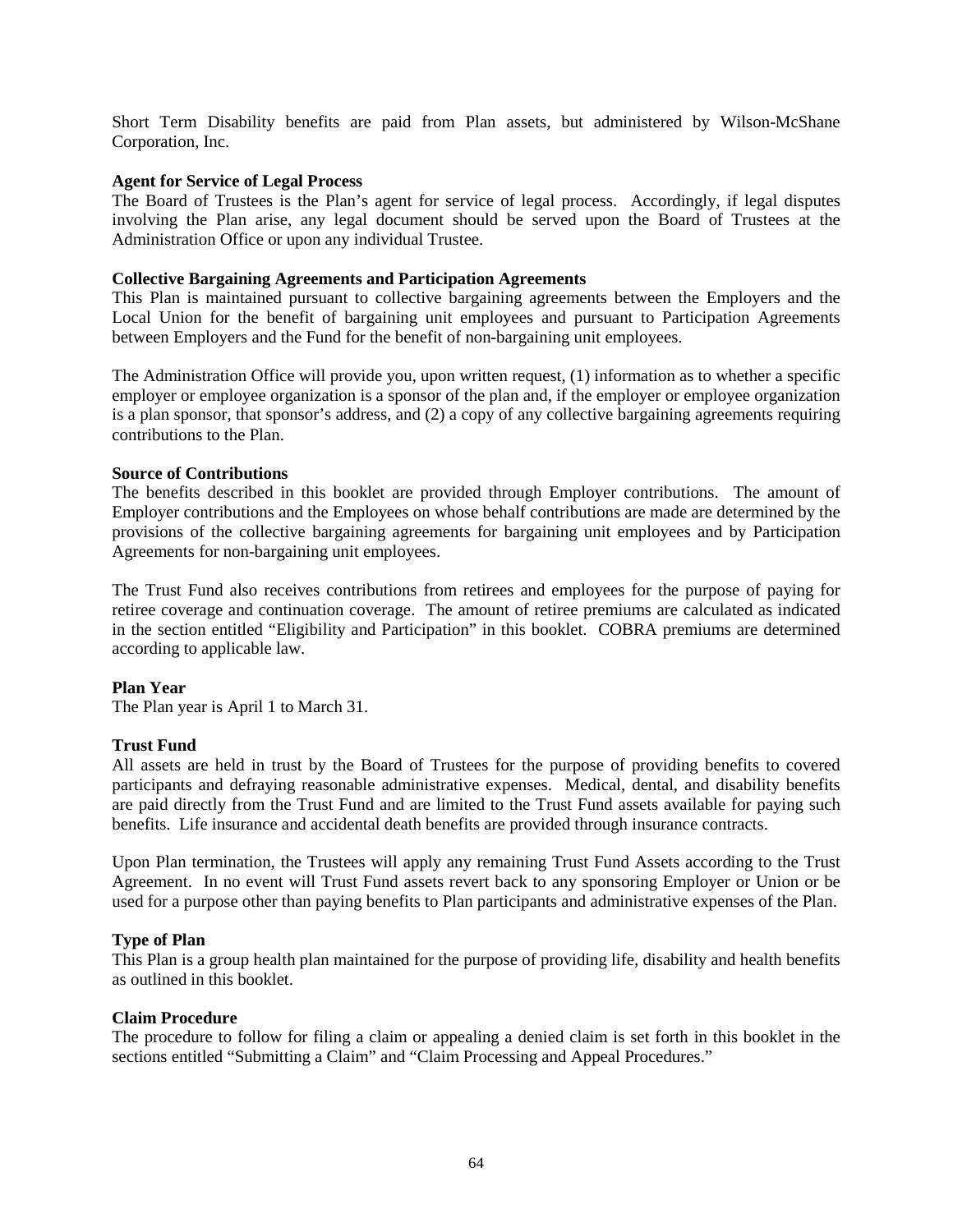#### **Eligibility and Benefits**

The types of benefits provided and the Plan's requirements with respect to eligibility as well as circumstances that may result in disqualification, ineligibility, or denial or loss of any benefits are described in this booklet.

#### **Amendment and Termination**

The Trustees may modify or amend the Plan, and to thereby reduce or eliminate benefits under the Plan, from time to time at their sole discretion, and the amendments or modifications which affect participants will be communicated to them. Although it is the intention that this Plan be ongoing, it may be terminated. Upon termination, the rights of the Plan Members to benefits are limited to claims incurred and due up to the date of termination. Any termination of the Plan will be communicated to participants. Under the existing schedule of benefits, certain classes of retirees are entitled to receive benefits from the Plan. These benefits are, however, provided solely at the discretion of the Plan Trustees and no existing or future retiree has a vested right to such benefits. The Trustees reserve the right to change, modify, or eliminate, at any time for any reason, the benefits provided for existing and future retirees.

*The Plan Trustees and their delegates have the discretion and final authority to interpret and construe the terms of the Plan and Trust, to determine coverage and eligibility for benefits under the Plan, and to make all other determinations deemed necessary or advisable for the discharge of their duties or the administration of the Plan and Trust. The discretionary authority of the Plan Trustees and their delegates is final, absolute, conclusive, and exclusive, and binds all parties so long as exercised in good faith. It is specifically intended that judicial review of any decision of the Plan Trustees or their delegates be limited to the arbitrary and capricious standard of review.*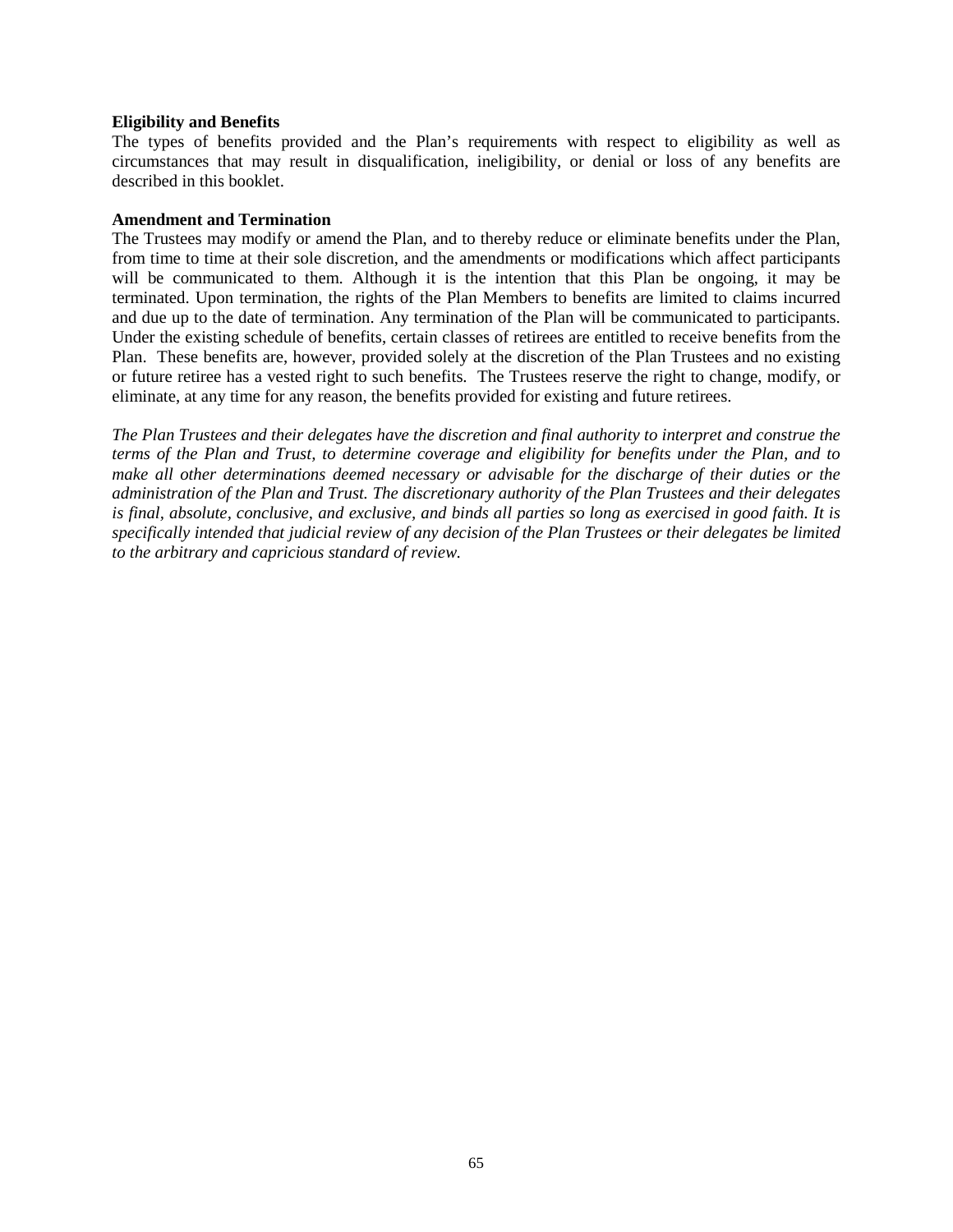# **MEDICAL DATA PRIVACY**

### <span id="page-65-0"></span>**Introduction**

The federal Department of Health and Human Services adopted regulations governing the Plan's use and disclosure of your health information. The regulations arose from the Health Insurance Portability and Accountability Act of 1996 (HIPAA). While the Plan has always taken care to protect the privacy of your health information, the new regulations require the Plan to adopt more formal procedures and to tell you about these procedures in this booklet. The information below discusses ways in which the Plan uses and discloses your health information.

Under HIPAA, the Plan is required by law to take reasonable steps to ensure the privacy of your personally identifiable health information and to tell you about:

- 1. The Plan's uses and disclosures of Protected Health Information (PHI);
- 2. Your privacy rights with respect to your PHI;
- 3. The Plan's duties with respect to your PHI;
- 4. Your right to file a complaint with the Plan and the Secretary of the U.S. Department of Health and Human Services; and
- 5. The person or office to contact for further information about the Plan's privacy practices.

## *A. The Plan's Use and Disclosure of PHI*

The Plan will use Protected Health Information (PHI) to the extent of and according to the uses and disclosures allowed by the Medical Data Privacy Regulations (Privacy Regulations) adopted under HIPAA, including for purposes related to *Health Care Treatment, Payment, and Health Care Operations.*

The Plan will enter into agreements with other entities known as Business Associates to perform some of these functions on behalf of the Plan. Each Business Associate will be allowed to use and disclose only the minimum amount of PHI needed to perform the Business Associate's duties on behalf of the Plan. The Plan's agreements with its Business Associates will also meet the other requirements of the Privacy Regulations.

### *Use of PHI for Treatment Purposes*

*Treatment* includes the activities relating to providing, coordinating or managing health care and related services. It also includes but is not limited to consultations and referrals between one or more of your providers. As a health plan, the Plan is generally not involved in treatment situations but may, from timeto-time, release PHI to assist providers in your treatment.

### *Use of PHI for Payment and Health Care Operations*

*Payment* includes the Plan's activities to obtain premiums, contributions, self-payment, and other payments to determine or fulfill the Plan's responsibility for coverage and providing benefits under the Plan. It also includes the Plan obtaining reimbursement or providing reimbursement for providing health care that has been provided. These activities include but are not limited to the following:

1. Determining eligibility or coverage under the Plan;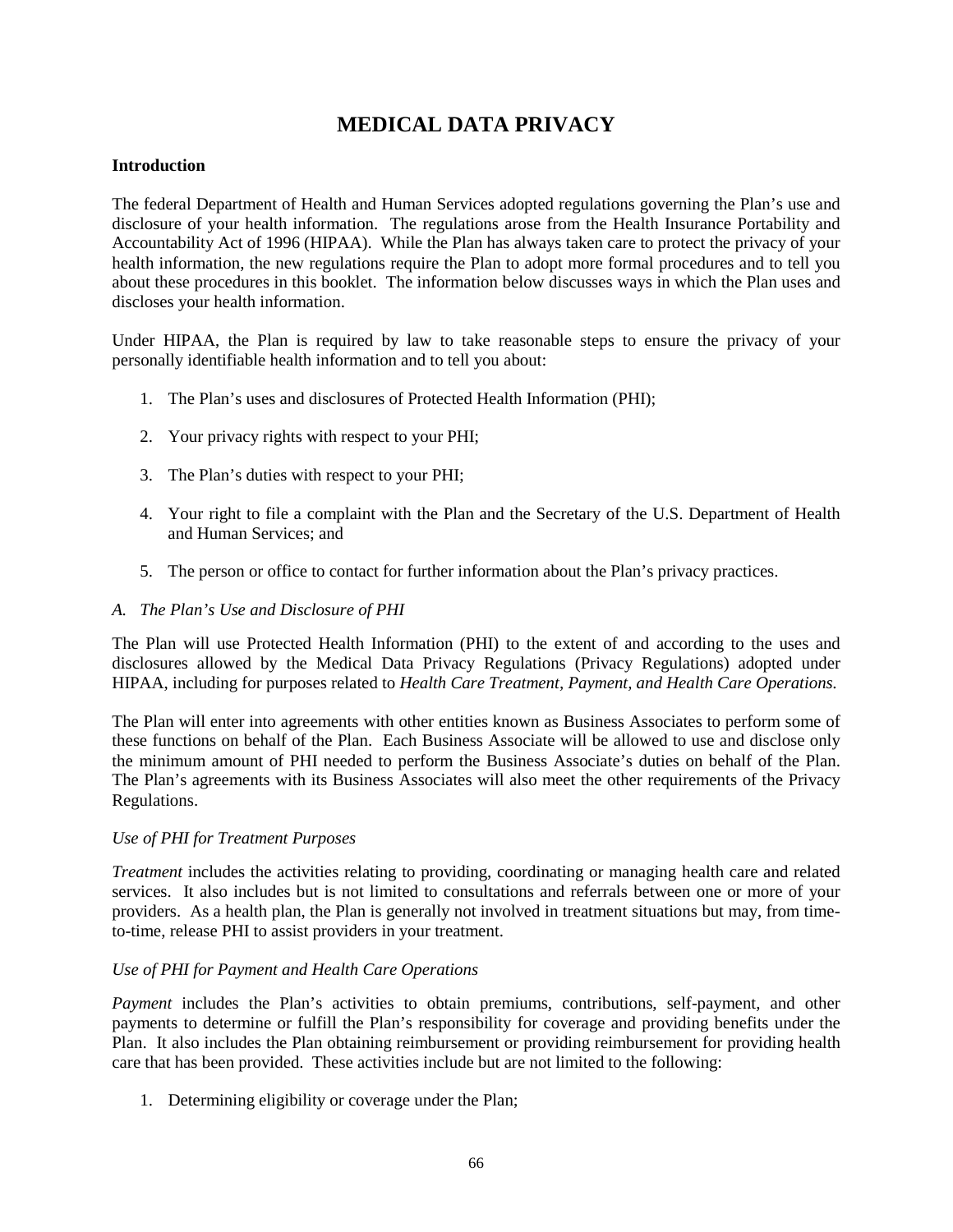- 2. Adjudicating claims for benefits (including claim appeals and other benefit payment disputes);
- 3. Subrogation;
- 4. Coordination of Benefits;
- 5. Establishing self-payments by persons covered under the Plan;
- 6. Billing and collection activities;
- 7. Claims management and related health care data processing, including auditing payments, investigating and resolving payment disputes and responding to covered persons' inquiries about payments;
- 8. Obtaining payment under stop-loss or similar reinsurance;
- 9. Reviewing whether claims are payable under the Plan, including whether they are Medically Necessary, Reasonable and Customary, or otherwise payable;
- 10. Reviewing coverage under the Plan, appropriateness of care, or justification of charges;
- 11. Utilization review, including precertification, preauthorization, concurrent review and retrospective reviews;
- 12. Disclosing to consumer reporting agencies certain information related to collecting contributions or reimbursement (the information that may be released is: name and address, date of birth, Social Security number, payment history, account number and name and address of the provider and/or health plan); and
- 13. Reimbursement to the plan.

*Health Care Operations* can include any of the following activities. While the Plan does not currently use or release PHI for all these activities, it may do so in the future to perform health care operations of the Plan:

- 1. Conducting quality assessment and improvement activities, including outcomes evaluation and development of clinical guidelines as long as general knowledge is not the primary purpose of these studies; population-based activities relating to improving health or reducing health care costs, protocol development, case management and care coordination, contacting health care providers and patients with information about treatment alternatives; and related functions that do not include treatment;
- 2. Reviewing the competency or qualifications of health care professionals; evaluating provider performance; accreditation, certification, licensing or credentialing activities;
- 3. Underwriting, premium rating and other activities relating to creating, renewing or replacing a health insurance contract (or reinsurance) or health benefits under the Plan;
- 4. Conducting or arranging for medical review, legal services, and auditing functions, including fraud and abuse detection and compliance programs;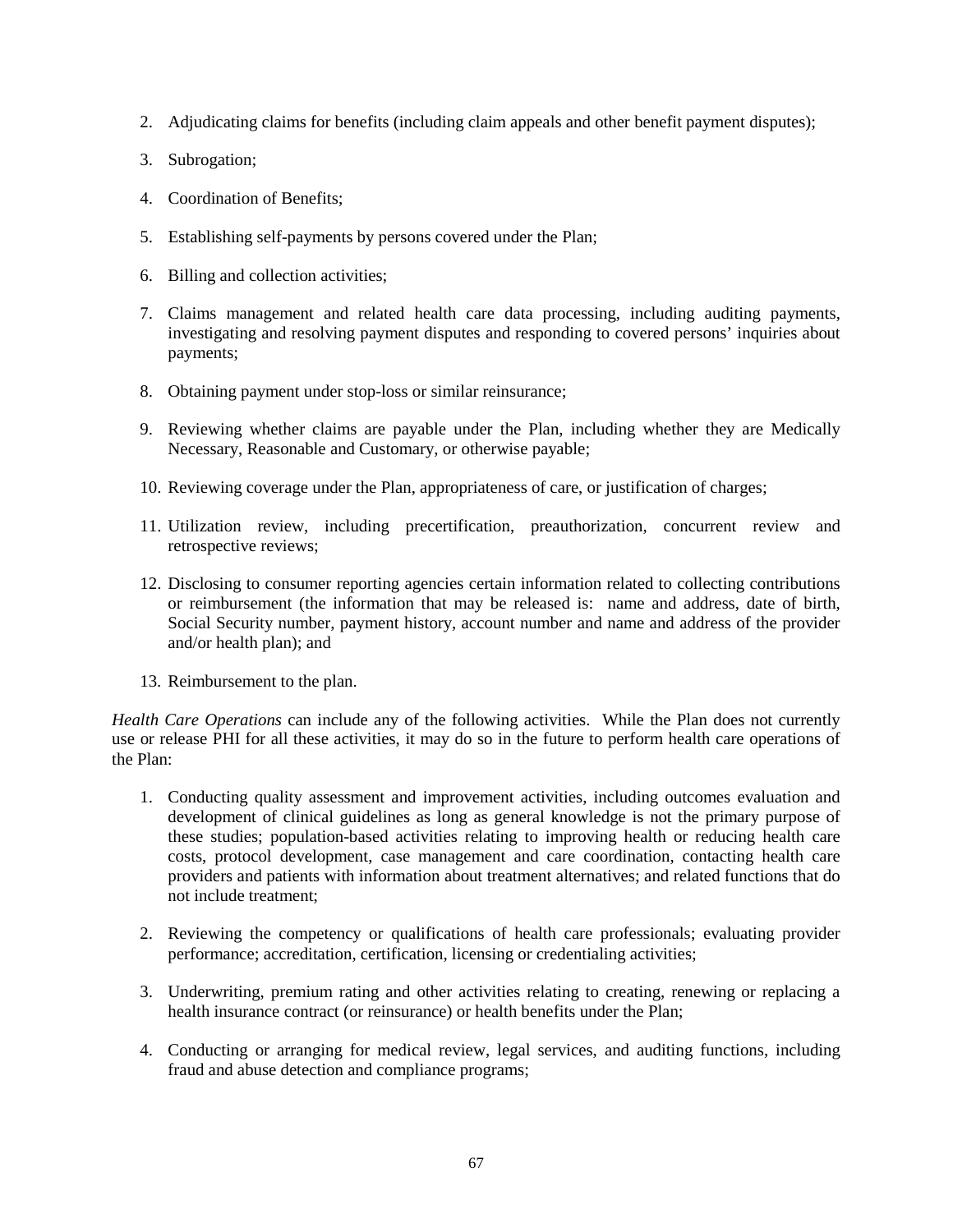- 5. Planning and development, such as conducting cost-management and planning related analyses relating to managing and operating the Plan (including formulary development and administration, development, or improvement of methods of payment or coverage policies); and
- 6. Management and general administrative activities of the Plan, including but not limited to:
	- a. Managing activities related to implementing and complying with the Privacy Regulations;
	- b. Resolving claim appeals and other internal grievances;
	- c. Merging or consolidating the Plan with another Plan, including related due diligence; and
	- d. As permitted under the Privacy Regulations, creating de-identified health information or a limited data set.

## *B. Other Uses and Disclosures of PHI*

The Privacy Regulations permit certain other uses and disclosures of your PHI. These include, for example, releasing PHI to personal representatives of deceased covered persons, releasing PHI for public health activities, releasing PHI for court proceedings, and releasing PHI for law enforcement and similar purposes. If the Plan releases PHI in any of these other permitted situations, it will do so according to the requirements of the Privacy Regulations.

The Privacy Regulations also permit the Plan to release PHI if it receives a valid authorization from you. If the Plan receives a valid authorization, the Plan will disclose PHI to the person or organization you authorize to receive the information. This may include, for example, releasing information to your spouse, to the pension plan, other retirement plans, vacation plan or similar plan for the purposes related to administering those plans.

### *C. Release of PHI to the Board of Trustees*

The Plan will disclose PHI to the Board of Trustees, which is considered the Plan Sponsor under the Privacy Regulations. The Plan has received a certificate from the Board of Trustees that the plan documents, including this Summary Plan Description, have been amended to incorporate the following provisions.

The Board of Trustees will receive and use PHI only for the Plan administration functions that the Trustees perform for the Plan. In addition, the Trustees will:

- 1. Not use or further disclose PHI other than as permitted or required by the Summary Plan Description or as required by law.
- 2. Ensure that any agents, including subcontractors, to whom the Board of Trustees provides PHI received from the Plan, agree to the same restrictions and conditions that apply to the Board of Trustees with respect to such PHI;
- 3. Not use or disclose PHI for employment-related actions and decisions unless authorized by the person who is the subject of the PHI;
- 4. Not use or disclose PHI in connection with any other benefit or employee benefit plan of the Plan Sponsor unless authorized by the person who is the subject of the information;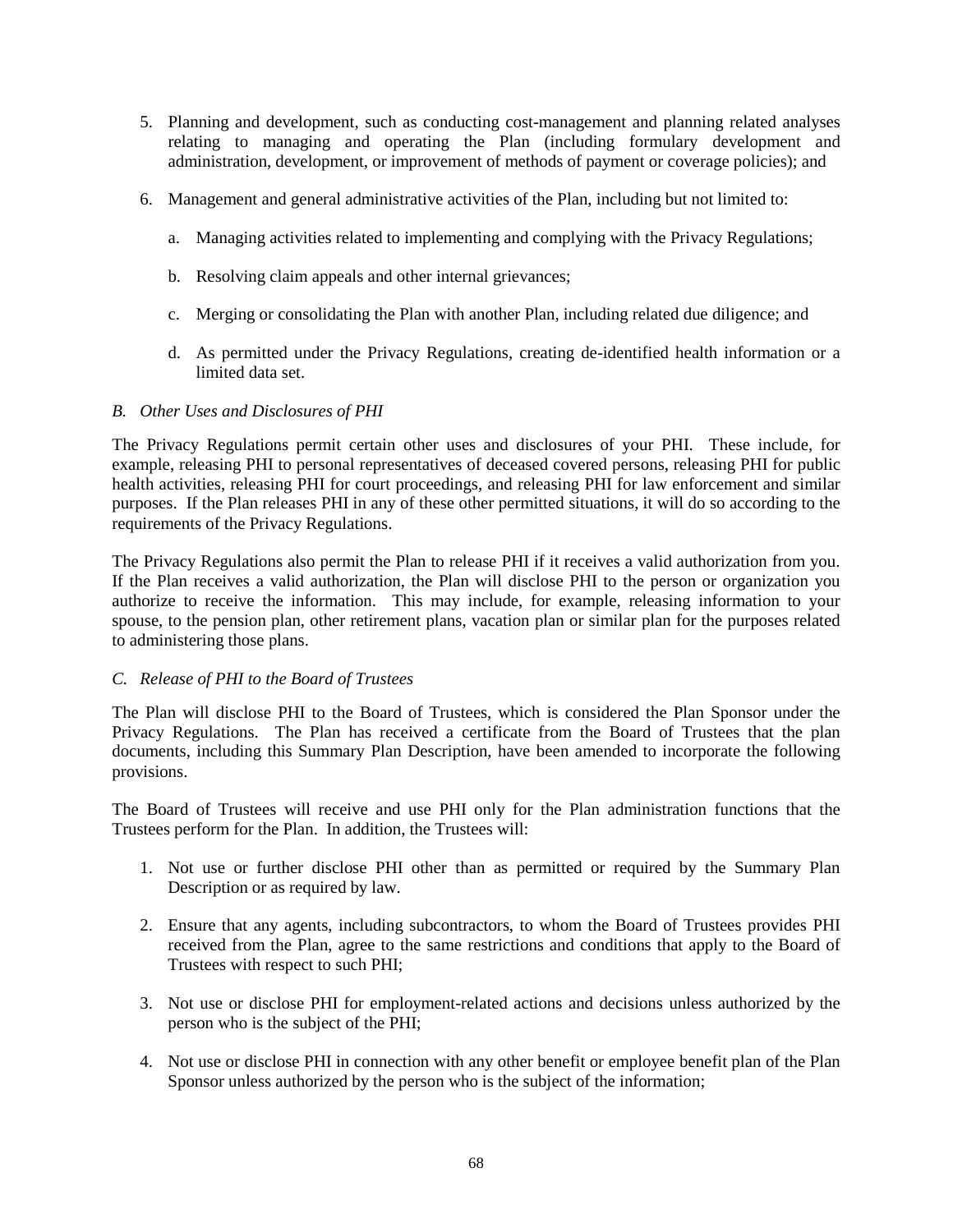- 5. Report to the Plan any PHI use or disclosure that is inconsistent with the allowed uses or disclosures of which it becomes aware;
- 6. Make PHI available to a person who is the subject of the information according to the Privacy Regulations' requirements;
- 7. Make PHI available for amendment and incorporate any amendments to PHI according to the requirements of the Privacy Regulations;
- 8. Make available the PHI required to provide an accounting of disclosures;
- 9. Make internal practices, books, and records relating to the use and disclosure of PHI received from the Plan available to the Secretary of Health and Human Services for the purposes of determining the Plan's compliance with the Privacy Regulations; and
- 10. If feasible, return or destroy all PHI received from the Plan that the Trustees maintain in any form, and retain no copies of the PHI when no longer needed for the purpose for which disclosure was made (or if return or destruction is not feasible, limit further uses and disclosures to those purposes that make the return or destruction infeasible).

### *D. Trustee Access to PHI for Plan Administration Functions*

As required under the Privacy Regulations, the Plan will give access to PHI to the Board of Trustees, and the Trustees will be able to use PHI, for purposes of hearing and determining claim appeals; making other determinations concerning claims payments; assisting covered persons with eligibility and benefit issues; Plan benefit design; amending, modifying, and terminating the Plan; and Plan management issues.

### *E. Noncompliance Issues*

If the persons described above do not comply with this Summary Plan Description, the Board of Trustees will provide a mechanism for resolving issues of noncompliance, including disciplinary sanctions.

### *F. Plan's Privacy Officer and Contact Person*

As required by the Privacy Regulations, the Plan has named a Privacy Officer to oversee the Plan's compliance with the Privacy Regulations. The Plan has also named a Contact Person to help answer your questions concerning the Privacy Regulations and your PHI. You can also call the Contact Person if you have any complaints concerning the use or disclosure of your PHI. If you have any questions or complaints concerning your PHI, please contact the Plan Administrator and ask to speak with the Plan's Contact Person.